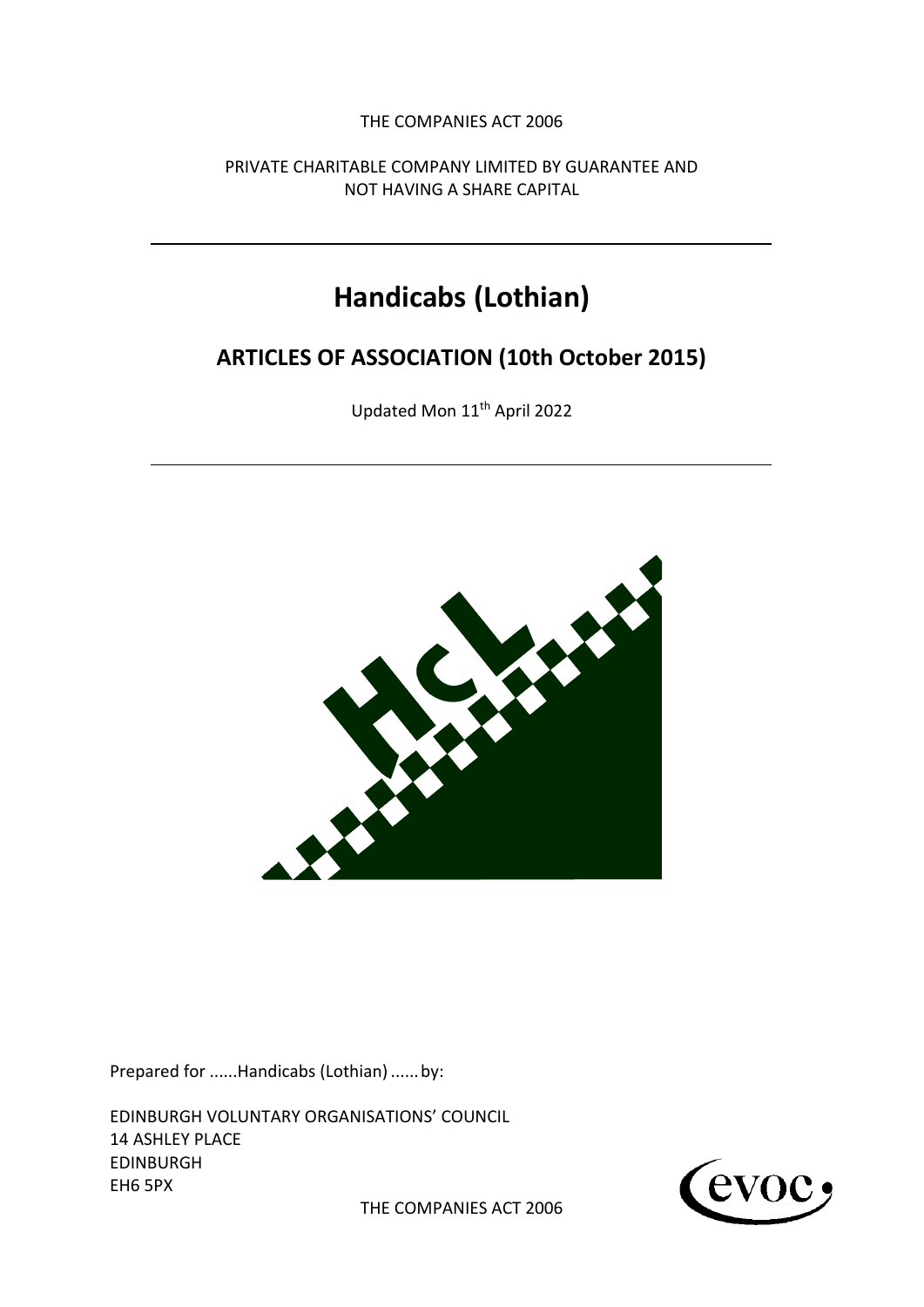## PRIVATE CHARITABLE COMPANY LIMITED BY GUARANTEE AND NOT HAVING A SHARE CAPITAL

## **Handicabs (Lothian) Limited**

## **ARTICLES OF ASSOCIATION**

| <b>Index of Articles</b>                      |            |      |
|-----------------------------------------------|------------|------|
|                                               | Article(s) | Page |
|                                               | $1 - 3$    | 5    |
| Part One: Defined terms and interpretation    |            |      |
| <b>Part Two: Purposes</b>                     |            |      |
| Statement of charitable purposes              | $4 - 5$    | 6    |
| Amendment of statement of charitable purposes | 6          | 6    |
| <b>Part Three: Powers</b>                     | 7          | 7    |
|                                               |            |      |
| <b>Part Four: Income and property</b>         |            |      |
| Use solely to further the purposes            | $8 - 9$    | 9    |
| Disposal of property upon dissolution         | 10         | 10   |
|                                               |            |      |
| <b>Part Five: Membership</b>                  |            |      |
| Limited liability of members                  | 11         | 10   |
| Membership                                    | $12 - 13$  | 11   |
| Classes of member                             | 14-16      | 11   |
| Employees and secondees as members            | $17 - 18$  | 12   |
| Application for membership                    | 19-23      | 12   |
| Admission to membership                       | $24 - 26$  | 13   |
| Refusal of membership                         | $27 - 29$  | 13   |
| Representation of Corporate Members           | 30-31      | 14   |
| Register of members                           | 32-34      | 15   |
| Termination of membership                     | 35         | 15   |
| Withdrawal from membership                    | 36-37      | 16   |
| Membership subscriptions and renewal          | 38-43      | 16   |
|                                               | Article(s) | Page |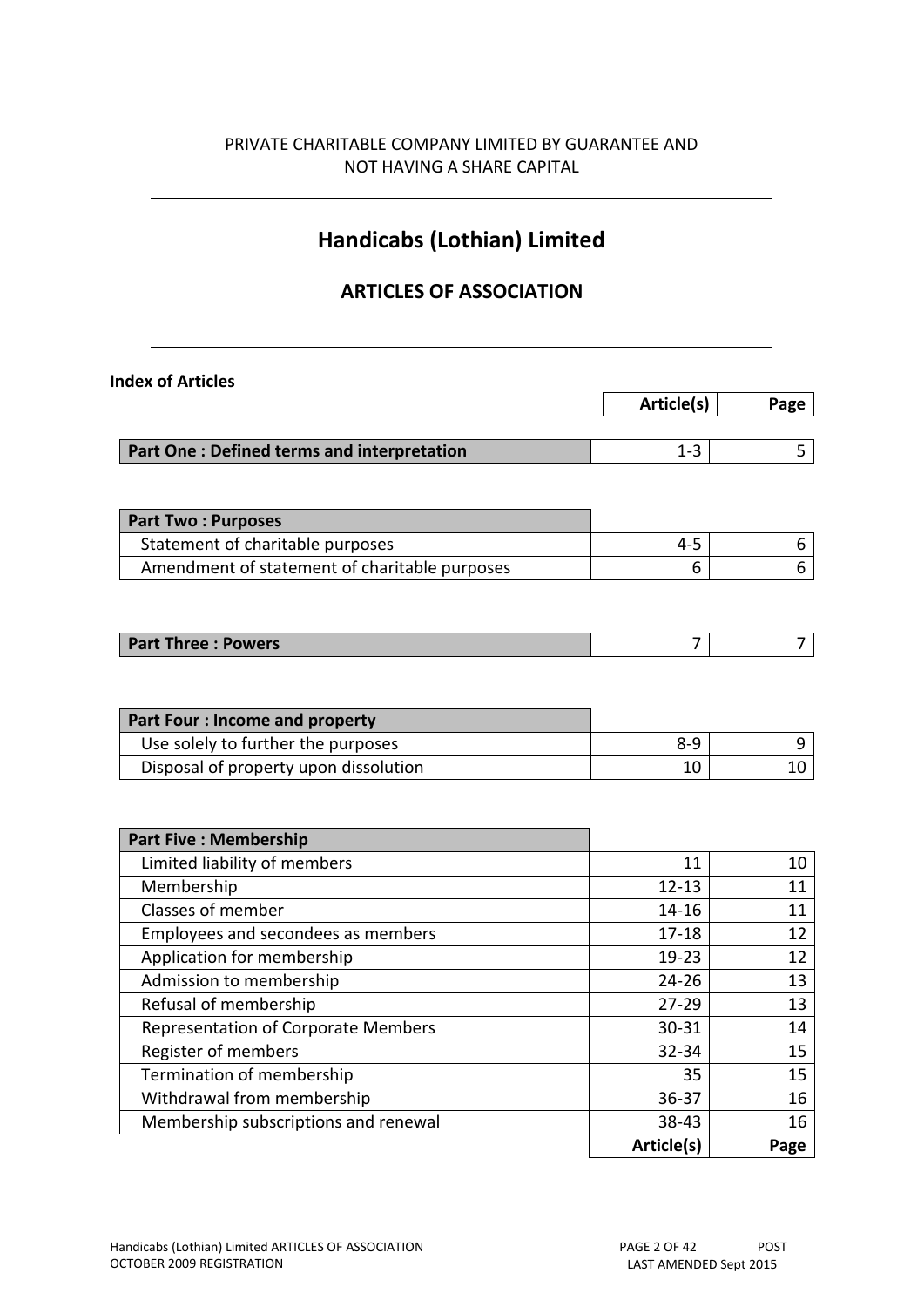| Lapse of membership due to failure to renew | 44-46 |  |
|---------------------------------------------|-------|--|
| Removal from membership                     | 47-54 |  |
| Non-refundable subscription                 |       |  |

| <b>Part Six: General meetings</b>    |           |    |
|--------------------------------------|-----------|----|
| <b>Annual General Meeting</b>        | $56 - 62$ | 18 |
| Other general meetings               | 58-61     | 19 |
| <b>Notices</b>                       | $62 - 69$ | 19 |
| Quorum                               | 70-73     | 20 |
| Presiding at general meetings        | 74-75     | 20 |
| Adjournment                          | 76-77     | 21 |
| <b>Resolutions</b>                   | 78-79     | 21 |
| Resolutions at general meetings      | 80-87     | 21 |
| Amendments to resolutions            | 88-90     | 22 |
| Votes of members at general meetings | 91-94     | 23 |
| Appointment of proxy                 | 95-101    | 23 |
| Termination of a proxy's appointment | 102-103   | 24 |
| Written resolutions                  | 104-106   | 25 |

| <b>Part Seven: Board of Directors</b>            |            |      |
|--------------------------------------------------|------------|------|
| <b>Composition of Board</b>                      | 107-113    | 25   |
| Eligibility to be a Member Director              | 117        | 26   |
| Retirement and reappointment of Member Directors | 115-118    | 26   |
| <b>Proposal of Member Directors</b>              | 119        | 27   |
| Appointment of Member Directors at AGM           | 120-124    | 27   |
| Vacancies among Member Directors                 | 125-126    | 28   |
| Co-opted Directors                               | 127-128    | 28   |
| <b>Register of Directors</b>                     | 129-130    | 29   |
| Disqualification from serving as a Director      | 131        | 30   |
| Resignation as a Director                        | 132        | 30   |
| Removal of a Director by the Directors           | 133        | 30   |
| Removal of a Director by the members             | 134-139    | 31   |
| <b>Powers of Directors</b>                       | 140-141    | 31   |
| Validity of acts of Directors                    | 142        | 32   |
| Directors to act in a personal capacity          | 143        | 32   |
| <b>General duties of Directors</b>               | 144        | 32   |
| Remuneration and expenses                        | 145-146    | 32   |
| <b>Chief Executive</b>                           | 147        | 33   |
| Directors' appointments to executive office      | 148-153    | 33   |
| Proceedings of Directors' meetings               | 154-161    | 34   |
| <b>Votes of Directors</b>                        | 162-169    | 35   |
| Written resolutions of Directors                 | 170        | 36   |
|                                                  | Article(s) | Page |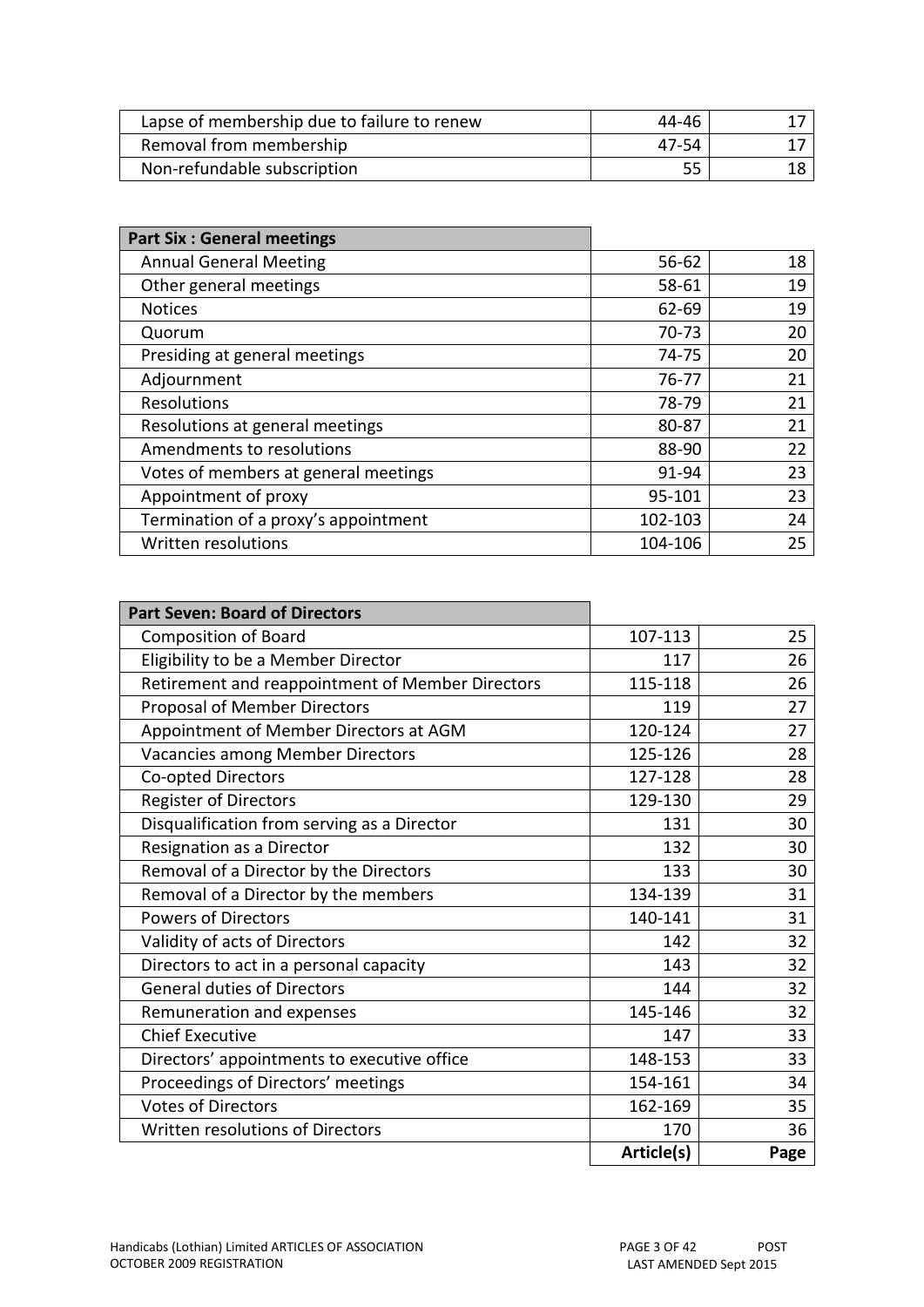| Attendance of observers and advisors               | 171     | 36 |
|----------------------------------------------------|---------|----|
| Attendance of employees                            | 172-173 | 36 |
| Delegation to sub-committees or executive officers | 174-182 | 36 |

| Part Eight: Administrative and financial arrangements |         |    |
|-------------------------------------------------------|---------|----|
| <b>Company Secretary</b>                              | 183-185 | 38 |
| Record of resolutions and meetings                    | 186-188 | 38 |
| Notices and means of communication                    | 189-191 | 39 |
| Bank accounts and accounting records                  | 192-195 | 39 |
| Financial year and accounting reference date          | 196     | 39 |
| Annual accounts                                       | 197-198 | 40 |
| Directors' report                                     | 199-200 | 40 |
| Audit or independent examination of annual accounts   | 201     | 40 |
| Circulation of accounts and reports to members        | 202-204 | 40 |
| Filing of accounts and reports with the Registrar     | 205     | 41 |

| <b>Part Nine: Other provisions</b> |         |  |
|------------------------------------|---------|--|
| Honorary appointments              | 206-207 |  |
| Indemnity                          | 208-209 |  |
| Insurance                          | 210     |  |
| <b>Rules</b>                       | 211-213 |  |
| <b>Amendment of Articles</b>       | 214-217 |  |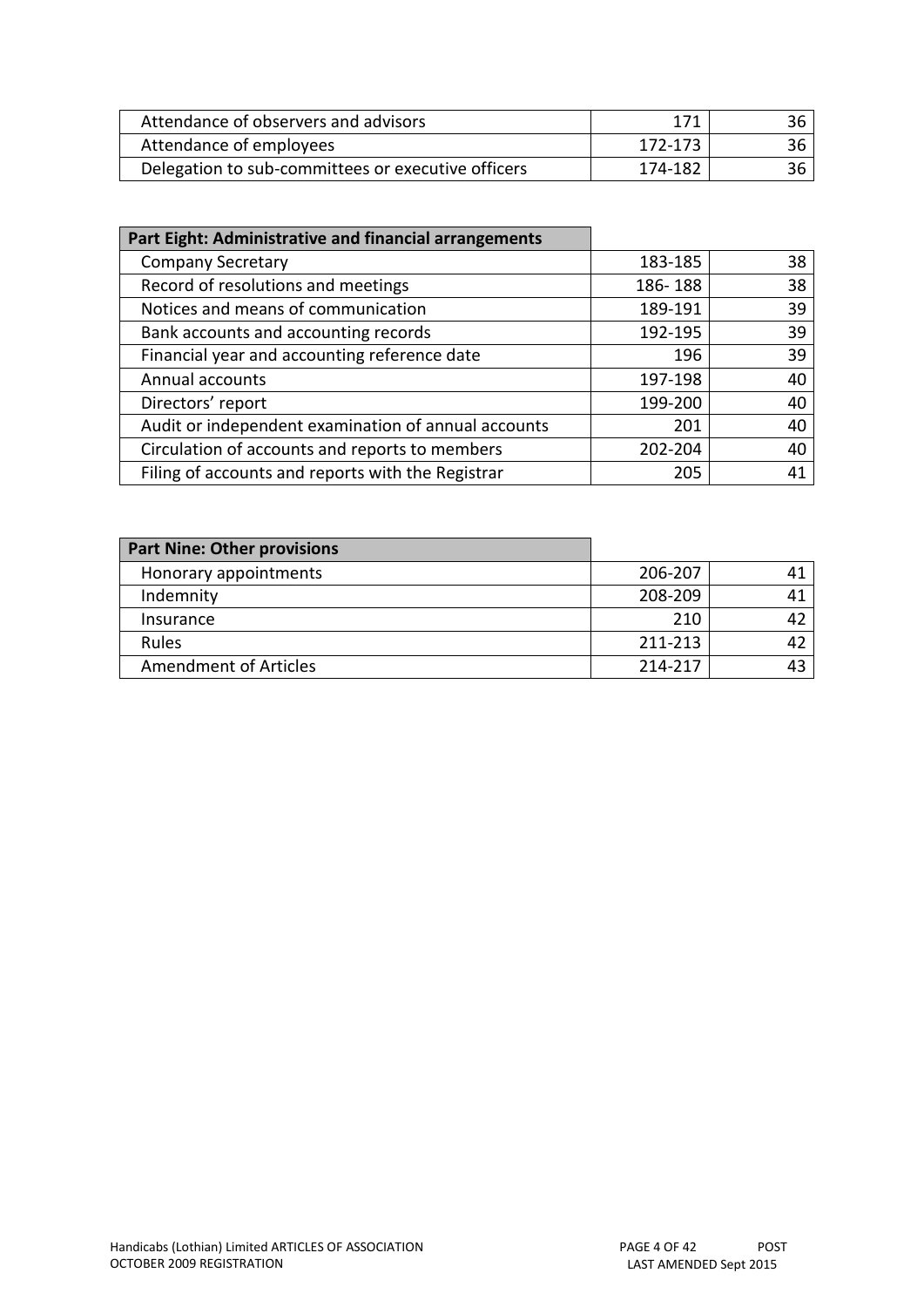#### **PART ONE: Defined terms and interpretation**

- <span id="page-4-0"></span>1 In these Articles:
	- **a. 'the Company'** means Handicabs Lothian (Limited), the company which is regulated by these Articles;
	- **b. 'the Act'** means the Companies Act 2006;
	- **c. 'the Articles'** means these Articles of Association which, pursuant to section 20(1)(b) of the Act, shall exclude in their entirety the model articles of association prescribed by Schedule 2 of the Companies (Model Articles) Regulations 2008;
	- **d. 'the Memorandum'** means the Memorandum of Association of the Company;
	- **e. 'the constitution'** of the Company means the Articles and any special resolution and any resolution agreed to by all the members of the Company that would have been effective for its purpose if passed as a special resolution and any resolution passed or agreement made by virtue of an enactment;
	- **f. 'the purposes'** means the purposes of the Company as provided for in Article 4;
	- **g. 'charity'** means a body on the Scottish Charity Register which is also regarded as a charity in relation to the application of the Taxes Acts and **'charitable'** in describing the purposes of the Company shall mean a charitable purpose under section 7 of the Charities and Trustee Investment (Scotland) Act 2005 which is also regarded as a charitable purpose in relation to the applications of the Taxes Acts ;
	- **h. 'the Board of Directors'** means the governing body of the Company (and **'the Directors'** shall have a corresponding meaning) and any person occupying the position of Director by whatever name called, who shall also be understood to be the Trustees of the Company for the purposes of the Charities and Trustee Investment (Scotland) Act 2005.
	- **i. 'member'** unless the context admits or requires otherwise means a member of the Company as defined in section 112 of the Act;
	- **j. 'person'** means any individual (natural) person only and excludes any company or other form of corporate body;
	- **k. 'organisation'** means any corporate body, unincorporated association, society, trust or aggregate of persons, voluntary or otherwise, including any local or public authority;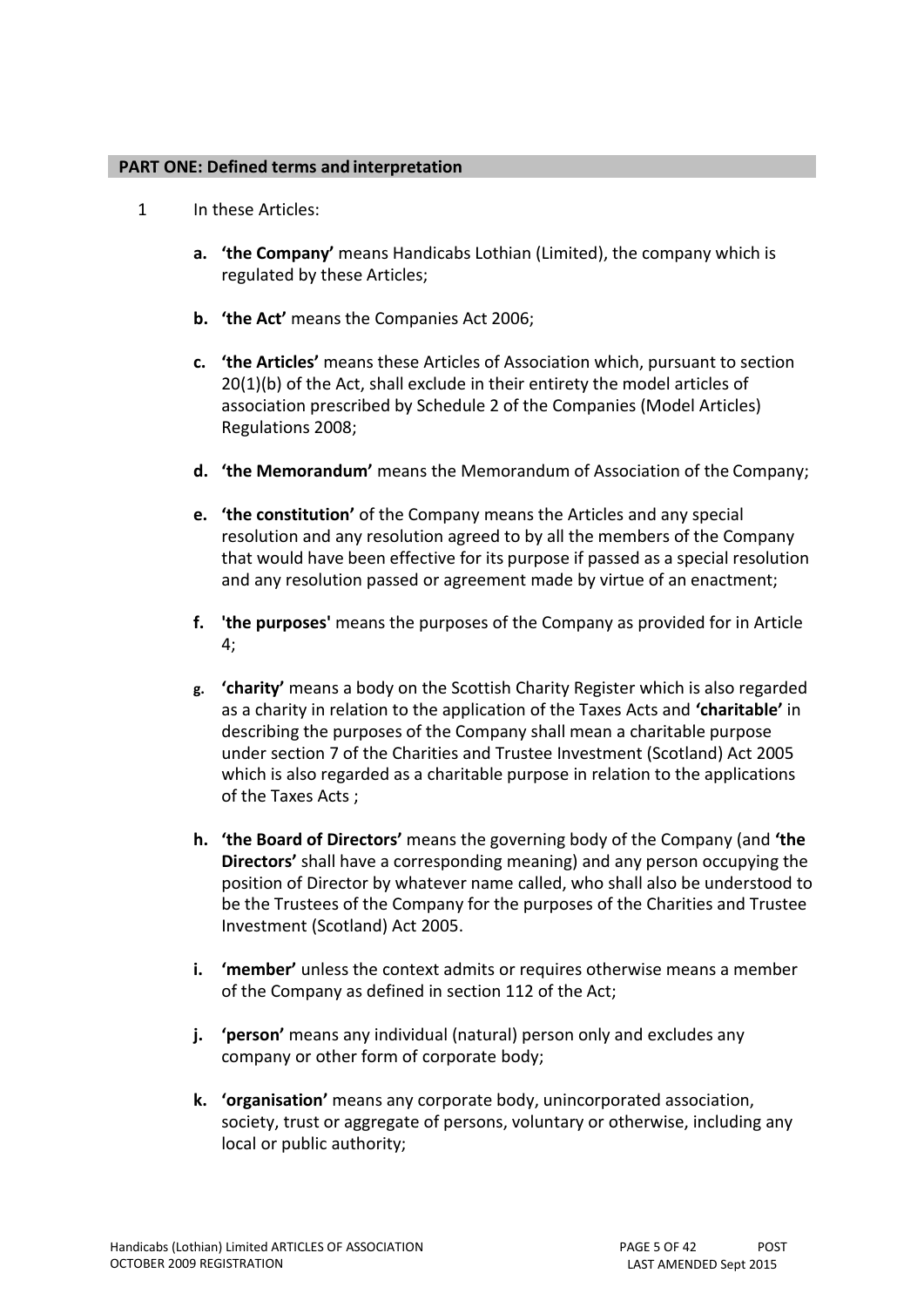- **l. 'the Office'** means the registered office of the Company;
- **m. 'the Secretary'** means the Company Secretary of the Company or any other person appointed to perform the duties of the Company Secretary of the Company, including a joint, assistant or deputy Company Secretary;
- **n. 'clear days'** in relation to the period of a notice means the period excluding the day when the notice is given or deemed to be given and the day forwhich it is given or on which it is to take effect;
- **o. 'electronic form'** has the meaning given to it by section 1168 of the Act and **'electronic copy'** has a corresponding meaning;
- **p. 'the United Kingdom'** means Great Britain and Northern Ireland.
- 2 Subject to Article 1, words or expressions contained in these Articles and in the Memorandum shall, unless the context requires otherwise, bear the same meaning as in the Act but excluding any statutory modification not in force when these regulations become binding upon the Company.
- <span id="page-5-0"></span>*3* Words importing the single number only shall, unless the context requires otherwise, include the plural number and *vice versa.*

## **2. PART TWO : Purposes**

## **a. Statement of charitable purposes**

- <span id="page-5-1"></span>4 The purposes for which the Company is established shall be wholly and exclusively charitable.
- <span id="page-5-2"></span>5 In particular the purposes of the Company shall be:
	- 5.1 To provide transport for disabled people who are resident within theLothian Region
	- 5.2 To provide community bus services within areas where none, little or commercial services are not viable for disabled, ill, disadvantaged and the general public to improve quality of life
	- 5.3 In particular Handicabs is established for the public benefit for the following object: To provide transport for disabled, ill and or disadvantaged people and for health and life saving purposes

## **b. Amendment of statement of charitable purposes**

<span id="page-5-3"></span>6 The Company may, by special resolution, amend the statement of purposes in contained in Arti[cle 5,](#page-5-2) provided that: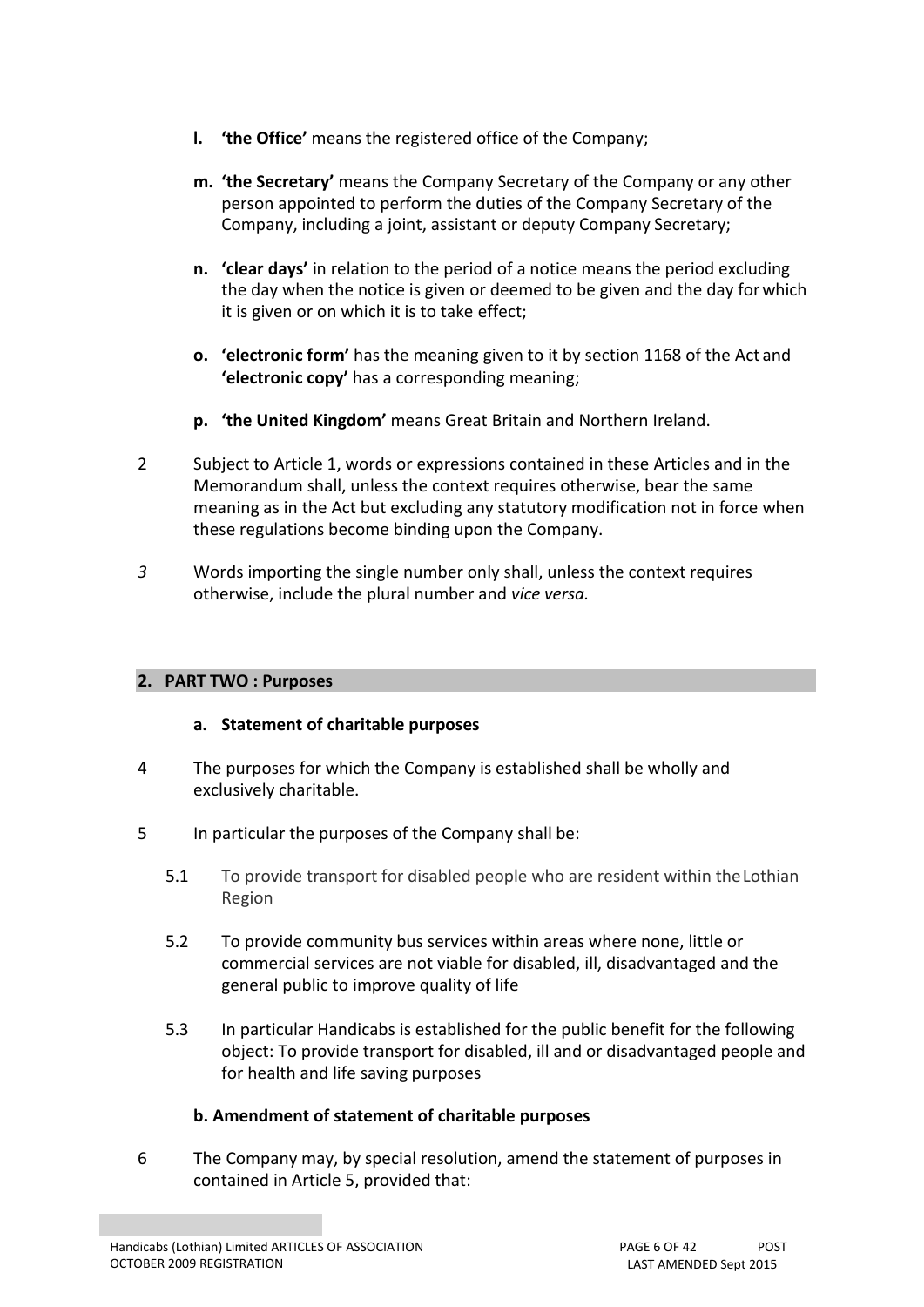- 6.1 no amendment shall be made to the statement of purposes without the prior written consent of the Office of the Scottish Charity Regulator under section 16(a) of the Charities and Trustee Investment (Scotland) Act 2005 ; and
- 6.2 no amendment shall be made to the statement of purposes which would have the effect of the Company ceasing to be a charity in Scots law.

#### **3. PART THREE : Powers**

- <span id="page-6-0"></span>7 In furtherance of the purposes of the Company, but not for any other purpose, the Company shall have the following powers:
	- 7.1 to raise funds and to invite and receive contributions from any person or organisation by way of subscription, donation or otherwise provided that the Company shall have the right to disclaim any offer, gift, legacy or bequest in whole or in part in such circumstances as the Company thinks fit and provided also that the Company shall comply with all relevant statutory regulations;
	- 7.2 to charge fees for goods or services produced or supplied by the Company as and when the Company considers it appropriate to do so in order to assist the financial viability of the Company's operations, provided that such charging shall not be primarily for the purpose of making profit;
	- 7.3 to enter into contracts with other persons or organisations and to provide and receive goods, services or other consideration on such contracts;
	- 7.4 to operate bank, building society or similar accounts in the name of the Company in which may be deposited all or any part of the funds of the Company and to carry out all lawful financial transactions in respect ofsuch accounts and the funds contained in them;
	- 7.5 to borrow and raise money on loan or advance in such manner and upon such security as the Company shall think fit;
	- 7.6 to invest in the name of the Company any of its funds not immediately required for the furtherance of the purposes in such investments, or upon such securities and property as the Company may think fit and to dispose of and vary such investments and securities, provided that the Company shall obtain any consents and comply with any conditions required by law;
	- 7.7 to spend the funds of the Company in such manner as it thinks most beneficial for the achievement of the purposes;
	- 7.8 to purchase, take on lease or in exchange, hire or otherwise acquire any real or personal property and any rights or privileges and to construct, maintain, alter or improve any buildings which the Company may think fit;
	- 7.9 to insure to full value against loss or damage any property owned by or in the possession or use of the Company and to pay the premiums for such insurance and any costs connected with ascertaining the value of the said property from the funds of the Company;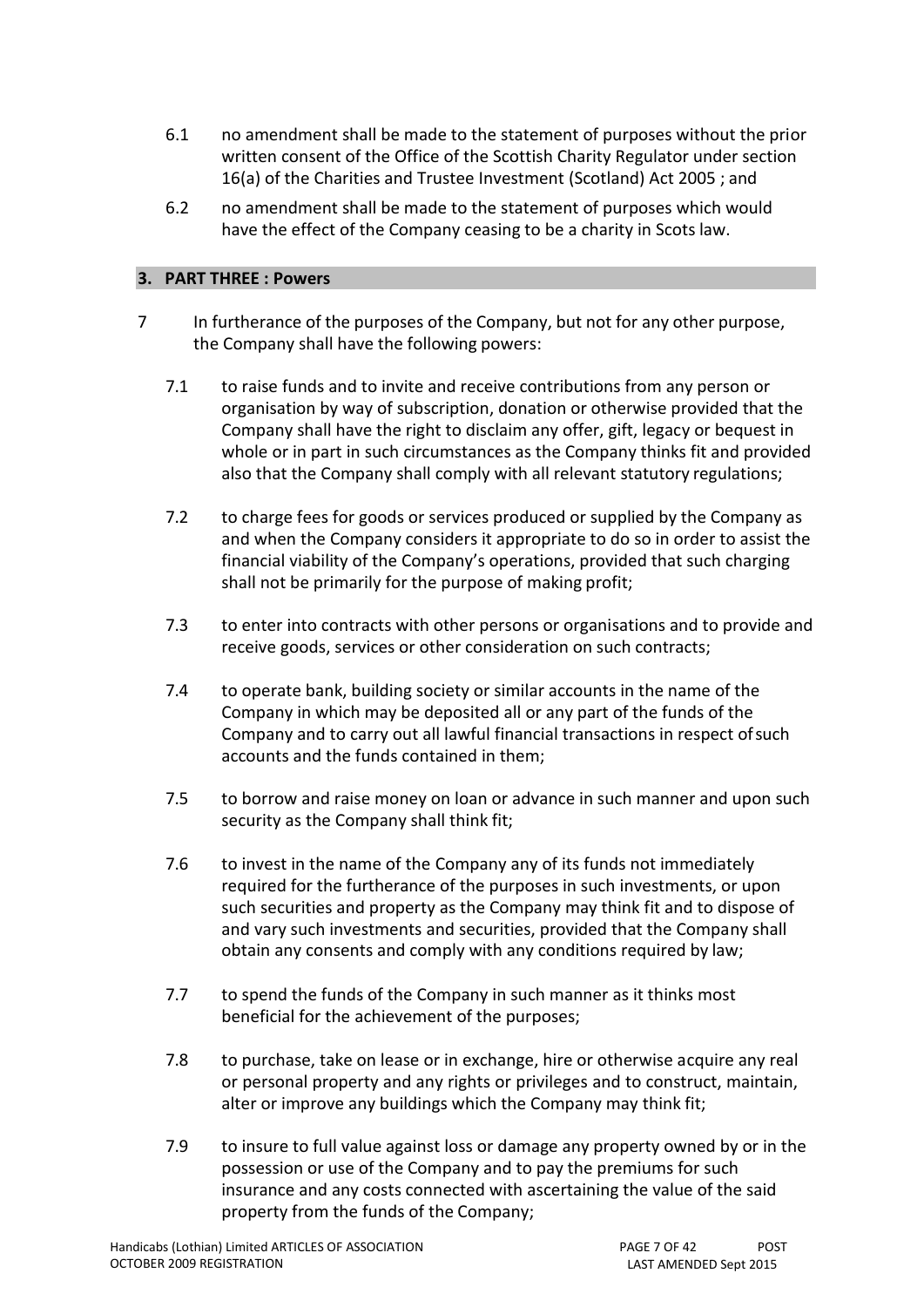- 7.10 to sell, let, grant securities over, turn to account or otherwise dispose of all or any of the assets of the Company;
- 7.11 to employ and pay such staff (who shall not be Directors of the Company) as are necessary for carrying out the purposes and to make all reasonable and necessary provision for the payment of pensions and superannuation to staff and their dependants;
- 7.12 to employ, engage, commission, hire or retain the services of professional or technical advisors and to pay all reasonable and proper fees, charges, retainers, expenses and other costs for services rendered by them to the Company;
- 7.13 to insure and indemnify all employees and voluntary workers of the Company against loss, accident, death, personal injury, professional liability and all such other risks incurred in the performance of their duties to a value which the Company shall think fit (but which shall at least be to any minimum value required by law) and to pay the premiums for such insurance from the funds of the Company;
- 7.14 to effect all such other insurances are deemed necessary to safeguard the assets and interests of the Company;
- 7.15 to commission, undertake or contribute to research, surveys and audits and to publish or distribute the findings of research or other information in support of the purposes;
- 7.16 to assert, claim and protect any copyright and associated moral rights, to purchase and register trade marks, patents, designs, names and logos and to assign and receive consideration for copyright and any other intellectual property owned by the Company;
- 7.17 to provide, support or assist in the provision of exhibitions, meetings, conferences, displays, seminars, lectures or other similar activities or events in support of the purposes;
- 7.18 to establish or support the establishment of any charitable trusts, associations or institutions formed for all or any of the purposes;
- 7.19 to subscribe to, become a member of, amalgamate or cooperate with other regional, national or international charities, voluntary bodies or other bodies not formed for the purposes of profit, and to cooperate with statutory and other bodies in furtherance of the purposes and to exchange information and advice with them;
- 7.20 to bring together in association voluntary and community organisations throughout Scotland that provide similar services and to facilitate collaborative working between them for the achievement of the purposes;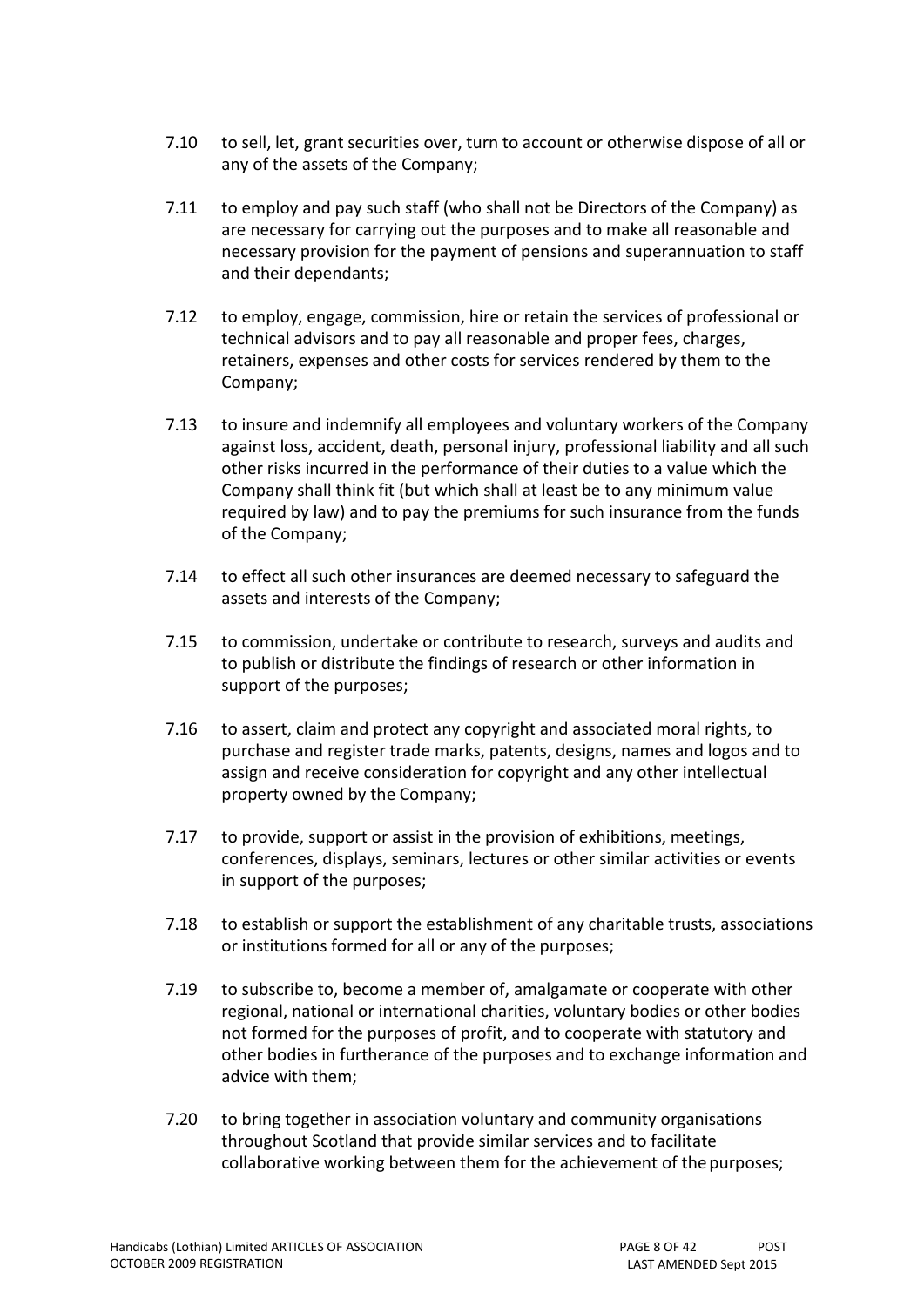- 7.21 to establish or help the establishment of any trading company or subsidiary (which shall be wholly owned by the Company) and to receive funds from any such company or subsidiary by way of deed of covenant, gift aid or dividend and to invest funds of the Company in any such company or subsidiary provided that such investment shall only take the form of properly secured loans and provided also that the Company complies with any conditions or obtains any consents required by law;
- 7.22 to initiate or defend legal proceedings relating to the Company, its property, its employees and voluntary workers and its Directors and, subject to Articles [208 a](#page-39-2)nd [209,](#page-39-3) to meet legal costs (where these are not recoverable from other parties) from the funds of the Company;
- 7.23 to pay out of the funds of the Company the costs, charges and expenses of and incidental to the formation, incorporation, registration, maintenance and administration of the Company;
- 7.24 to do all other lawful things which may be incidental or conducive to the achievement of the Purposes.

#### **4. PART FOUR : Income and property**

- <span id="page-8-0"></span>8 The income and property of the Company shall be used solely for the promotion of the purposes. Subject to the exceptions of Article [9 n](#page-8-1)o part of the income or property shall be paid or transferred, directly or indirectly, by way of dividend, bonus or otherwise by way of profit to members of the Company and no Director shall be appointed to any office of the Company paid by salary or fees or receive any remuneration or benefit in money or money's worth from the Company.
- <span id="page-8-1"></span>9 Article [8 s](#page-8-0)hall not prevent the payment in good faith by the Company of:
	- 9.1 the usual professional charges for business done by any Director who is engaged in a profession, or by her or his partner or firm, when instructed by the Company to act in a professional capacity on its behalf; provided that:
		- 9.1.1 the remuneration to be received by any Director is, in the opinion of the other Directors, reasonable in the circumstances; and
		- 9.1.2 at no time shall a majority of the Directors benefit under this provision;
		- 9.1.3 and a Director shall withdraw from any meeting at which her or his appointment or payment, or that of her or his partner or firm, is under discussion; and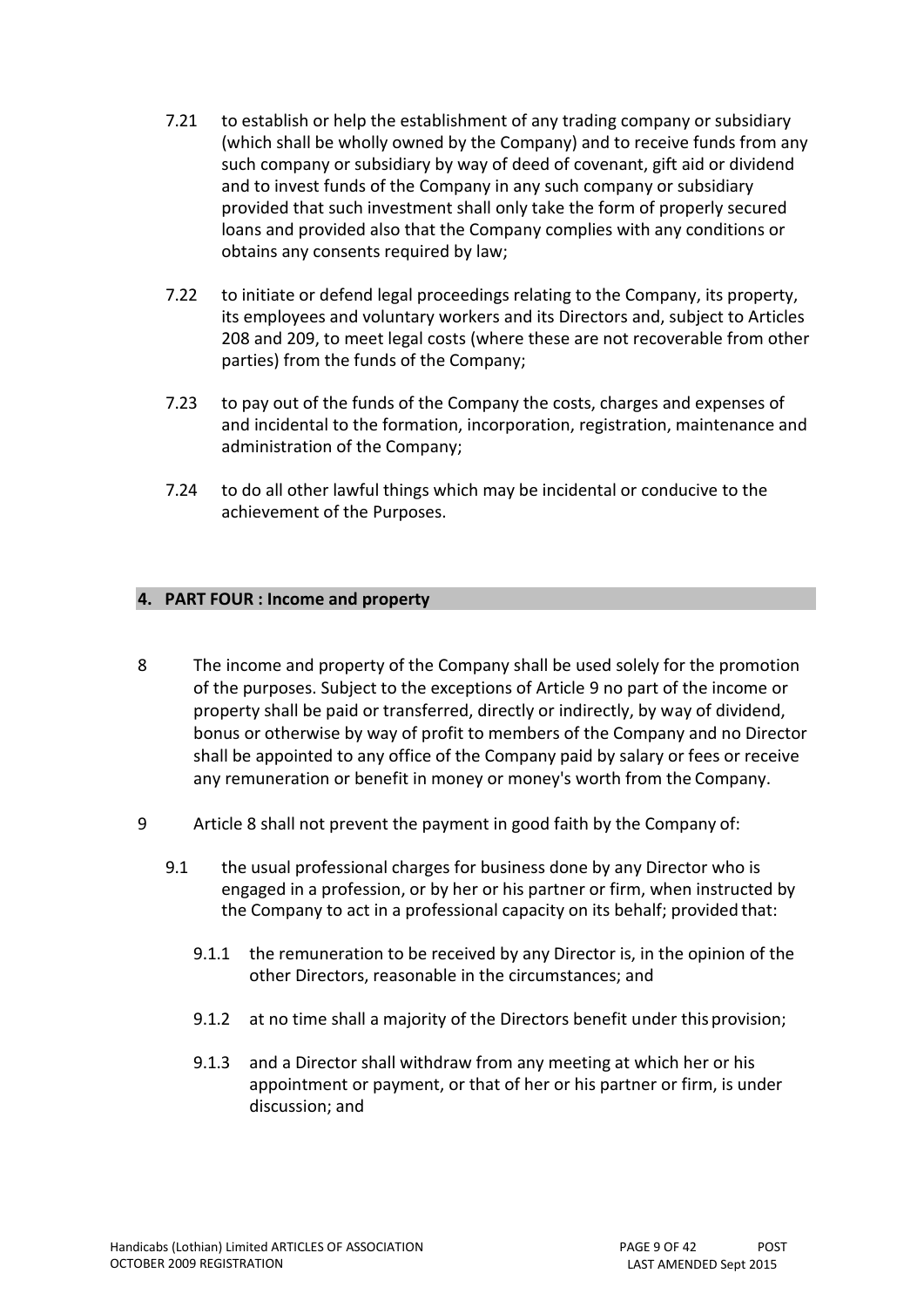- 9.1.4 the maximum amount of the remuneration to be received by anyDirector is set out in a written agreement between the Company and the said Director, or that of her or his partner or firm.
- 9.2 reasonable and proper payment for any services rendered to the Company by any member, officer or agent of the Company who is not a Director;
- 9.3 interest on money lent by any member or Director of the Company at a reasonable and proper rate per year not exceeding the published base lending rate of a clearing bank to be chosen by the Directors;
- 9.4 fees, remuneration or other benefit in money or money's worth to any other company of which a Director may also be a member holding not more than one hundredth part of the issued capital of that company;
- 9.5 reasonable and proper rent not exceeding the open market value for premises let to the Company by any member or Director;
- 9.6 reasonable payments to reimburse any Director for out-of-pocket expenses incurred by her or him in the course of carrying out her or his duties as a Director.

## **a. Disposal of property upon dissolution**

<span id="page-9-0"></span>10 If, in the event of the Company being wound up or dissolved and after all its debts have been settled and all its liabilities have been met, including the return of any assets on loan or the repayment of any unspent portion of any grant or donation where this was an express condition of the grantor or donor, there remains any property, it shall not be paid or distributed among the members of the Company or its Directors or its employees, but shall be given or transferred for nil consideration to some other charity or charities having purposes the same as or similar to the purposes of the Company, chosen by the members of the Company at or before the time of dissolution or, if that cannot be done, then to some other charitable purpose.

## **5. PART FIVE : Membership**

## **a. Limited liability**

- <span id="page-9-1"></span>11 The liability of each member of the Company is limited to £1 (one pound sterling), being the amount that each member undertakes to contribute to the assets of the Company in the event of its being wound up while she, he or it is a member or within 1 (one) year after she , he or it ceases to be a member, for:
	- 11.1 payment of the Company's debts and liabilities contracted before she, he or it ceases to be a member; and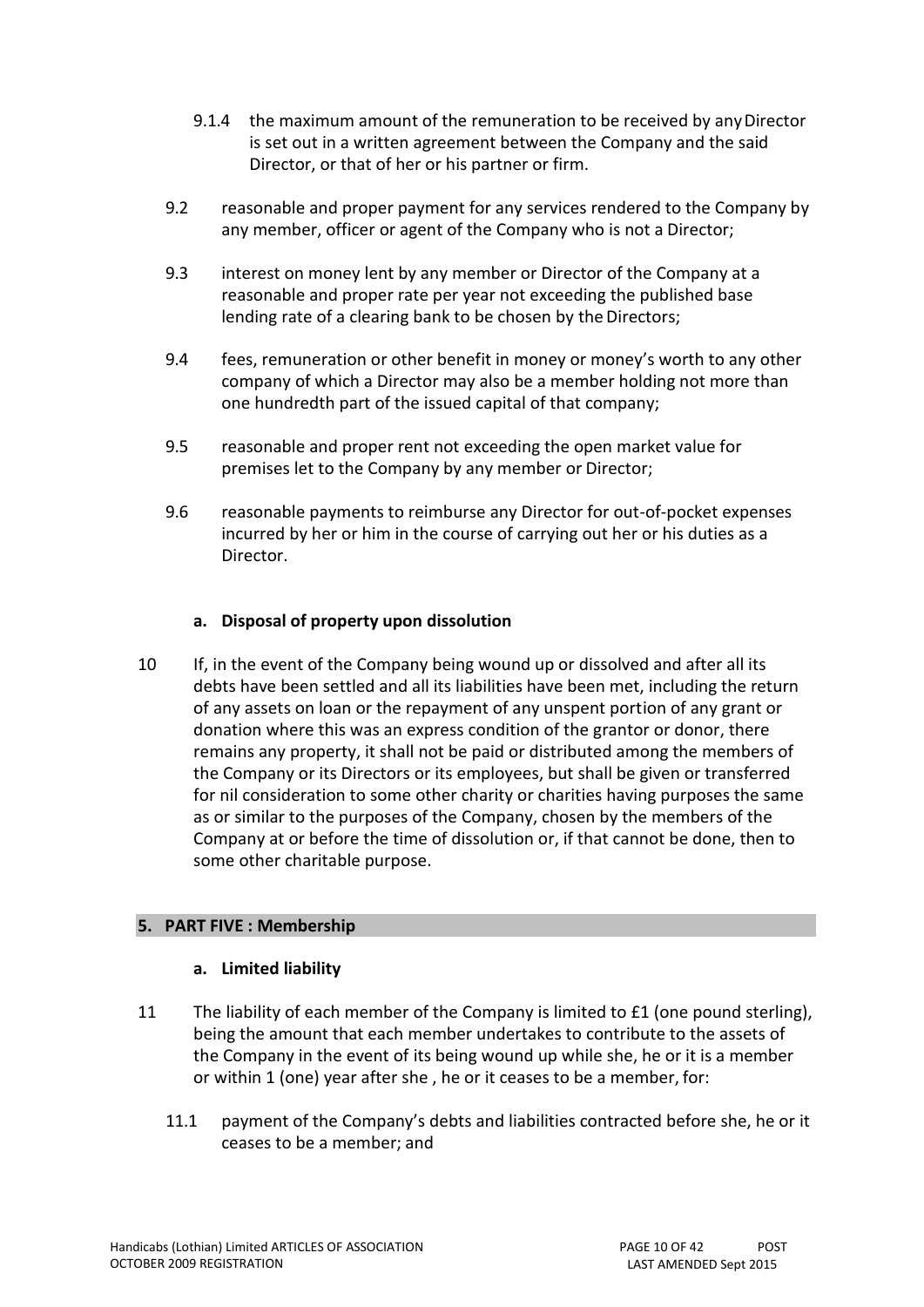- 11.2 payment of the costs, charges and expenses of winding up the Company; and
- 11.3 adjustments of the rights of the contributories among themselves.

#### **b. Membership of the Company**

- <span id="page-10-0"></span>12 The subscribers to the Memorandum and such other persons and organisations as are admitted to membership in accordance with these Articles shall be members of the Company.
- <span id="page-10-1"></span>13 There shall be no limit to the number of persons and organisations who maybe admitted to any class of membership of the Company.

#### **c. Classes of member**

- <span id="page-10-2"></span>14 There shall be two classes of membership of the Company as follows: Corporate Membership, and Individual Membership.
- 15 Subject to Articles [19 a](#page-11-0)nd [20,](#page-11-4) **Corporate Membership** shall be open to any voluntary organisation or other body not formed for the purpose of profitthat:
	- 15.1 is a company or other incorporated body; and
	- 15.2 provides or has an interest in the provision of transport services in Scotland; and
	- 15.3 wishes to further the purposes of the Company.
- <span id="page-10-3"></span>16 Subject to Articles [17,](#page-10-4) [18 a](#page-10-5)nd [22,](#page-11-5) the Directors may, at their discretion, invite applications for **Individual Membership** from any person aged 16 (sixteen) years or over who wishes to further the purposes of the Company.

#### **d. Employees and secondees as Individual Members**

- <span id="page-10-4"></span>17 Subject to Article [18,](#page-10-5) any employee of the Company or any person seconded to or otherwise placed with the Company as if she or he were an employee shall be eligible to be an Individual Member of the Company.
- <span id="page-10-5"></span>18 An employee of or a secondee to the Company invited into Individual Membership under Article [16 s](#page-10-3)hall not have the right:
	- 18.1 to hold office as a Director of the Company; or
	- 18.2 to propose another member to hold office as a Director of the Company as provided for by Article [119;](#page-24-2) or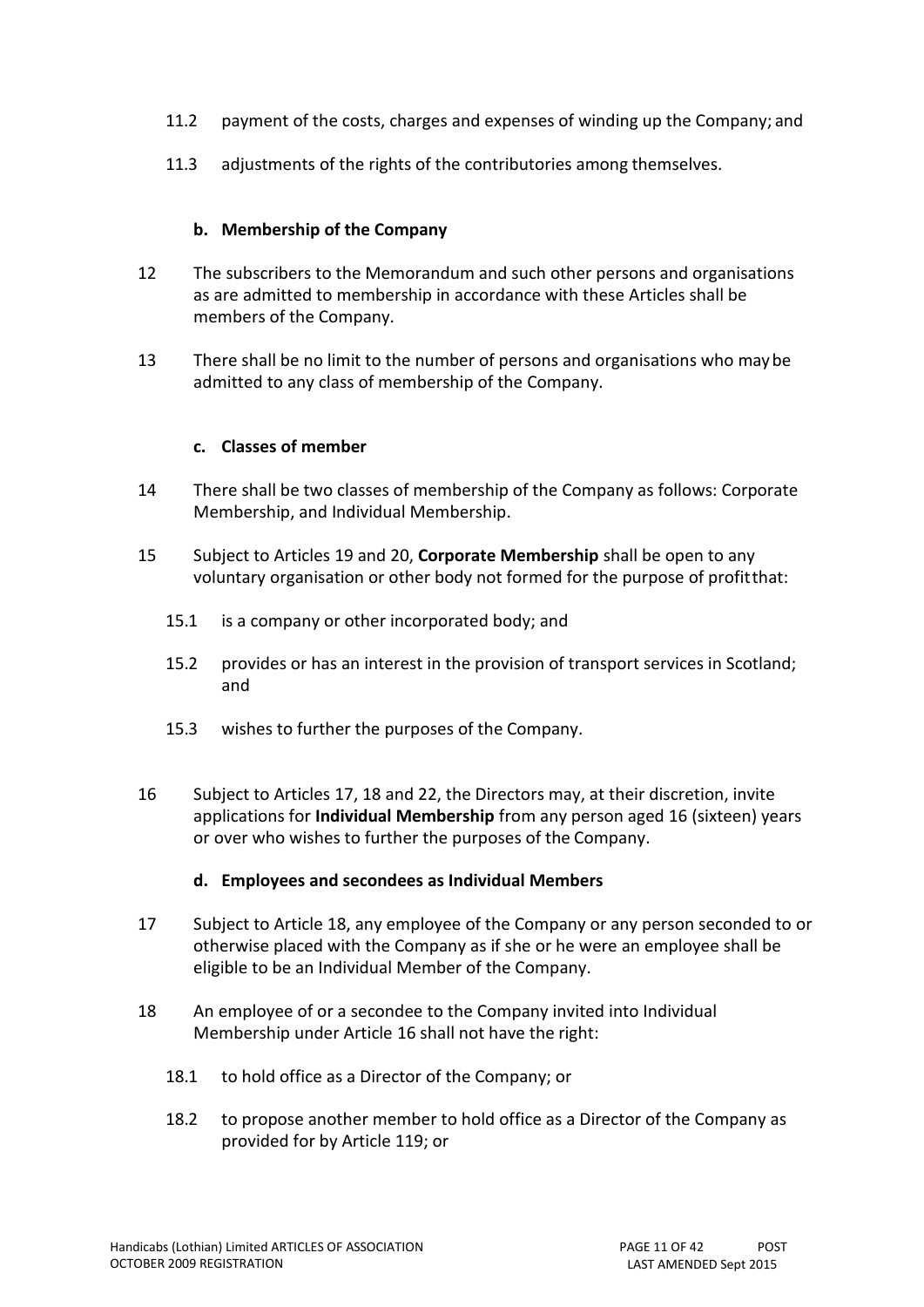- 18.3 to vote on any resolution or participate in any ballot, either in person or by proxy, for appointing or electing a Director or Directors, as provided for by Arti[cles 123 a](#page-25-2)nd [124;](#page-25-1) or
- 18.4 to put to a general meeting or vote, either in person or by proxy, on any resolution for the removal of a Director as provided for by Articles [134 a](#page-28-2)n[d](#page-28-3) [135.](#page-28-3)

#### **e. Application for membership**

- <span id="page-11-0"></span>19 No organisation shall be admitted as a Corporate Member of the Company unless and until its application for membership is approved by the Directors.
- <span id="page-11-4"></span>20 An organisation wishing to become a Corporate Member shall lodge with the Secretary a written application for membership in such form as the Directors shall from time to time decide, signed by one of its authorised officers.
- 21 An individual wishing to become an individual member shall lodge with the secretary a written application for membership in such form as the Directors shall from time to time to decide, signed by one of its authorised officers.
- <span id="page-11-5"></span>22 A person invited by the Directors to apply to become an Individual Member of the Company shall, before being admitted, make an application to the Directors in such form as they from time to time decide.
- <span id="page-11-1"></span>23 All applicants for membership of the Company shall provide the Directors with such other information in support of their admission as the Directors may require or in accordance with any rules of membership made under Article [211.](#page-40-1)

## **f. Admission to membership**

- <span id="page-11-2"></span>24 Each application for membership and (where applicable) other supporting evidence shall be considered by the Directors at their first meeting after its receipt.
- 25 If the Directors decide at any meeting to admit an applicant to membership, they shall notify the applicant in writing accordingly within a period of 14 (fourteen) days after the decision and such notification shall include:
	- 25.1 details of the class of membership to which the applicant has been assigned; and
	- 25.2 where applicable, a request for payment of any annual subscription fee applicable to the class of membership for the time being in force.
- <span id="page-11-3"></span>26 Any decision by the Directors to admit an applicant to membership shall be deemed conditional upon the payment by the applicant of the full amount ofany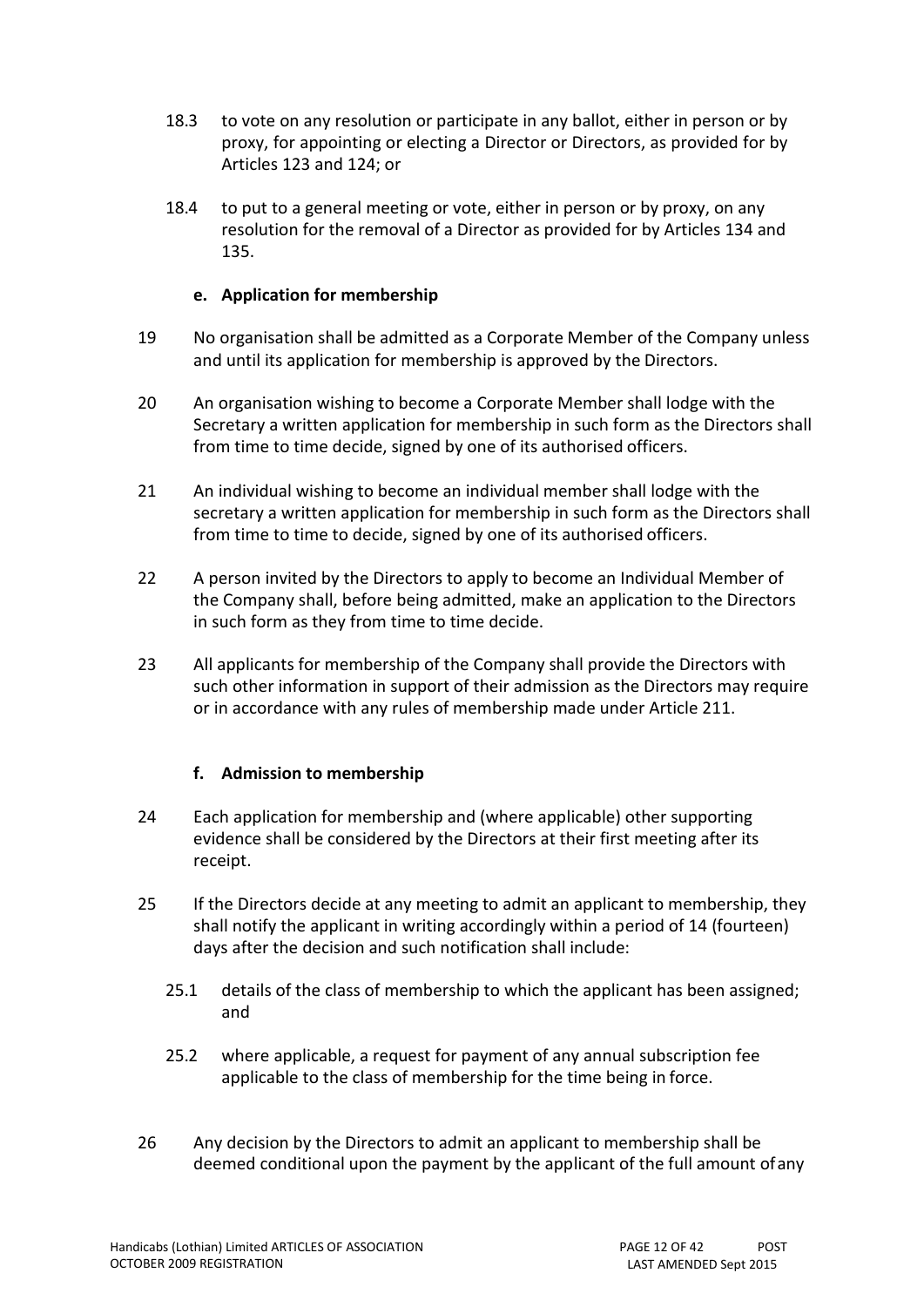annual membership subscription for the time being in force except in circumstances where the Directors exercise the discretion granted them under Article [39 t](#page-14-2)o waive, reduce or defer payment of the full amount of the said subscription.

## **g. Refusal of membership**

- <span id="page-12-0"></span>27 The Directors may at their discretion refuse to admit any person (including any person from whom an application for Individual Membership has been invited) or organisation into membership notwithstanding that the person or organisation in question fulfils the conditions for membership, in such cases where they consider there are reasonable grounds to do so.
- <span id="page-12-4"></span>28 Any person or organisation whose application for membership is subject to refusal shall have the right to be heard (either in person or by her, his or its representative) by the Directors before a final decision istaken.
- <span id="page-12-1"></span>29 If the Directors decide at any meeting to refuse admission of an applicant to membership they shall notify the applicant in writing accordingly within a period of 14 (fourteen) days after the meeting at which their decision was made and such notification shall include:
	- 29.1 the reasons why the decision to refuse admission to membership was made; and
	- 29.2 details of the applicant's right to be heard as provided for in Article [28.](#page-12-4)

## **h. Representation of Corporate Members**

- <span id="page-12-2"></span>30 Subject to Article [31 a](#page-12-3)n organisation admitted into Corporate Membership under shall appoint and authorise any person aged 16 (sixteen) years or over itthinks fit to act as its representative at a general meeting of the Company.
- <span id="page-12-3"></span>31 No Corporate Member may authorise as its representative an employee of the Company and the Directors shall have the right to refuse to acceptrepresentation of the Corporate Member by any person who:
	- 31.1 is already the authorised representative of another Corporate Member under Article [30;](#page-12-2) or
	- 31.2 is already entered as an Individual Member in the Register of Members; or
	- 31.3 has previously had her or his application as an Individual Member of the Company refused by the Directors under Article [27 o](#page-12-0)r who has been previously removed from membership by resolution of the Company under Article [47.](#page-15-2)

## **i. Register of members**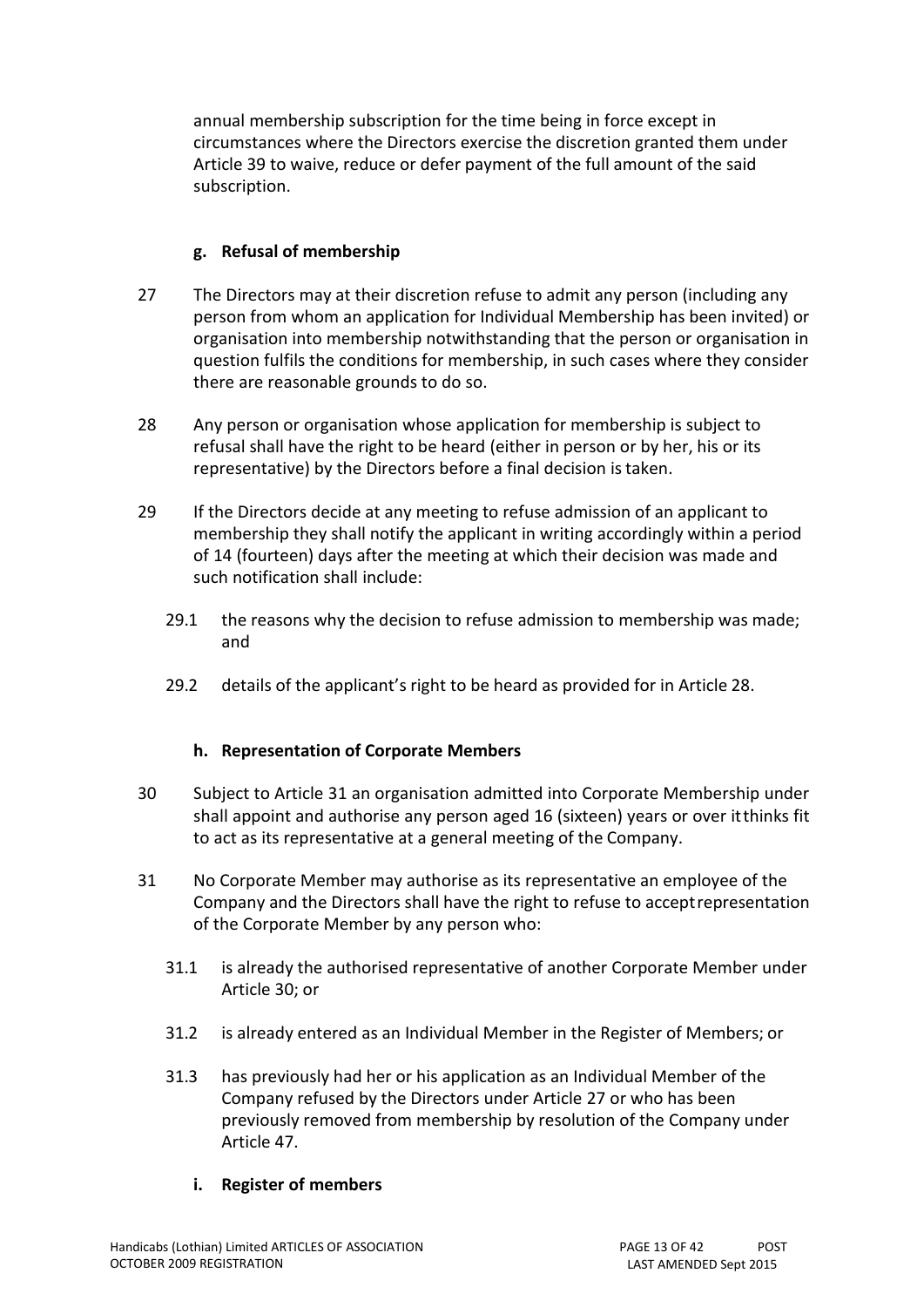- <span id="page-13-0"></span>32 The Directors shall keep a Register of Members. Pursuant to section 113 of the Act, there shall be entered on the Register:
	- 32.1 the full name and address of each member: and
	- 32.2 the date on which the member was admitted to membership; and
	- 32.3 the date on which the member ceased to be a member (whereapplicable): and
	- 32.4 the class of membership to which the member has been admitted; and
	- 32.5 in the case of a member who is or becomes an employee of or a secondee to the Company, a note to that effect.
- 33 The Directors may at any time, by notice in writing, request any member to provide the Company with such evidence and particulars as are necessary and reasonable for the purpose of making up the Register.
- <span id="page-13-1"></span>34 Pursuant to section 114 of the Act, the Register of Members shall be kept at the Office or at such other place permitted in regulations made under section 1136 of the Act.

#### **j. Termination of membership**

- <span id="page-13-2"></span>35 Membership of the Company shall not be transferable and shall ceaseupon:
	- 35.1 the death of an Individual Member, the dissolution of a Corporate Member; or
	- 35.2 the voluntary withdrawal from membership of a member as provided for by Article [36;](#page-13-3) or
	- 35.3 the lapse of membership by default due to the failure of a member torenew her, his or its membership or to pay any annual subscription for the time being in force under Article [44;](#page-15-0) or
	- 35.4 the removal of a member by resolution of the Company under Article [47.](#page-15-2)

## **k. Withdrawal from membership**

- <span id="page-13-3"></span>36 Any person or organisation wishing to withdraw from membership shall lodge with the Secretary a written notice of withdrawal signed by her or him or, in the case of an organisation, by one of its authorised officers.
- <span id="page-13-4"></span>37 Upon receipt of a notice of withdrawal from membership by the Company the member in question shall cease with immediate effect to be a member ofthe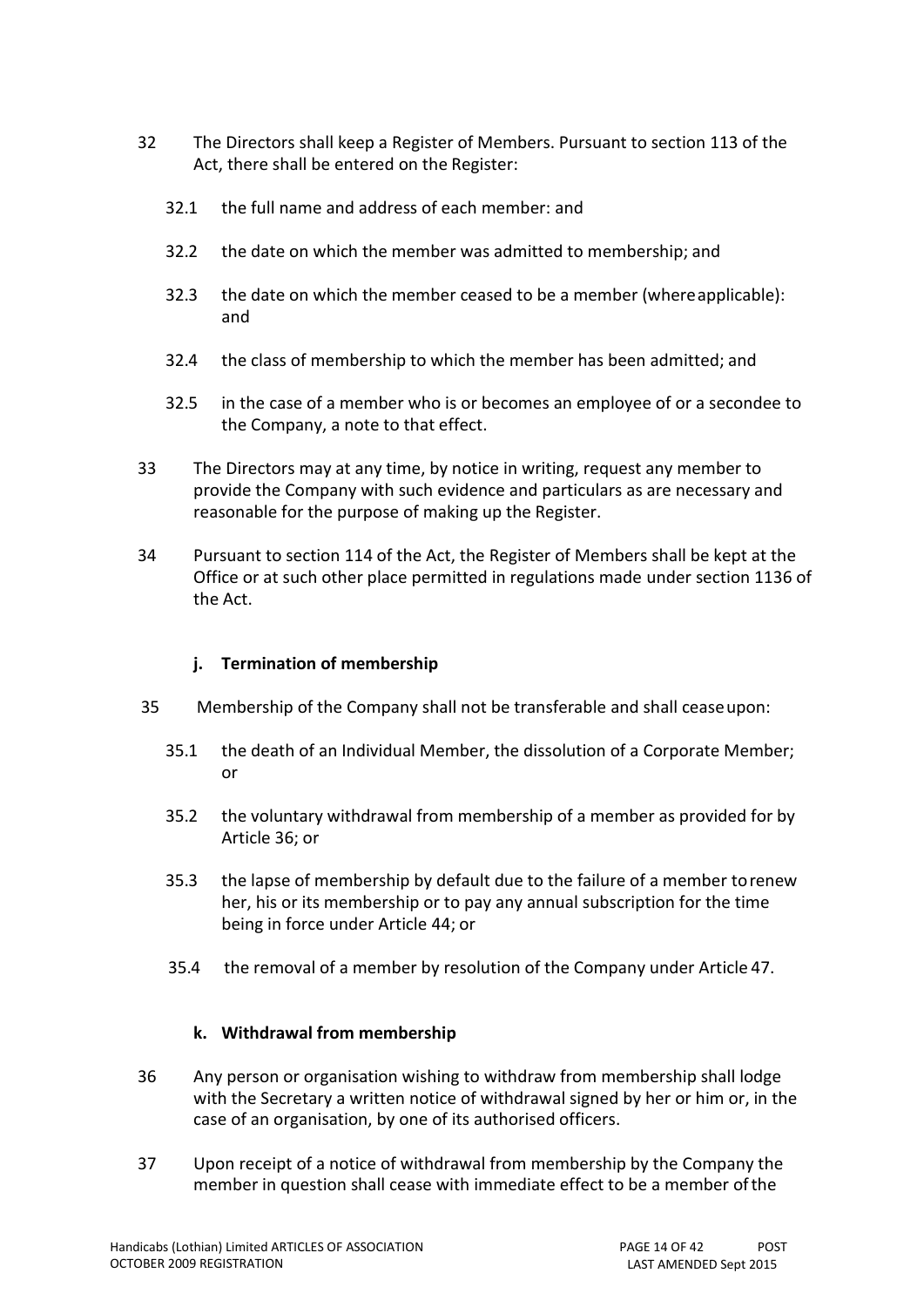Company; provided that after such withdrawal the number of members remaining is not fewer than 2 (two).

## **l. Membership subscriptions and annual renewal**

- <span id="page-14-0"></span>38 The Company may, by ordinary resolution in general meeting, introduce an annual subscription for membership, and determine the amount of such subscription and vary the amount from time to time and from one class of member to another.
- <span id="page-14-2"></span>39 The Company may authorise the Directors to adopt whatever methods they think most expedient to collect payment of any subscription charge and to use their discretion to apply any reduction or waiver or to agree to receive payment by instalments in cases where they think fit.
- 40 Any annual subscription for the time being in force shall be due on each accounting reference date of the Company and shall (subject to Articles [41a](#page-14-3)nd [55\)](#page-16-1) be deemed to relate to the period from one accounting reference date to the next.
- <span id="page-14-3"></span>41 In the case of a person or organisation admitted to membership of the Company on a date other than the accounting reference date, the Directors may calculate the subscription to be paid by her, him or it in the first part-year of membership on a *pro rata* basis.
- 42 Whether or not any subscription for membership is in force, membership of the Company shall be subject to renewal annually on the accounting reference date of the Company.
- <span id="page-14-1"></span>43 The Secretary shall give to all members not less than 14 (fourteen) days' notice of the accounting reference date. Such notice shall:
	- *43.1* advise the member that her, his or its membership falls due for renewal on the accounting reference date; and
	- *43.2* contain particulars of the member currently held on the Register of Members; and
	- 43.3 where applicable, specify the amount and request payment of membership subscription due under Article [38,](#page-14-0) and
	- *43.4* request from the member confirmation of her, his or its wish to renew membership, the accuracy and currency of the particulars held on the Register of Members; and
	- *43.5* state the possible consequences of failure to renew membership under Article [44.](#page-15-0)

## **m. Lapse of membership due to failure to renew**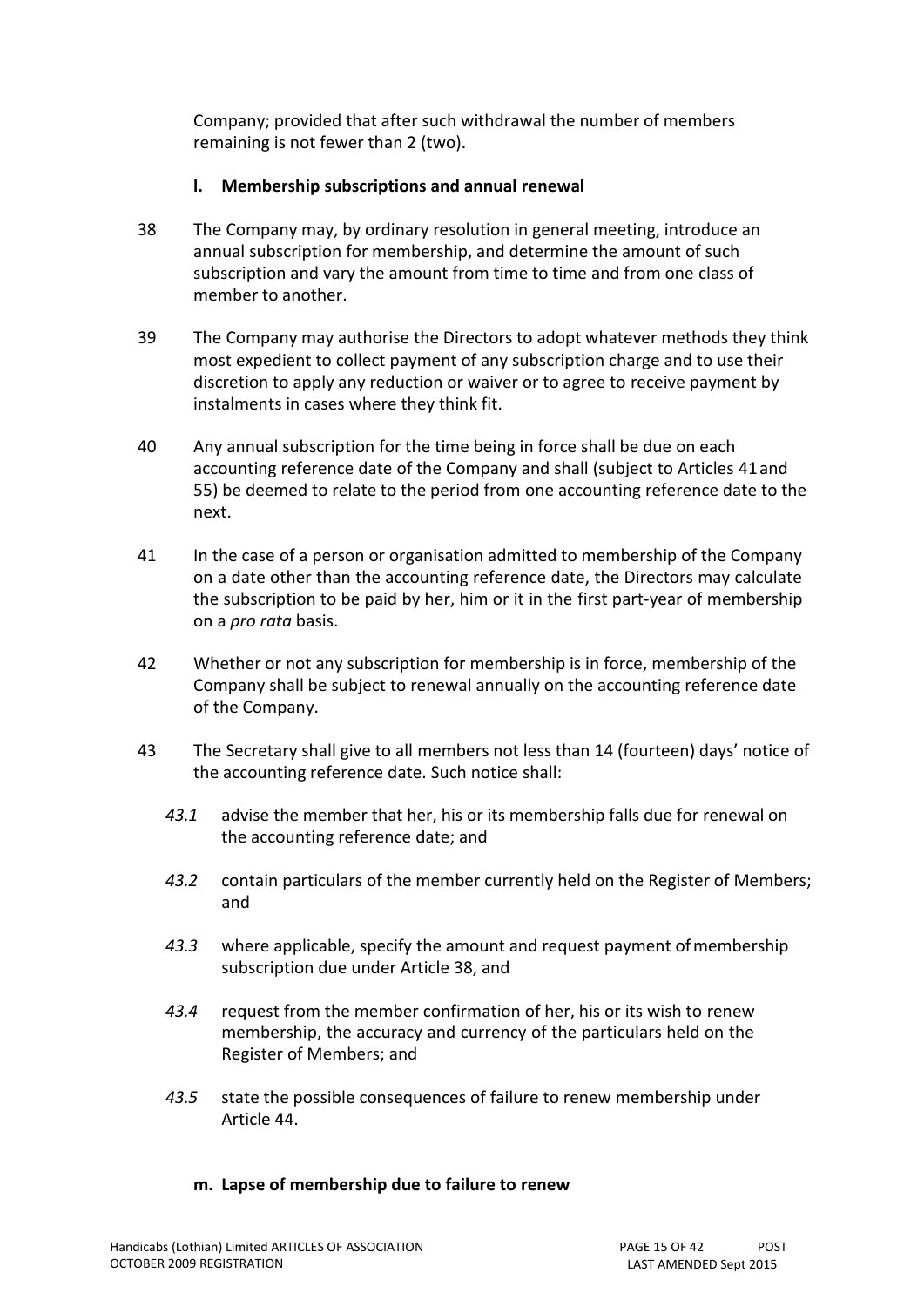- <span id="page-15-0"></span>44 Provided the requirements of Article [43 h](#page-14-1)ave been complied with, any membership in respect of which a renewal has not been received by the Secretary by the end of the  $28<sup>th</sup>$  (twenty-eighth) day after the accounting reference date on which it fell due shall be deemed to have lapsed.
- <span id="page-15-3"></span>45 The Secretary shall, in the event of a membership lapsing under Article [44,](#page-15-0) give notice to the member concerned advising her, him or it of the fact and of the reasons.
- <span id="page-15-1"></span>46 A lapsed member in receipt of a notice under Article [45 m](#page-15-3)ay renew her, his or its membership (including payment of the required annual subscription where applicable) within a further 28 (twenty eight) days from the date of the notice, after the expiry of which any attempt by the lapsed member to renew her, his or its membership shall be treated by the Directors as a new application.

#### **n. Removal from membership**

- <span id="page-15-2"></span>47 The Company may, by special resolution in general meeting, terminate the membership of any person or organisation in cases where:
	- 47.1 the Company believes that the actions of the member in question have brought, or risk bringing the Company into disrepute; or
	- 47.2 the Company believes that the member in question has repeatedly or purposely breached any explicit rules of the Company or other reasonable rules or standards of good order.
- <span id="page-15-4"></span>48 Any member wishing to propose the removal of another member shall lodge with the Directors a written notice of her, his or its intention to do so (identifying the member or members concerned and stating the grounds for the proposed removal) not less than 28 (twenty eight) days before the date of the next general meeting of the Company.
- 49 The Directors shall put all proper proposals to remove a member made under Article [48 t](#page-15-4)o the next general meeting of the Company, which shall consider the proposal and resolve as it thinks fit.
- <span id="page-15-5"></span>50 The Directors shall, on receipt of a notice under Article [48,](#page-15-4) send at the earliest possible time a copy of the notice to the member or members concerned who shall have the right to make written representations to the Directors with regard to the notice.
- 51 If the Directors receive any written representations made under Arti[cle 50 t](#page-15-5)hey shall (unless they are received too late for them to do so):
	- 51.1 state the fact of the representations having been made in the notice convening the meeting at which the resolution is to be proposed; and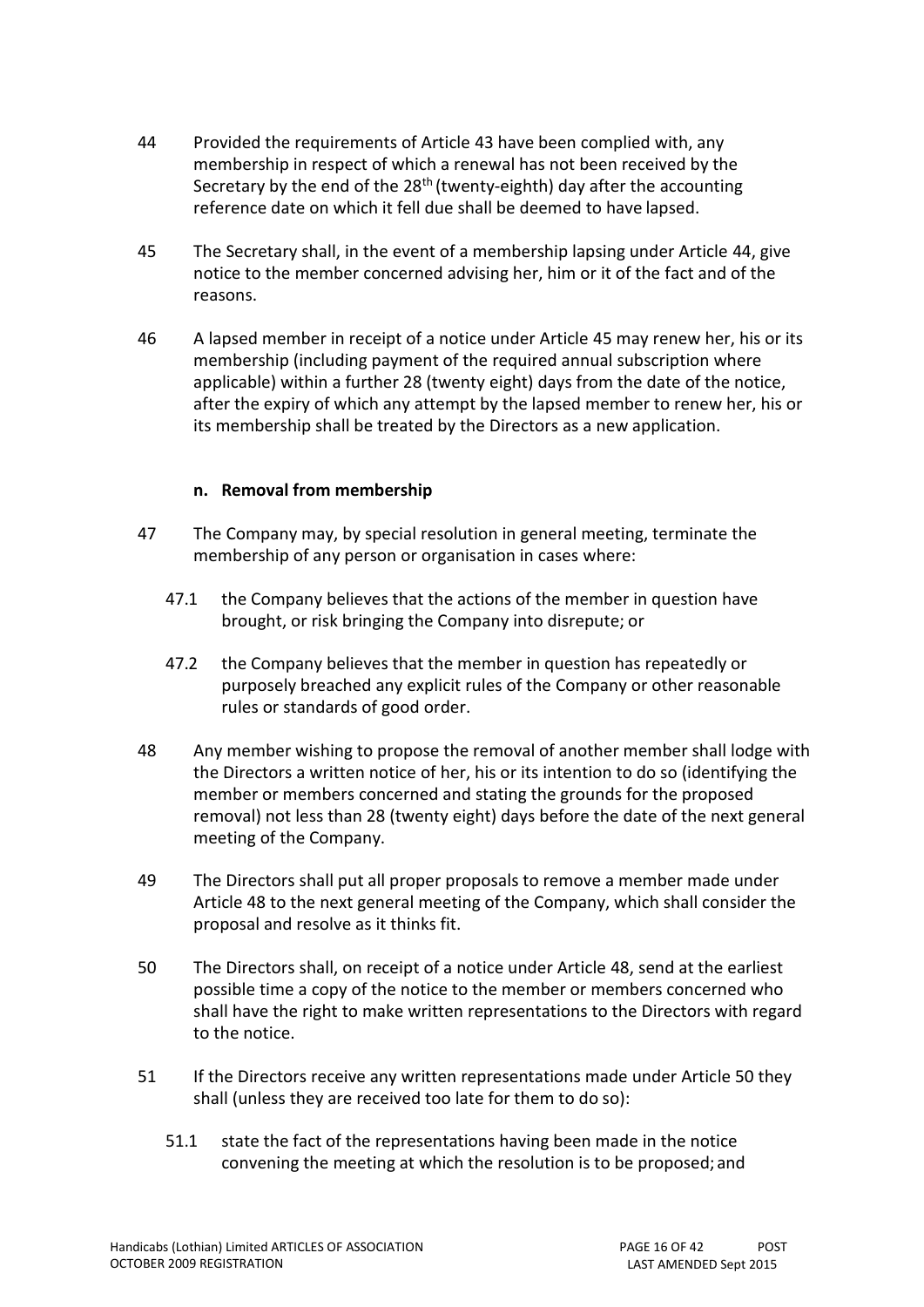- <span id="page-16-4"></span>51.2 send a copy of the representations to every person or organisation to whom notice of the meeting was or is given.
- <span id="page-16-5"></span>52 Whether or not a copy of written representations has been given to each of the persons entitled to receive notice of the meeting under Article [51.2,](#page-16-4) a member in question shall have the right to be heard (either in person or by her, his or its representative) at the meeting before a final resolution is made.
- 53 Failure to follow correctly any of the provisions of Articles [47 t](#page-15-2)o [52 s](#page-16-5)hall render invalid any resolution for the removal of a person or organisation from membership.
- <span id="page-16-0"></span>54 A person or organisation removed membership under Article [47 s](#page-15-2)hall cease to be a member with effect from the time at which the resolution to remove her, him or it was passed.

#### **o. Non-refundable subscription**

<span id="page-16-1"></span>55 Any person or organisation who ceases to be a member of the Company for whatever reason shall not be entitled to a refund of all or any part of any annual subscription paid by her, him or it, whatever the period between the date on which the membership subscription was last paid and the date of ceasing to be a member.

#### **6. PART SIX: General meetings**

#### **a. Annual General Meeting**

- <span id="page-16-2"></span>56 Subject to Article [57 t](#page-16-6)he Company shall hold an Annual General Meeting in each year at such time and place as the Directors shall decide, in addition to any other general meetings.
- <span id="page-16-6"></span>57 Not more than 15 (fifteen) months shall elapse between one Annual General Meeting and the next; provided that so long as the Company holds its first Annual General Meeting within 18 (eighteen) months of its incorporation, it need not hold it in the year of its incorporation or in the following year.

## **b. Other general meetings**

- <span id="page-16-3"></span>58 The Directors may call a general meeting at any time.
- <span id="page-16-7"></span>59 The Directors shall convene a general meeting pursuant to section 303 of the Act on the requisition of the members of the Company representing not less than 5% (one-twentieth) of the total voting rights at the date on which the requisition is made, unless less than 12 (twelve) months has elapsed since the end of the last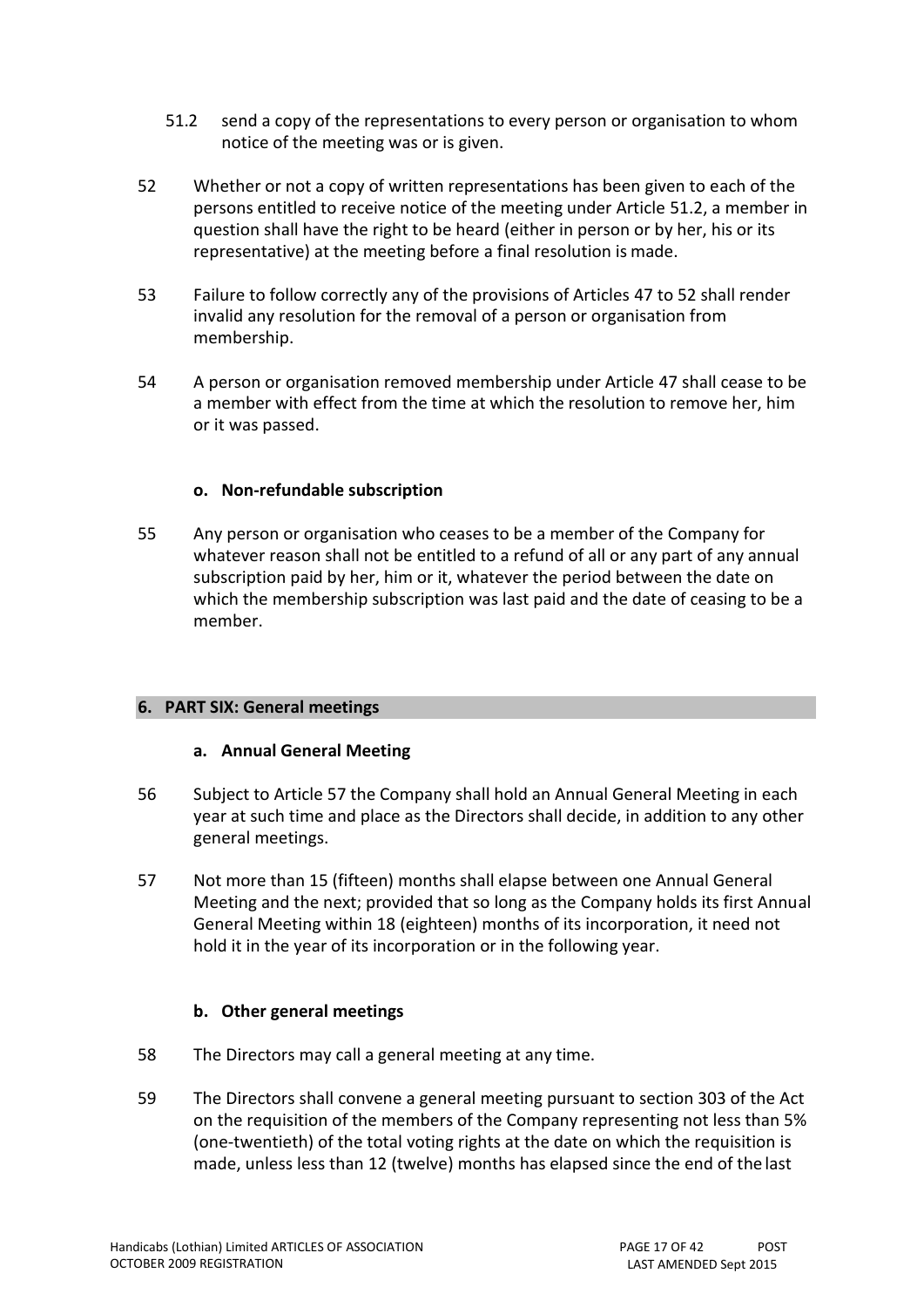general meeting requisitioned under this Article, in which case the required percentage shall be 10% (one-tenth).

- <span id="page-17-2"></span>60 The Directors shall convene a general meeting pursuant to section 518 of the Act on the requisition of a resigning auditor.
- <span id="page-17-0"></span>61 Directors required to convene a general meeting under Articles [59 o](#page-16-7)r [60 s](#page-17-2)hall do so within 21 (twenty one) days from the date on which they become required to do so and a general meeting convened in this manner shall be held on a date not more than 28 (twenty eight ) days after the date of the notice convening it.

#### **c. Notice of general meetings**

- <span id="page-17-1"></span>62 Subject to Article [63,](#page-17-3) a general meeting of the Company (other than an adjourned meeting), including an Annual General Meeting, shall be called by not less than14 (fourteen) days notice.
- <span id="page-17-3"></span>63 A general meeting may be called by shorter notice if so agreed by a majority in number of the members who together hold not less than 90% (ninety per cent) of the total voting rights at that meeting of all the members.
- 64 The notice of all general meetings shall specify the time and place of the meeting and the general nature of the business to be transacted and, in the case of the Annual General Meeting shall specify the meeting as such.
- 65 The notice of all general meetings shall be given to all members of the Company and its Directors and to the auditors of the Company (if any).
- 66 Notice of a general meeting shall contain a statement informing each member of her, his or its right to appoint another person as proxy to exercise all or any of her, his or its rights to attend, speak and (where applicable) vote at themeeting.
- 67 Notice of a general meeting of the Company shall be given either in hard copy form or electronic form or, subject to Article [68,](#page-17-4) by means of a website, or partly by one such means and partly by another.
- <span id="page-17-4"></span>68 Publication of a notice of a general meeting of the Company on a website shall only be valid if:
	- 68.1 it is accompanied by a notice to each member of the presence of the notice on the website. Such notification shall state that it concerns a notice of a general meeting and shall specify the place, date and time of the meeting; and
	- 68.2 it is available on the website throughout the period beginning with the date of that notification and ending with the conclusion of the general meetingof which it gives notice.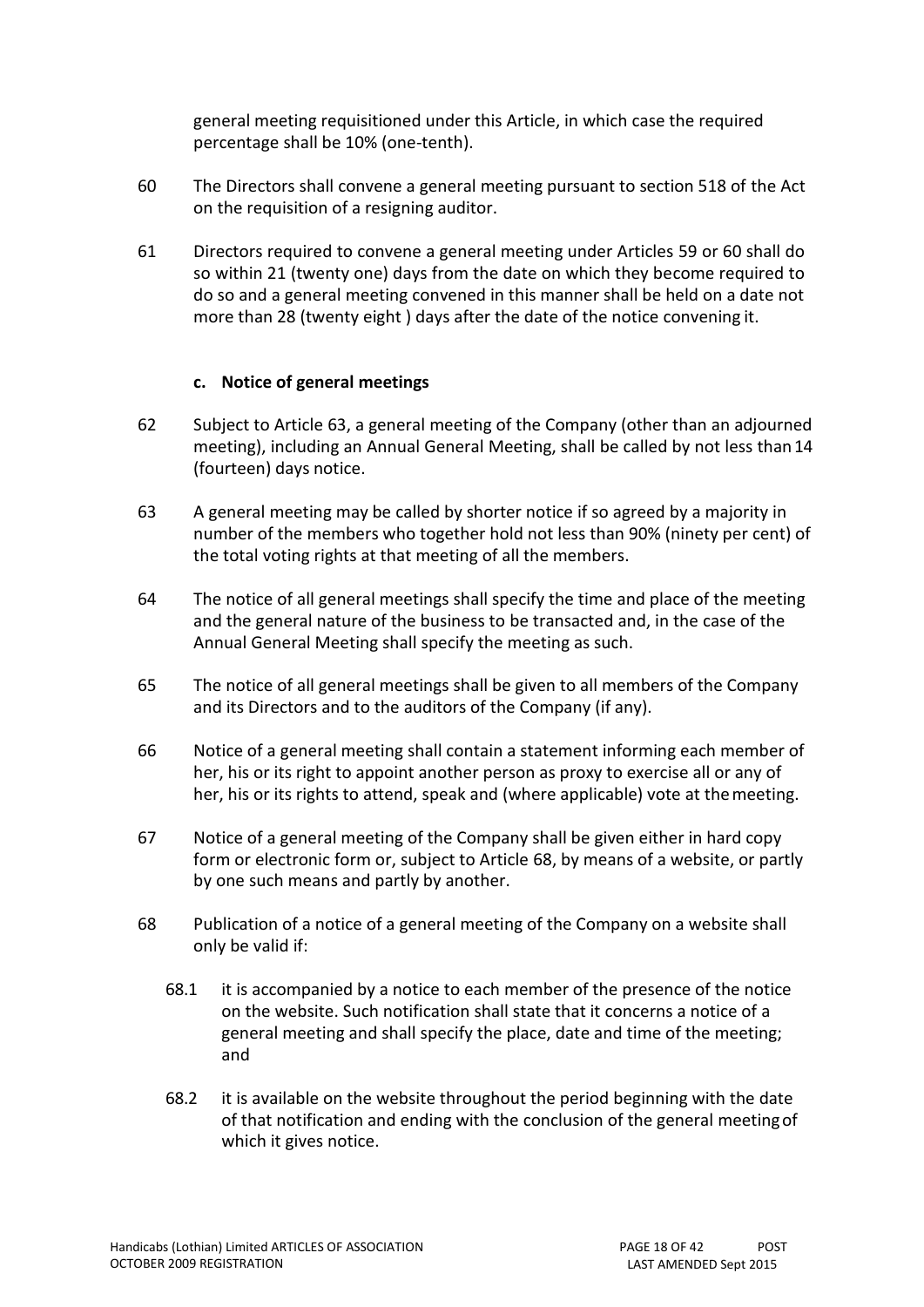<span id="page-18-0"></span>69 Where the Company gives notice of a general meeting or of a resolution intended to be moved at a general meeting, any accidental omission to give the notice to, or the non-receipt of the notice by, any person or organisation entitled to receive notice shall not invalidate the proceedings at that meeting.

## **d. Quorum at general meetings**

- <span id="page-18-1"></span>70 No business shall be transacted at any general meeting of the Company, other than the appointment of a chairperson of the meeting, unless a quorum is present. Subject to Article [71,](#page-18-5) 10 (ten) persons entitled to vote upon the business to be transacted, each being a member, an authorised representative of a Corporate Member or a proxy for a member, shall constitute a quorum.
- <span id="page-18-5"></span>71 In the event that the total membership of the Company becomes fewer than 10 (ten) there shall be a quorum when a majority of the members entitled to vote upon the business to be transacted is present (in person or by proxy) at a general meeting.
- 72 A person shall be deemed to be present at a general meeting when she or he isin a position to communicate to all those attending the meeting, during the meeting, on the nature of the business being transacted, regardless of whether she or he is in the same place as all or any other person present.
- <span id="page-18-2"></span>73 If the quorum required under Articles [70 o](#page-18-1)[r 71 i](#page-18-5)s not present within half an hour from the time appointed for the commencement of the meeting, or if during a meeting a quorum ceases to be present, the meeting shall stand adjourned to such time and place as may be determined by the chairperson of the meeting.

## **e. Presiding at general meetings**

- <span id="page-18-3"></span>74 Subject to Article [207,](#page-39-1) the Chairperson of the Board of Directors shall, if present and willing to act, preside over general meetings. If the Chairperson is not present or willing to act within half an hour from the time appointed for the commencement of the meeting, the Directors present shall appoint one of their number to preside over the meeting or, if only one Director is present andwilling to act, she or he shall preside over the meeting.
- <span id="page-18-4"></span>75 If no Director willing to preside is present within half an hour from the time appointed for the commencement of the meeting, the members present shall appoint one of their number to preside over the meeting. For the avoidance of doubt, an authorised representative of a Corporate Member or a duly appointed proxy for a member may be appointed to preside at a general meeting under this Article.

## **f. Adjournment of general meetings**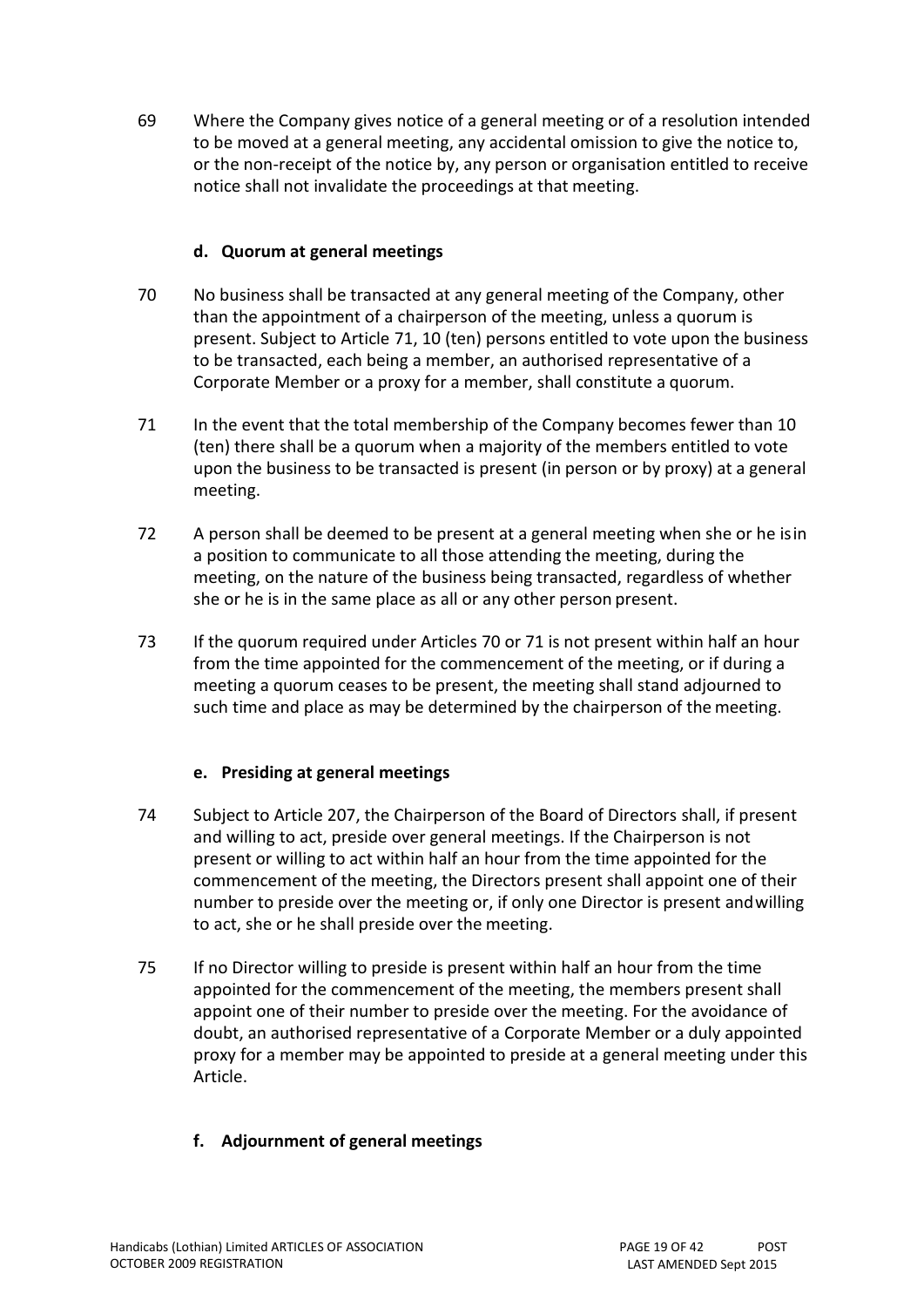- <span id="page-19-0"></span>76 The chairperson may, with the consent of a general meeting at which a quorum is present, and shall if so directed by the meeting, adjourn the meeting from time to time and from place to place; provided that no business shall be transacted at an adjourned meeting other than business which might properly have been transacted at the meeting had an adjournment not taken place.
- <span id="page-19-1"></span>77 When a meeting is adjourned for more than 14 (fourteen) days, at least 7 (seven) clear days' notice shall be given to the same persons to whom notice of the Company's general meetings is required to be given, specifying the time and place of the adjourned meeting and the general nature of the business to be transacted. Otherwise it shall not be necessary to give any such notice.

#### **g. Resolutions**

- <span id="page-19-2"></span>78 A resolution of the members of the Company shall be passed either at a general meeting of the Company in accordance with Articles [80 t](#page-19-4)o [86 o](#page-20-2)r as a written resolution in accordance with Articles [104 t](#page-22-3)o [106.](#page-23-0)
- <span id="page-19-3"></span>79 An ordinary resolution means a resolution that is passed by a simple majority of the votes cast. A special resolution means a resolution that is passed by a majority of not less than 75% (three quarters) of the votes cast. Anything that may be done by ordinary resolution may also be done by special resolution.

## **h. Resolutions at general meetings**

- <span id="page-19-4"></span>80 A resolution put to the vote of a meeting shall be decided upon by a show of hands unless before, or on the declaration of the result of, the show of hands a ballot (poll) is duly demanded. Subject to the provisions of section 321 of the Act, a ballot may be demanded by:
	- 80.1 the chairperson of the meeting; or
	- 80.2 the Directors of the Company; or
	- 80.3 at least 2 (two) members, or proxies for members, having the right to vote at the meeting; or
	- 80.4 Members and proxies for members, representing at least 10% (one tenth) of the total voting rights of all the members entitled to vote upon theresolution.
- 81 Unless a ballot is demanded in accordance with Arti[cle 80,](#page-19-4) a declaration by the chairperson that a resolution has been carried or carried unanimously or by a particular majority, or lost or not carried by a particular majority and an entry to that effect in the minutes of the meeting shall be conclusive evidence of the fact without proof of the number or proportion of the votes recorded in favour or against the resolution.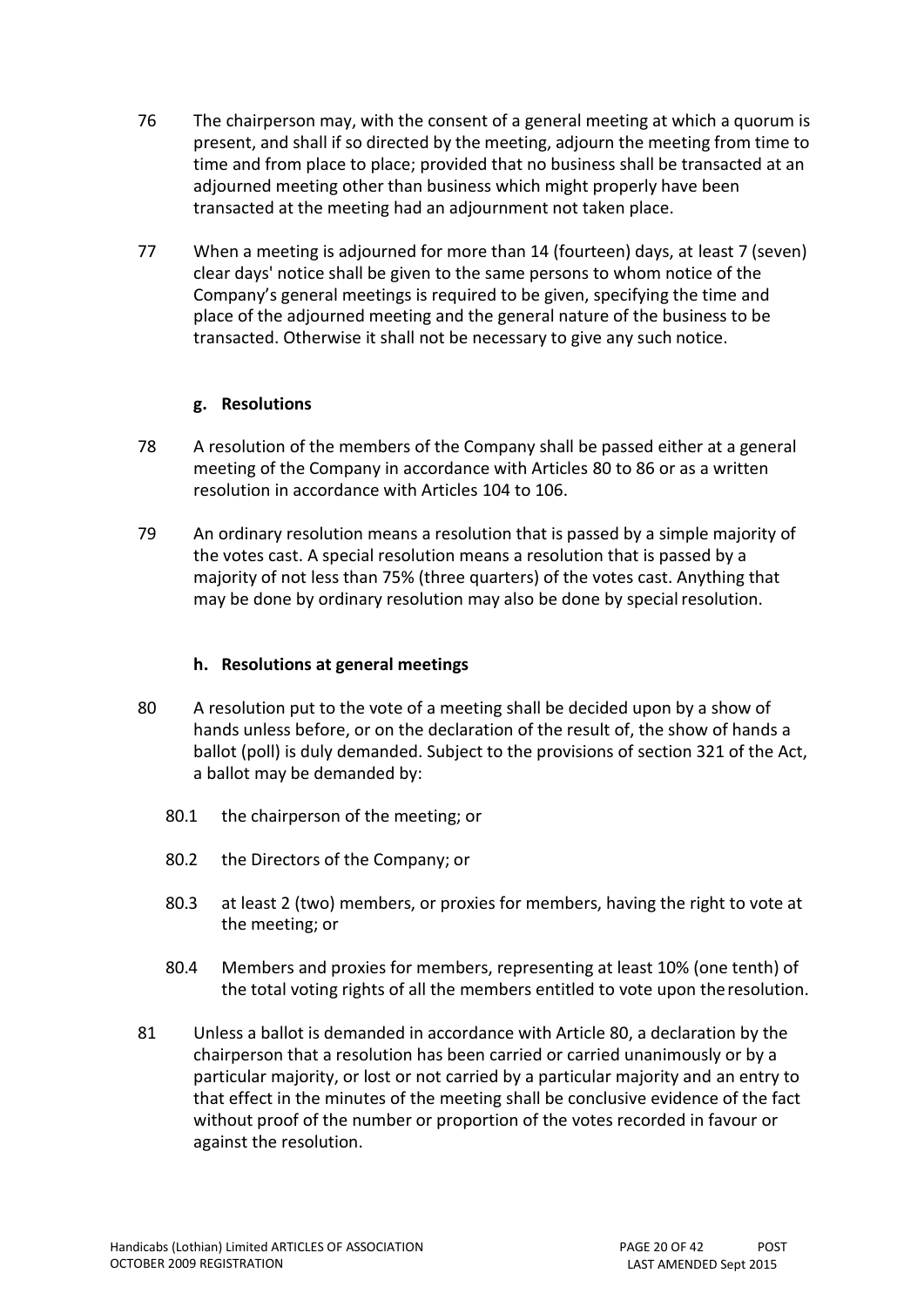- 82 The demand for a ballot may be withdrawn before the ballot is taken, but only with the consent of the chairperson. The withdrawal of a demand for a ballot shall not invalidate the result of a show of hands declared before the demand for a ballot was made.
- 83 If a ballot is demanded in accordance with Article [80 i](#page-19-4)t shall be taken at once by means of a secret ballot of all the persons present and entitled to vote (whether as members or proxies for members) and shall be conducted in such a manner as the chairperson shall direct. The chairperson may appoint scrutinisers (who need not be members) and may fix the time and place for declaring the results of the ballot.
- 84 The result of a ballot shall be deemed to be the resolution of the meetingat which the ballot is demanded and taken.
- 85 If the chairperson directs that the result of a ballot is not to be declared immediately this shall not prevent the continuance of a meeting for the transaction of any other business other than the question on which the ballot was taken.
- <span id="page-20-2"></span>86 In the event of an equality of votes cast on an ordinary resolution, the required majority shall not have been attained and the resolution shall be deemed not to have been passed. For the avoidance of doubt, the chairperson of the meeting shall not be entitled to any second or casting vote.
- <span id="page-20-0"></span>87 Where a resolution is passed at an adjourned meeting of the Company, the resolution shall be treated as having been passed on the date on which it was in fact passed and not on any earlier date.

## **i. Amendments to resolutions**

- <span id="page-20-1"></span>88 An ordinary resolution to be proposed at a general meeting may be amended by ordinary resolution if:
	- 88.1 notice of the proposed amendment is given to the Company in writing by a person entitled to vote at the general meeting at which it is to be proposed not less than 48 (forty eight) hours before the meeting is to take place;and
	- 88.2 the proposed amendment does not, in the reasonable opinion of the chairperson of the meeting, materially alter the scope of theresolution.
- 89 A special resolution to be proposed at a general meeting may be amended by ordinary resolution if:
	- 89.1 the chairperson of the meeting proposes the amendment at the general meeting at which the special resolution is to be proposed; and
	- 89.2 the amendment does not go beyond what is necessary to correctgrammatical or other non-substantive error in the resolution.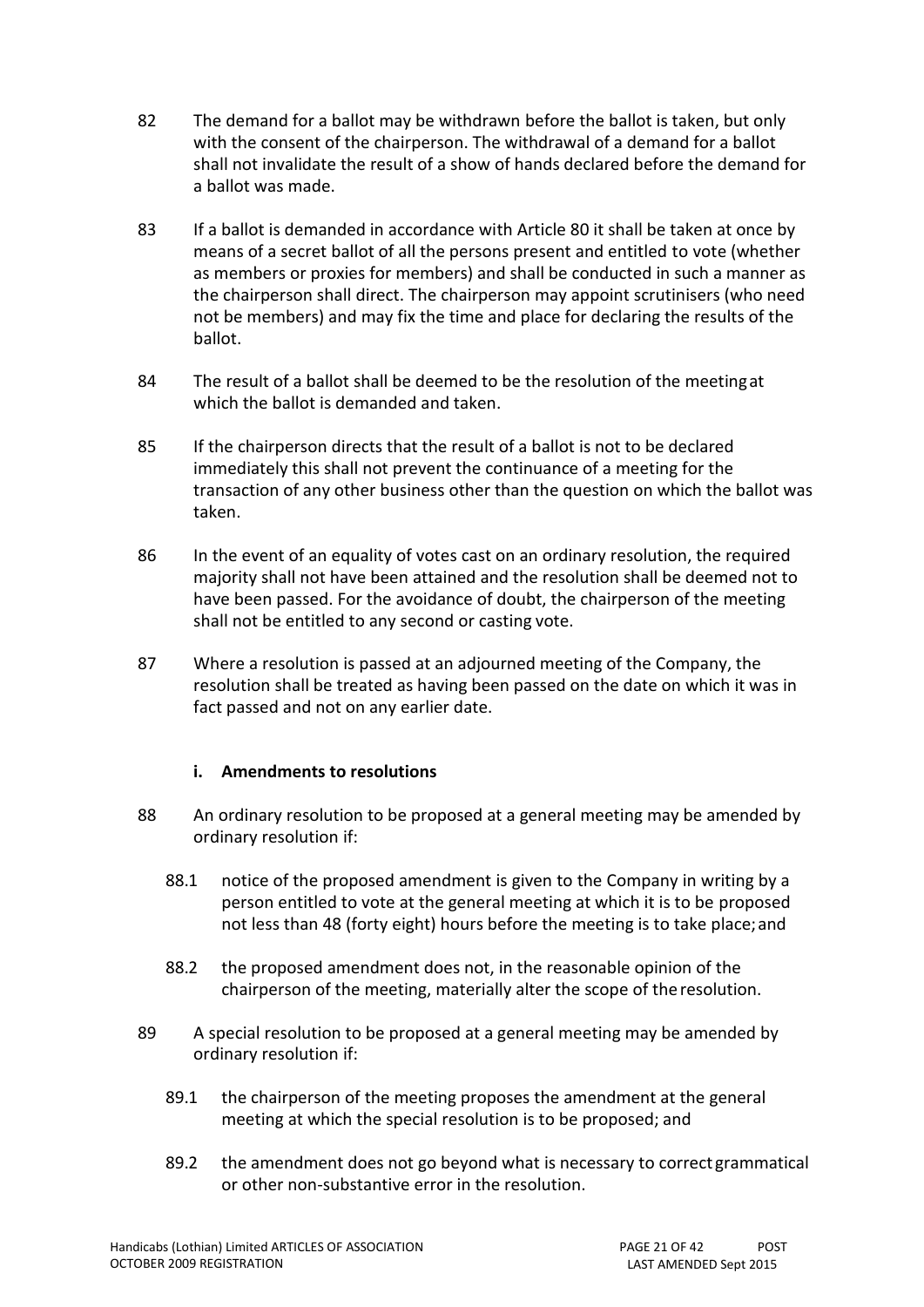<span id="page-21-0"></span>90 If the chairperson of a general meeting, acting in good faith, wrongly decides that an amendment to a resolution is out of order, the chairperson's error does not invalidate the vote on that resolution.

## **j. Votes of members at general meetings**

- <span id="page-21-1"></span>91 Subject to Article [93 e](#page-21-4)very member of the Company and every Director of the Company (whether or not she or he is a member of the Company) shall have 1 (one) vote at general meetings of the Company, exercisable in person or by proxy. For the avoidance of doubt, a Director who is also a member of the Company shall only have 1 (one) vote.
- 92 A Corporate Member shall exercise its right to vote through its representative duly authorised under Article [30 o](#page-12-2)r through a proxy for the saidrepresentative.
- <span id="page-21-4"></span>93 No member of the Company shall be entitled to vote at any general meeting unless all monies then payable by her, him or it to the Company in the form of subscriptions or otherwise have been paid in full, except in circumstanceswhere the Directors have agreed to reduce or waive any such payment or permit payment to be made by instalments under Article [39.](#page-14-2)
- <span id="page-21-2"></span>94 No objection shall be raised to the validity of any vote or the qualification of any voter except at the meeting or adjourned meeting at which the vote objected to is tendered, and every vote not disallowed at the meeting shall be valid. Any objection made in due time shall be referred to the chairperson of the meeting whose decision shall be final and conclusive.

## **k. Appointment of proxy**

- <span id="page-21-3"></span>95 A member and a Director (whether or not she or he is a member) shall have the right to appoint a proxy to attend, speak and vote on her, his or its behalf at any general meeting or adjourned meeting. A proxy may be any person aged 16 (sixteen) years or over, who need not be a member of the Company but who shall not be an employee of the Company, provided that no person may act as a proxy for more than 1 (one) member or Director at the same meeting.
- <span id="page-21-6"></span>96 A member or Director wishing to appoint a proxy under Article [95 s](#page-21-3)hall lodge with the chairperson of the meeting not less than 24 (twenty four) hours prior to its commencement a proxy notice in writing or by means of electronic communication in such form as the Directors may decide, subject to Article [97,](#page-21-5) signed by her or him or, in the case of a Corporate Member, by its duly authorised representative.
- <span id="page-21-5"></span>97 A proxy notice made under Article [96](#page-21-6) shall:
	- 97.1 state the name of the member or Director or authorised representative of a Corporate Member appointing the proxy; and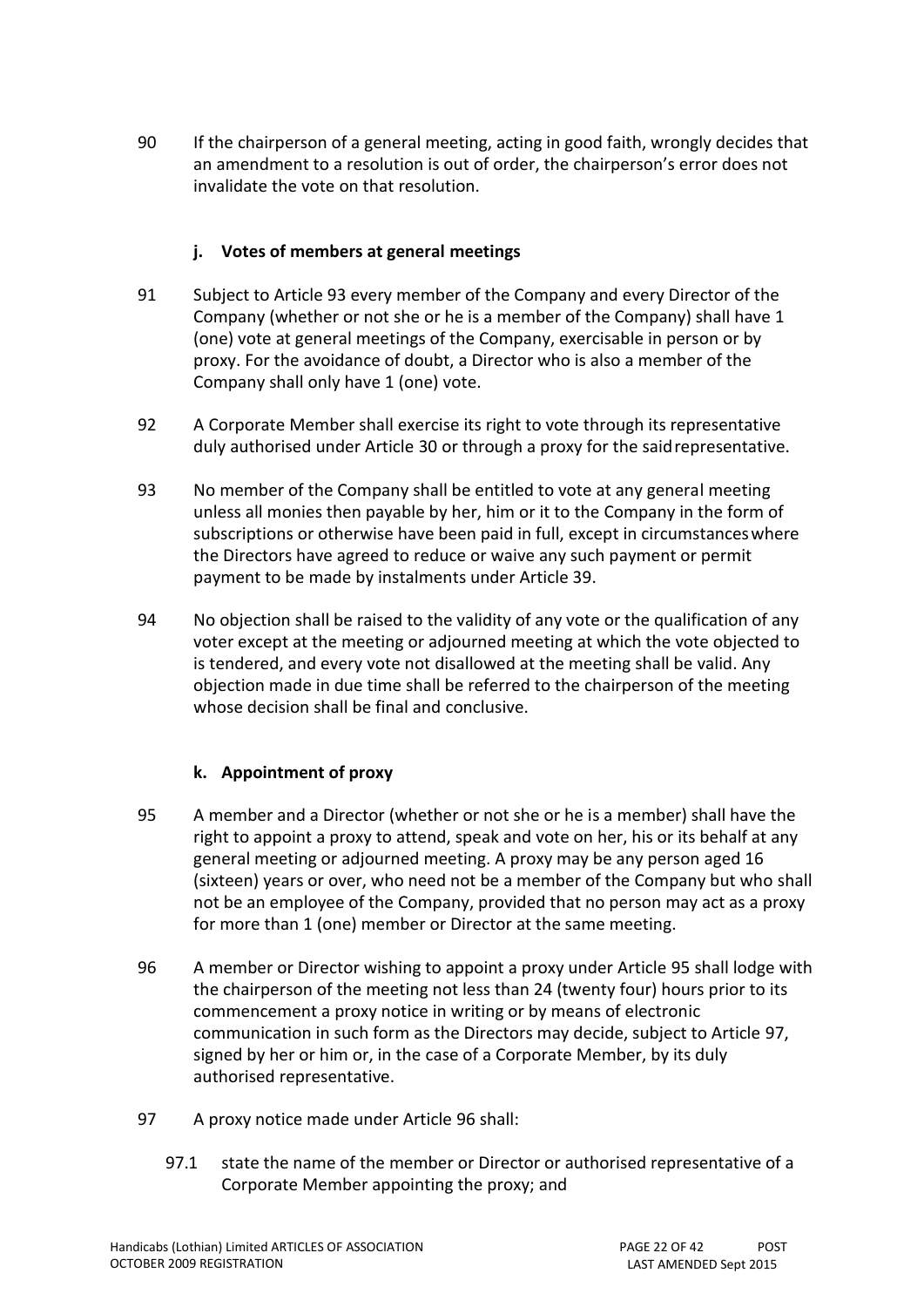- 97.2 identify the person appointed to be the proxy of that member or Director or representative; and
- 97.3 identify the general meeting in relation to which that person is appointed.
- 98 A proxy notice made under Article [96 m](#page-21-6)ay, for each resolution on which a vote is to be taken at the meeting, either:
	- 98.1 instruct the proxy to cast her or his vote in favour or against the resolution or to abstain from voting; or
	- 98.2 indicate that the proxy may exercise her or his own judgement in deciding how to cast her or his vote.
- 99 A member and a Director shall not be entitled to appoint more than 1 (one) proxy to attend the same general meeting.
- 100 A proxy properly appointed to attend any general meeting in place of a member or Director shall have the same right as the person she or he is replacing to speak and (if applicable) vote, including the right to vote by show of hands, to vote on any amendment to a resolution and to demand and vote in a ballot. No proxy shall have the right to vote if she or he is replacing a member who is not eligible to vote under Article [93.](#page-21-4)
- <span id="page-22-0"></span>101 A member entitled to attend, speak or vote at a general meeting of the Company remains so entitled in respect of that meeting or any adjournment of it even though a valid proxy notice has been delivered by that member, provided that the member and her or his proxy may exercise only 1 (one) vote betweenthem.

#### **l. Termination of a proxy's appointment**

- <span id="page-22-1"></span>102 An appointment of a proxy made under Article [95 m](#page-21-3)ay be revoked by the member or Director or representative making it by delivering to the Company a notice in writing to that effect.
- <span id="page-22-2"></span>103 A notice revoking a proxy only takes effect if it is delivered before the start of the general meeting or adjourned meeting to which it relates and any revocation notice received after the start of the meeting does not affect whether the proxy counts in deciding whether there is a quorum at the meeting or the validity of any action taken by the proxy during the course of the meeting.

#### **m. Written resolutions**

<span id="page-22-3"></span>104 A resolution in writing signed by the necessary majority of the members entitled to attend and vote at a general meeting and received by the Secretary within 28 (twenty eight days) after the date on which notice was given of the said resolution shall be as effectual as if it had been passed at a general meeting.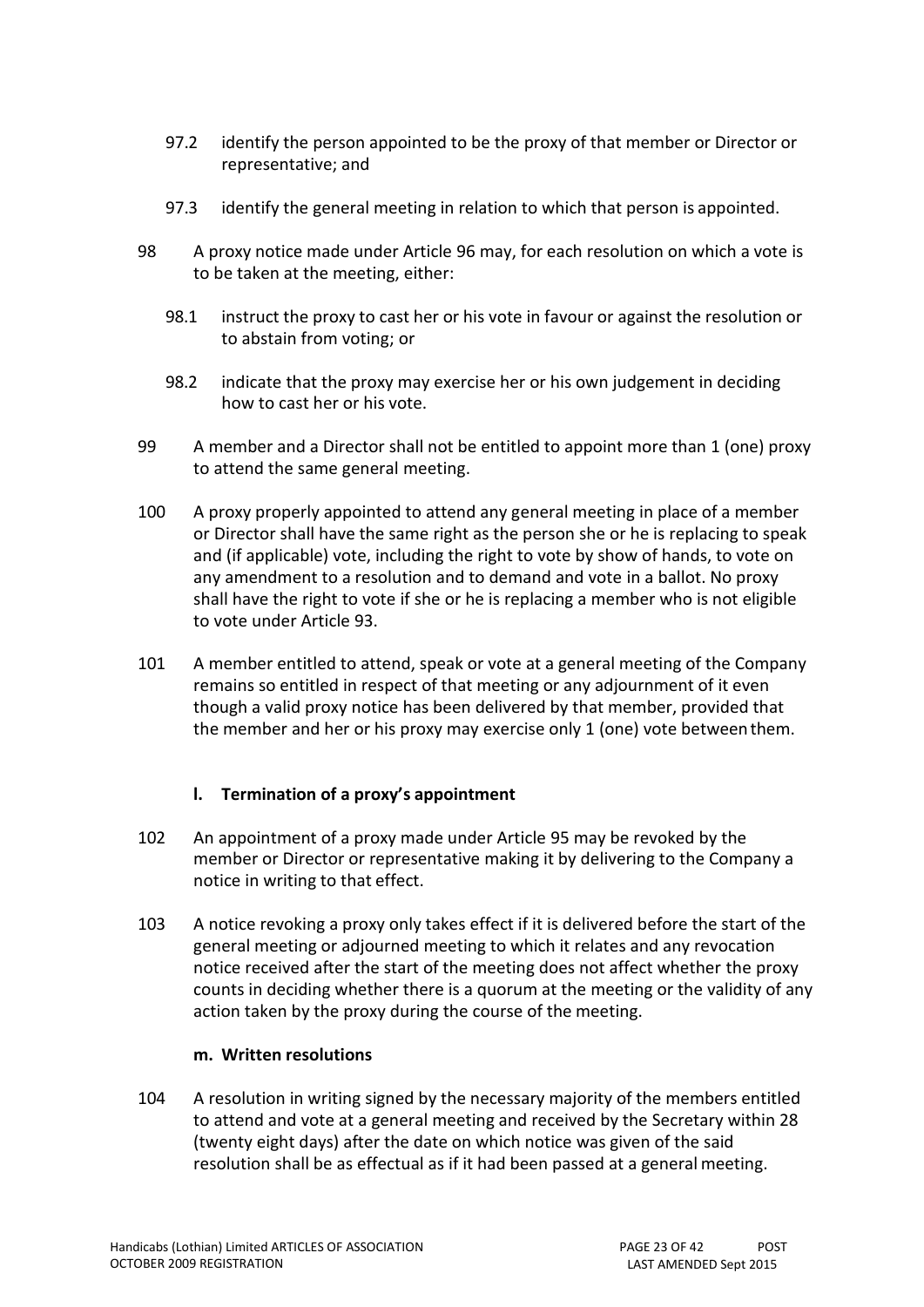- 105 A member signifies agreement to a proposed written resolution when the Company receives from her, him or it an authenticated document identifying the resolution to which it relates and indicating her, his or its agreement with the resolution. Such document may be sent to the Company in hard copy or in electronic form.
- <span id="page-23-0"></span>106 The Company may publish a proposed written resolution on a website. To be valid, such resolution or statement shall be available on the website throughout the period beginning with the circulation date and ending on the date on which the resolution lapses.

#### **7. PART SEVEN: Board of Directors**

#### **a. Board of Directors**

- <span id="page-23-1"></span>107 The business of the Company shall be managed and administered by a Board of Directors whose members shall be understood to be directors of the Companyfor the purposes of the Act, who shall be registered as directors with the Registrar of Companies and who shall also be understood to be the Trustees of the Company for the purposes of the Charities and Trustee Investment (Scotland) Act 2005.
- 108 There shall be a minimum of 5 (five) and a maximum of 12 (twelve) Directors comprised as in Arti[cles 109 a](#page-23-3)nd [110.](#page-23-4)
- <span id="page-23-3"></span>109 Subject to Article [114,](#page-24-3) there shall be a minimum of 5 (five) and a maximum of 10 (10) **Member Directors** who are members of the Company and who are either:
	- 109.1 proposed prior to and appointed at an Annual General Meeting as provided for by Articles [119 t](#page-24-2)o [124;](#page-25-1) or
	- 109.2 appointed by the Directors to fill vacancies among the Member Directors under Arti[cle 125.](#page-26-0)
- <span id="page-23-4"></span>110 There shall be a maximum of 2 (two) **Co-opted Directors**, who need not be members of the Company, co-opted by the Directors as provided for by Article [127.](#page-26-2)
- <span id="page-23-5"></span>111 In addition, the Chief Executive Officer of the Company will be an ex-officio nonvoting attendee of meetings of the Board of Directors
- 112 The Board of Directors shall appoint from amongst themselves a Chairman, Vice Chairman, Secretary (as per Article [183\)](#page-35-1) and Treasurer.
- <span id="page-23-2"></span>113 The first Directors shall be those persons named in the statement delivered pursuant to section 12 (1)(a) of the Act, who shall be deemed to have been appointed under the Articles. Future Directors shall be appointed as provided for subsequently in these Articles.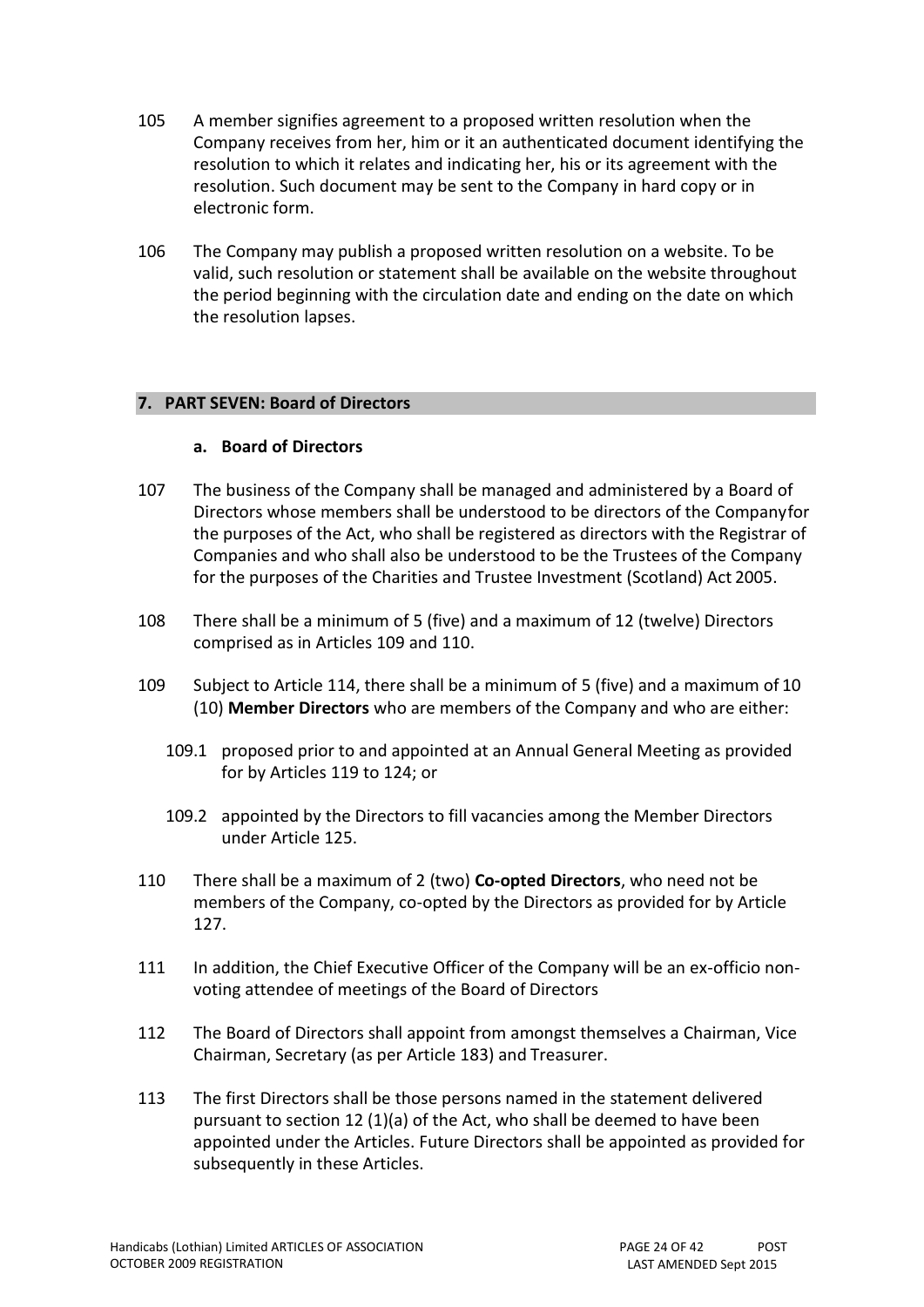## **b. Eligibility to be a Member Director**

- <span id="page-24-3"></span>114 Provided she or he is not disqualified from serving as a Director under the provisions of Articles [18 o](#page-10-5)r [131,](#page-27-1) the Company may appoint as a Member Director any person who is a full Individual Member or who is:
	- 114.1 the representative for the time being of a Corporate Member authorised under Arti[cle 30.](#page-12-2)

#### **c. Retirement and reappointment of Member Directors**

- <span id="page-24-0"></span>115 At the conclusion of the first Annual General Meeting every Member Director shall retire from office, but may then be eligible for reappointment as a Member Director provided that she or he is eligible as per Article [117.1,](#page-24-4) [117.2 a](#page-24-5)nd [117.3](#page-24-6)
- 116 A Member Director who ceases to be a member of the Company during her or his term of office may continue to serve as a member Director until the conclusion of the next Annual General Meeting, at which time she or he shall retire and may stand again for re-election.
- <span id="page-24-5"></span><span id="page-24-4"></span>117 A Member Director retiring at the conclusion of an Annual General Meeting shall be eligible to be re-appointed for a term of office provided that she or he:
	- 117.1 continues to be eligible to be a Member Director of the Company under one of the conditions of Article [114;](#page-24-3) and
	- 117.2 is not disqualified from serving as a Director under the provisions of Article [131;](#page-27-1) and
	- 117.3 is duly proposed in accordance with Article [119.](#page-24-2)
- <span id="page-24-6"></span><span id="page-24-1"></span>118 For the avoidance of doubt, the 'term of office' of a Member Director shall be regarded as the period commencing with her or his appointment and ending with her or his retirement, regardless of the length of time of the said period.

## **d. Proposal of Member Directors**

- <span id="page-24-2"></span>119 Not less than 42 (forty two) days before each Annual General Meeting the Secretary shall send an invitation to all members of the Company (subject to Article [18\)](#page-10-5) inviting them to propose themselves *(unless an Individual Member)* or another member of the Company for appointment as a Member Director at the said Annual General Meeting. To be valid, such proposal shall:
	- 119.1 be in writing, in such form as the Directors shall from time to time decide and signed by the proposing member; and
	- 119.2 be supported by the signature of a second member of the Company; and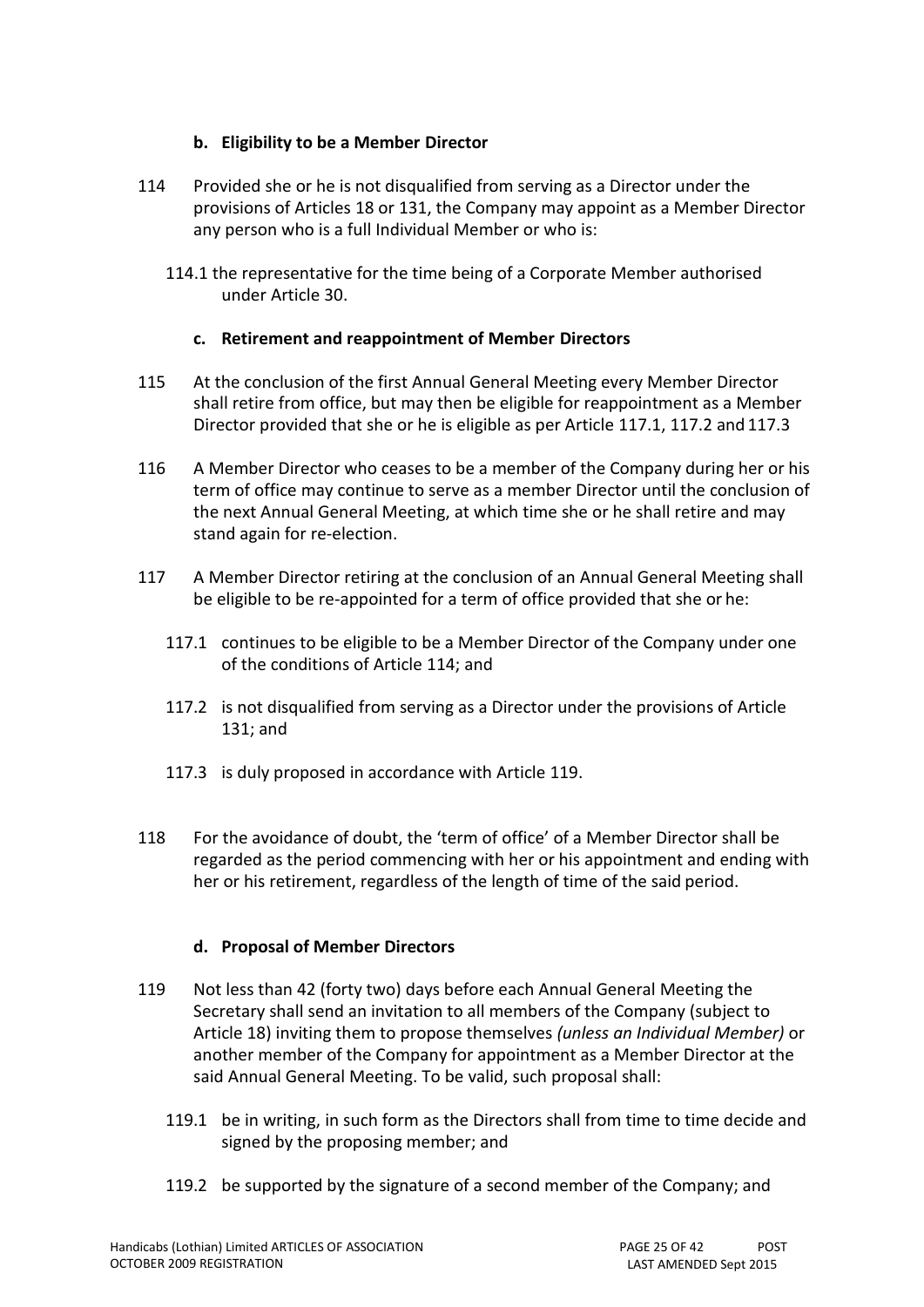- 119.3 in the case of a proposal made on behalf of another member, include an indication of the willingness of the member proposed to hold office as a Member Director; and
- 119.4 include a statement in support of the proposed member, subject to such limits on length or content as the Directors may from time to time decide; and
- 119.5 be received by the Secretary not less than 21 (twenty one) days before that date of the Annual General Meeting.

#### **e. Appointment of Member Directors at an Annual General Meeting**

- <span id="page-25-0"></span>120 Subject to Articles [18,](#page-10-5) [122 a](#page-25-3)nd [124,](#page-25-1) at an Annual General Meeting the Company may, by ordinary resolution, appoint or re-appoint as a Member Director any member of the Company or authorised representative of a Corporate Member of the Company (as provided for by Article [114\)](#page-24-3) in respect of whom a written proposal has been received by the Secretary in compliance with Article [119.](#page-24-2)
- 121 Particulars of each person seeking appointment or re-appointment as a Member Director, including any personal statements supplied by such persons, shall be included in the notice calling the Annual General Meeting.
- <span id="page-25-3"></span>122 No person shall be appointed as a Member Director of the Company under Article [120 i](#page-25-0)f, as a result, the number of Member Directors would exceed the maximum number of Member Directors permitted under Article [109.](#page-23-3)
- <span id="page-25-2"></span>123 In the event of the sum of the Member Directors seeking re-appointment and the valid proposals lodged with the Secretary in compliance with Article [119](#page-24-2) exceeding the number of vacancies, a secret ballot shall be held among the members (subject to Article [18\)](#page-10-5) present in person or represented by proxy at an Annual General Meeting. Those persons receiving the greatest number of votes in favour of their appointment, up to but not exceeding the maximum number of vacant places available, may by ordinary resolution (subject to Article [124\)](#page-25-1) be appointed as Member Directors.
- <span id="page-25-1"></span>124 Subject to Article [123,](#page-25-2) the appointment at an Annual General Meeting of more than 1 (one) Member Director shall take the form of a single ordinary resolution to appoint all proposed Member Directors unless before, or at the time of, such resolution being put to the meeting, a request is made for each appointment to be voted on separately by either:
	- 124.1 the chairperson of the meeting; or
	- 124.2 at least 2 (two) persons having the right to vote at the meeting.
		- **f. Vacancies among Member Directors**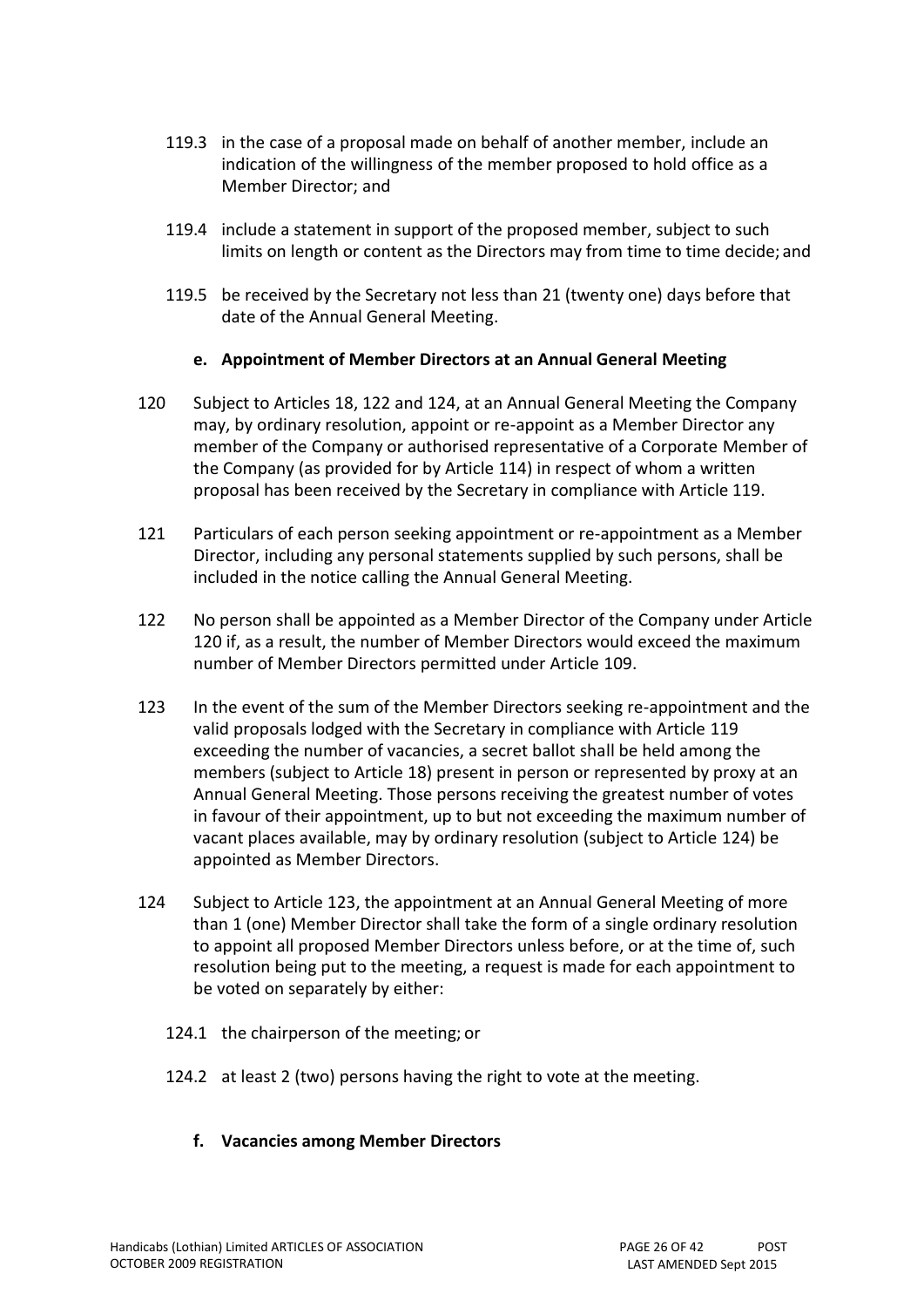- <span id="page-26-0"></span>125 The Directors may appoint any member to fill any vacancy among the Member Directors that arises between one Annual General Meeting and the next provided that no member shall be appointed in this manner who:
	- 125.1 is disqualified from serving as a Director under the provisions of Article [131.](#page-27-1)
- <span id="page-26-1"></span>126 A Member Director appointed to fill a vacancy under Article [125 s](#page-26-0)hall hold office only until the conclusion of the next Annual General Meeting at which time she or he shall retire and shall be eligible for re-appointment as a Member Director provided that she or he:
	- 126.1 continues to be eligible to be a Member Director of the Company under one of the conditions of Article [114;](#page-24-3) and
	- 126.2 is not disqualified from serving as a Director under the provisions of Article [131;](#page-27-1) and
	- 126.3 is duly proposed in accordance with Article [119.](#page-24-2)

#### **g. Co-opted Directors**

- <span id="page-26-2"></span>127 The Directors may at any time co-opt any person aged 16 (sixteen) years or over, who may but need not be a member of the Company, to be a Co-opted Director in cases where they consider the person in question has knowledge, skills or experience that would assist them in the performance of their duties, provided that no person shall be co-opted under this Article if:
	- 127.1 as a result, the number of Co-opted Directors would exceed the maximum number provided for in Article [110;](#page-23-4) or
	- 127.2 as a result the number of Co-opted Directors would equal or exceed the number of Member Directors for the time being; or
	- 127.3 she or he is disqualified from serving as a Director under the provisions of Article [131.](#page-27-1)
- <span id="page-26-3"></span>128 A Co-opted Director shall hold office only until the conclusion of the next Annual General Meeting at which time she or he shall be due to retire but may, at the discretion of the Directors, be co-opted to serve for a further term without limit to the number of consecutive terms she or he may serve.

#### **h. Register of Directors**

<span id="page-26-4"></span>129 Pursuant to sections 162 to 165 of the Act the Directors shall maintain and keep at the Office or at a place specified in regulations under section 1136 of the Act, a Register of Directors containing for each Director her or his: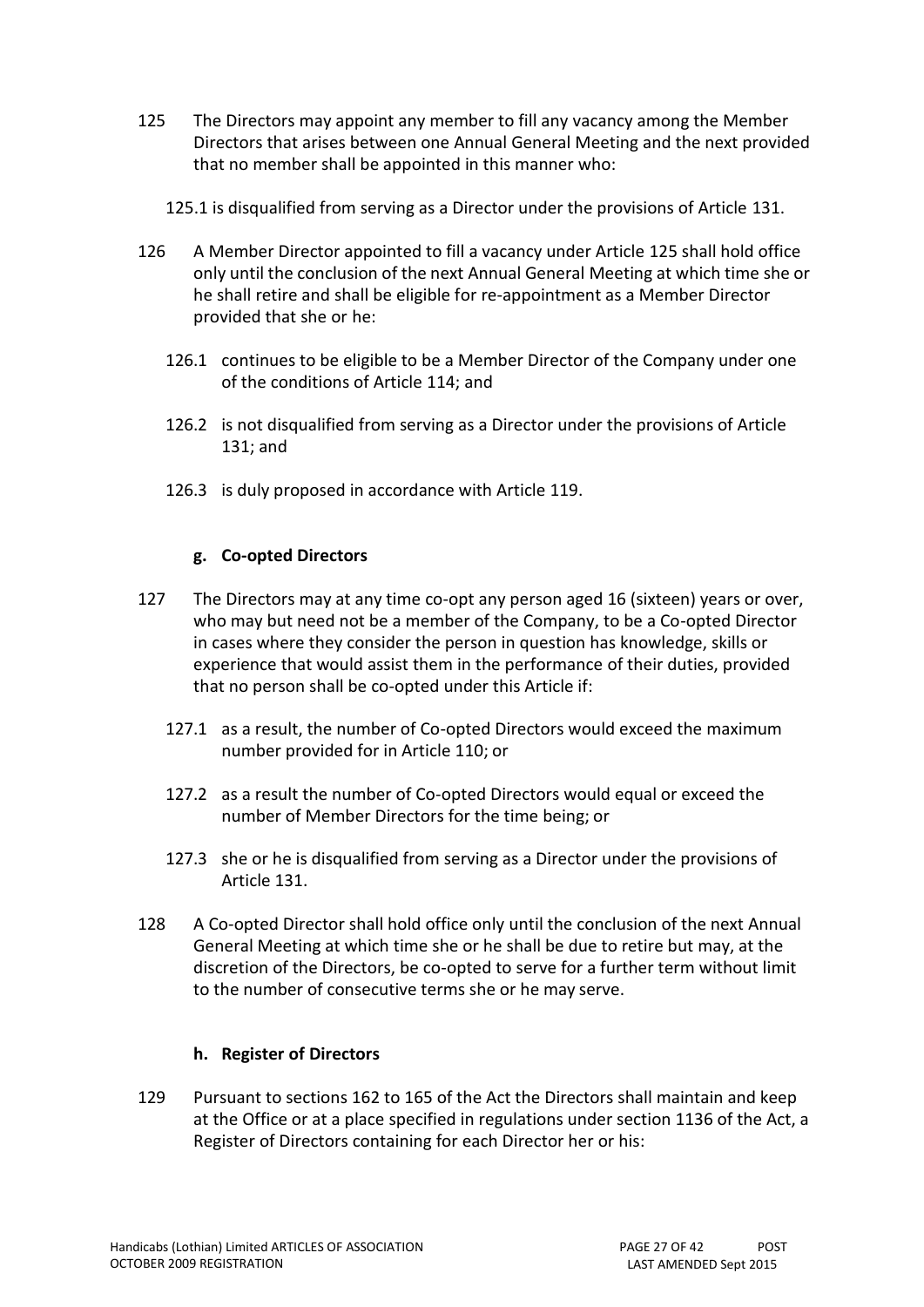- 129.1 present full name and former names by which she or he has been known since the age of 18 (eighteen) and within the past 20 (twenty) years; and
- 129.2 a service address and the Director's usual residential address (if different); and
- 129.3 the country, state or part of the United Kingdom in which she or he is usually resident; and
- 129.4 nationality; and
- 129.5 date of birth; and
- 129.6 business occupation (if any).
- 129.7 date of appointment and (if applicable) date of retirement as a Director.
- <span id="page-27-0"></span>130 Pursuant to section 167 of the Act the Directors shall give notice to the Registrar of Companies in the prescribed form of any change to the particulars of its Register of Directors within 14 (fourteen) days of the date on which the change occurred.

#### **i. Disqualification from serving as a Director**

- <span id="page-27-1"></span>131 A person shall not be appointed or reappointed to serve as a Director (whether Member or Co-opted) and a serving Director shall cease to hold office with immediate effect if she or he:
	- 131.1 is below the age of 16 (sixteen) years; or
	- 131.2 is the subject of a disqualification order issued by any court of law under the Company Directors Disqualification Act 1986; or
	- 131.3 is disqualified from acting as a company director by virtue of any provision of the Companies Acts or from acting as a trustee of a Scottish charity under section 69 of the Charities and Trustee Investment (Scotland) Act 2005 (or any statutory re-enactment or modification of this Act); or
	- 131.4 is or becomes an employee of the Company or is seconded to or otherwise placed with the Company as if she or he were an employee of the Company; or
	- 131.5 is or has become, in the written opinion of a medical practitioner made tothe Company, physically or mentally incapable of acting as a Director and may remain so for more than 3 (three) months; or
	- 131.6 is the subject of an order made by a court which, by reason of her or his mental health, wholly or partly prevents her or him from personallyexercising any powers or rights which she or he would otherwise have.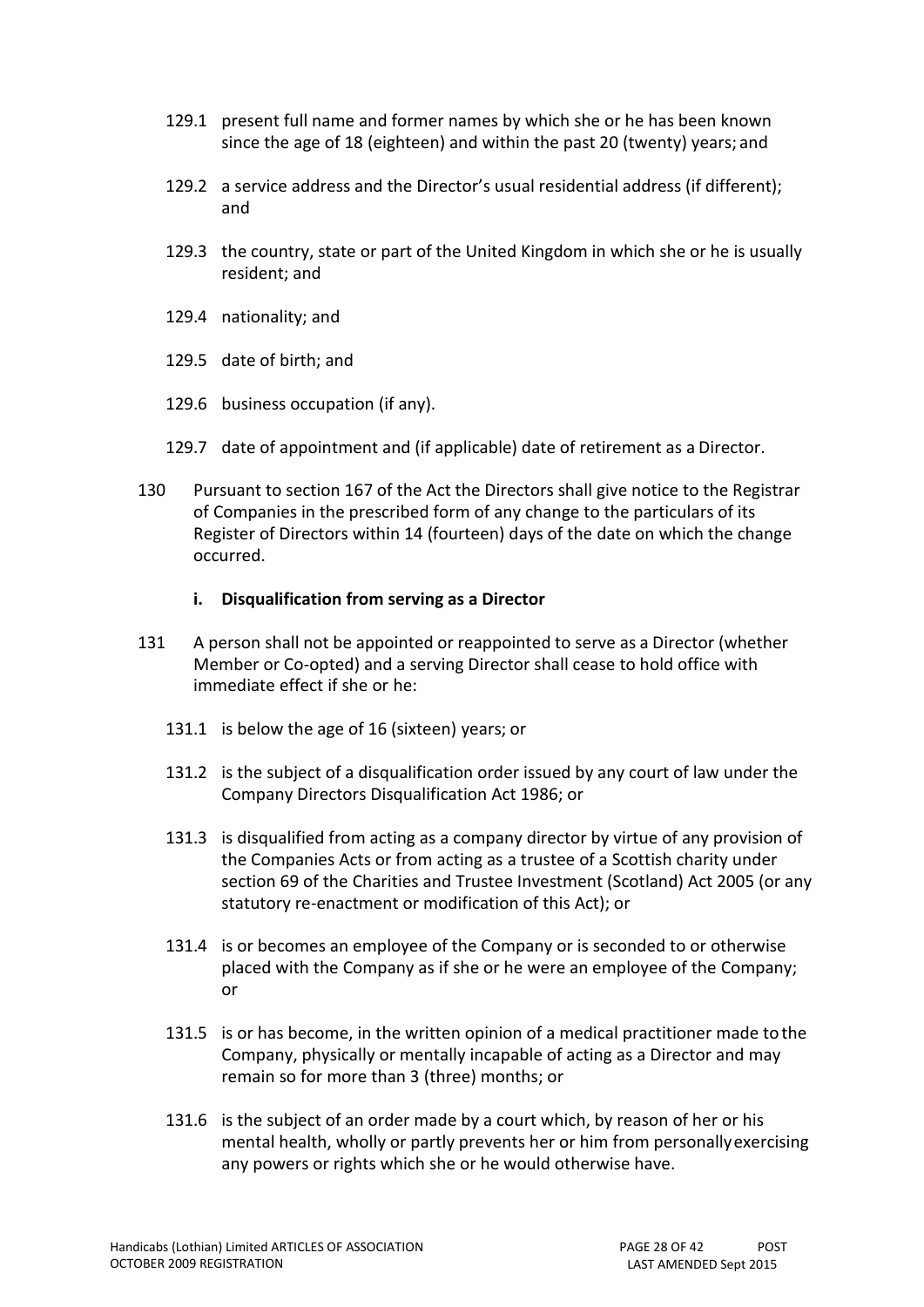## **j. Resignation of Directors**

<span id="page-28-0"></span>132 A Director may resign from her or his office by giving written notice to the Directors, but only if at least 5 (five) Member Directors will remain in office when the notice of resignation is to take effect.

#### **k. Removal of a Director by the Directors**

- <span id="page-28-1"></span>133 The Directors may agree, by a majority of not less than two-thirds of their number at a Directors' meeting at which a quorum is present, to removefrom office any Director who:
	- 133.1 is absent without good reason, in the opinion of the Directors, from 3 (three) consecutive meetings of the Directors; or
	- 133.2 has breached any explicit rules of the Company or code of conduct towhich the Directors have agreed or is in breach of her or his general duties under sections 170 to 177 of the Act or section 66 of the Charities and Trustee Investment (Scotland) Act 2005 or other reasonable standards of behaviour and, in the opinion of the Directors, such breach is sufficiently serious or persistent to warrant her or his removal as a Director.

## **l. Removal of a Director by the members**

- <span id="page-28-2"></span>134 Subject to Articles [17 a](#page-10-4)nd [135 t](#page-28-3)o [138 \(](#page-29-6)inclusive) and to the requirements under sections 168 and 169 of the Act, the Company may by ordinary resolution in general meeting remove a Director before the expiration of her or his period of office notwithstanding any agreement she or he may have with the Company.
- <span id="page-28-3"></span>135 A meeting at which a resolution is to be put to remove one or more Directors under Article [134 s](#page-28-2)hall be called by special notice; that will involve at least 28 (twenty eight) days' notice being given to the Company of the member's intention to propose the resolution, and the Company giving at least 14 (fourteen) days' notice of the general meeting at which the resolution is to be put. On receipt of a notice from a member of her, his or its intention to propose such a resolution a copy shall be sent to the Director or Directors concerned.
- <span id="page-28-4"></span>136 A Director who is the subject of a resolution for her or his removal under Article [134 s](#page-28-2)hall have the right:
	- 136.1 to attend and to be heard (either in person or through her or his representative) at the meeting at which the resolution is put; and
	- 136.2 to make written representations to the Directors prior to the meeting and to request their notification to members of the Company.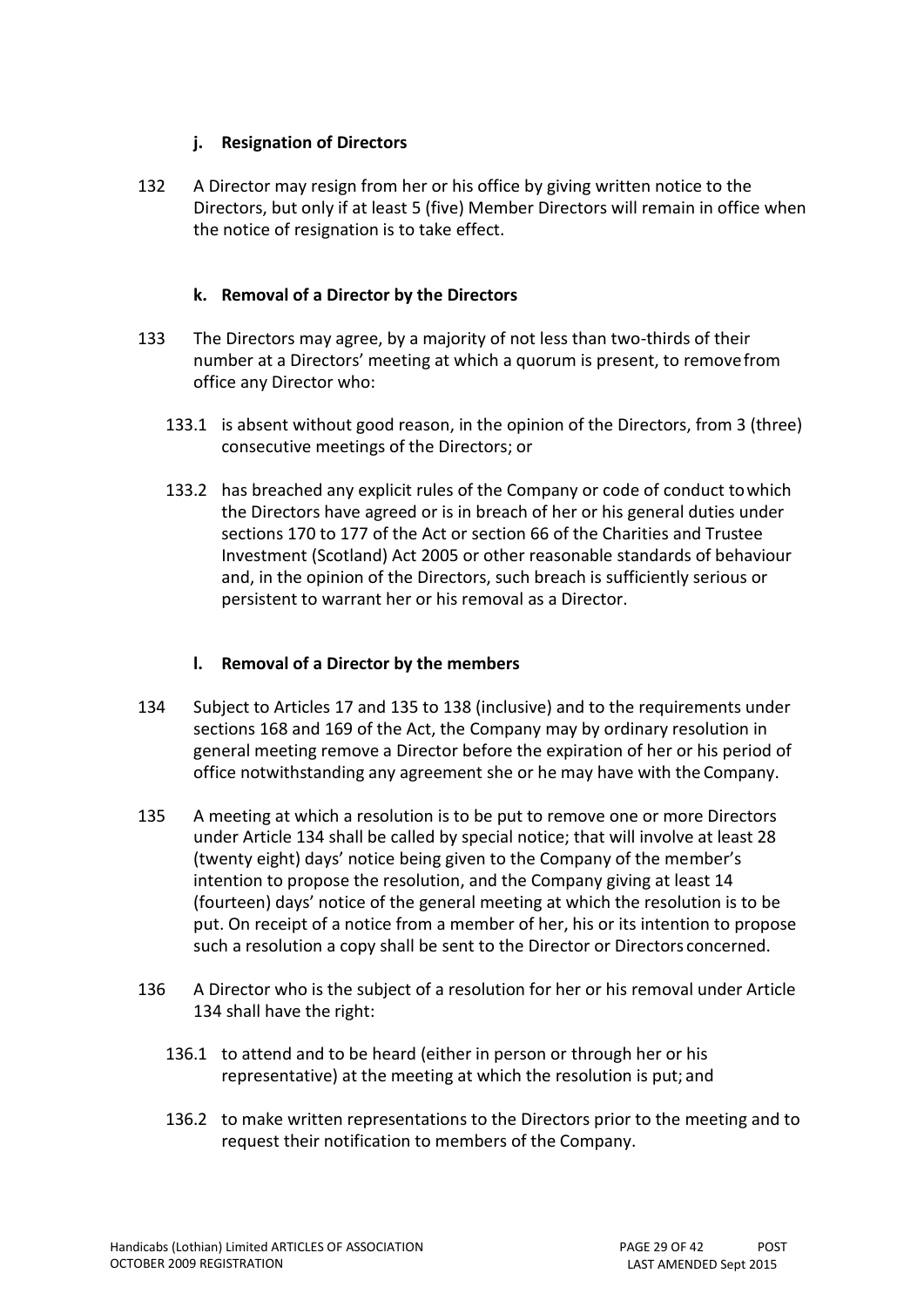- 137 The Directors shall, on receipt of written representations made under Article [136.2,](#page-28-4) unless the representations are received too late for them to do so, send a copy of the representations to every member of the Company to whom notice of the meeting is or was sent.
- <span id="page-29-6"></span>138 If written representations made under Article [136.2 a](#page-28-4)re not sent to the members of the Company, for whatever reason, a Director making the representations may require that they shall be read out at the meeting.
- <span id="page-29-0"></span>139 Failure to follow correctly any of the procedures provided for in Arti[cles 135 t](#page-28-3)[o](#page-29-6) [138](#page-29-6) (inclusive) shall render invalid any resolution for the removal of a Director.

#### **m. Powers of the Directors**

- <span id="page-29-1"></span>140 Subject to the provisions of the Act, these Articles and to any directions given by special resolution, the business of the Company shall be managed by the Directors who may exercise all the powers of the Company.
- <span id="page-29-2"></span>141 No alteration to the Articles and no direction by special resolution shall invalidate any prior act of the Directors which would have been valid if that alteration had not been made or that direction had not been given.

#### **n. Validity of acts of Directors**

<span id="page-29-3"></span>142 The acts of a person acting as a Director shall be valid notwithstanding that it is afterwards discovered that there was a defect in her or his appointment, that she or he was disqualified from holding office, had ceased to hold office or was not entitled to vote on the matter in question.

#### **o. Directors to act in a personal capacity**

<span id="page-29-4"></span>143 There shall be no provision for the appointment of alternate Directors and no Director shall have the right to be represented at a meeting of the Board of Directors by any other person or to request another Director to cast a vote on her or his behalf.

## **p. General duties of Directors**

- <span id="page-29-5"></span>144 Pursuant to sections 170 to 177 of the Act a Director shall, in performing her or his duties as a Director, act at all times with due regard to the general duties she or he owes to the Company, namely:
	- 144.1 to act in accordance with the constitution of the Company and only to exercise her or his powers for the purposes for which they are conferred; and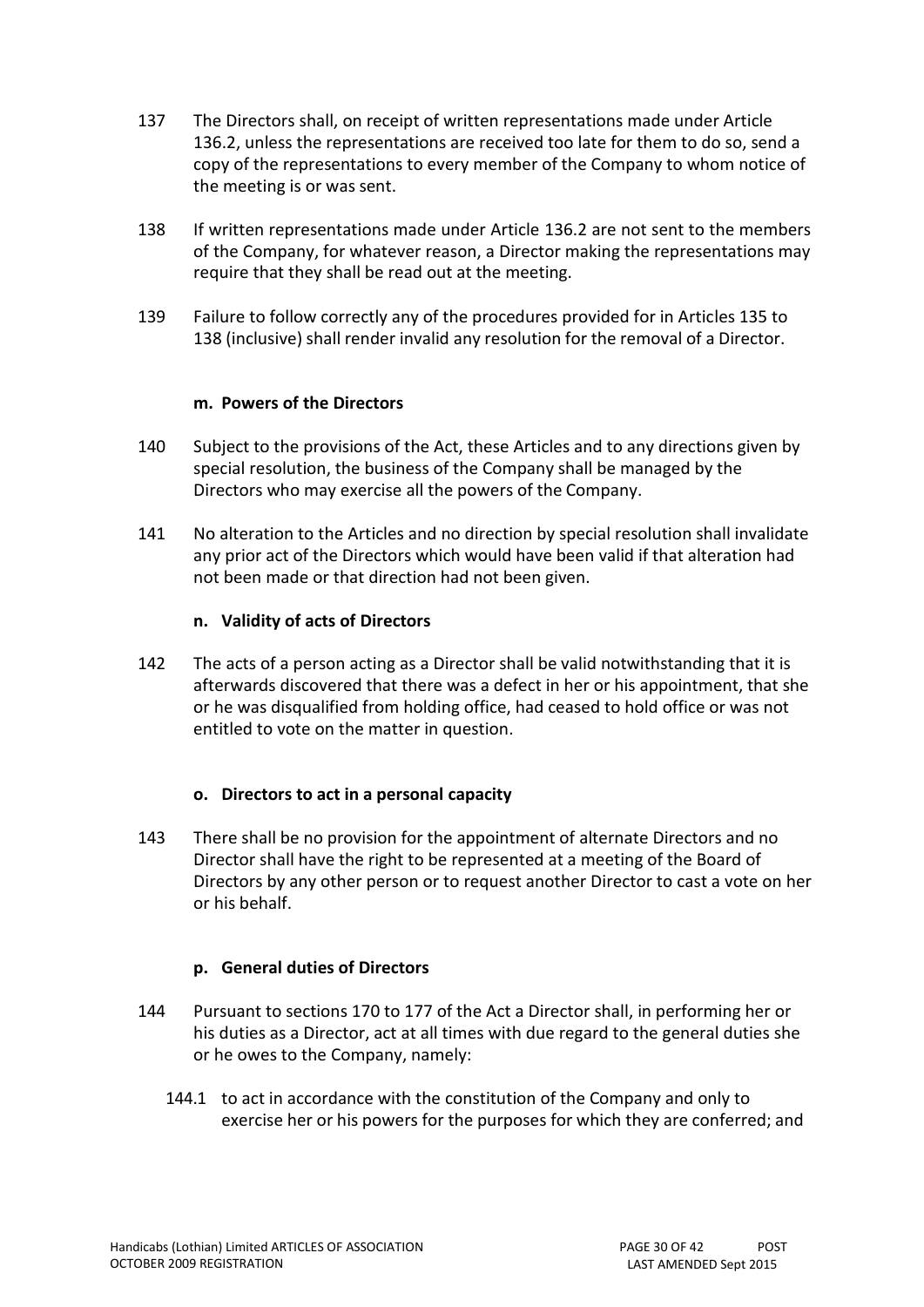- 144.2 to act in ways which she or he considers, in good faith, would be mostlikely to promote the success of the Company for the benefit of its members and beneficiaries; and
- 144.3 to exercise independent judgement; and
- 144.4 to exercise reasonable care, skill and diligence to the extent that may reasonably be expected of a person carrying out the functions she or he performs in relation to the Company; and
- 144.5 to avoid situations in which she or he has, or can have, a direct or indirect interest that conflicts, or possibly may conflict, with the interests of the company, in particular with regard to the exploitation of any property, information or opportunity of the Company;
- 144.6 not to accept any benefit from a third party conferred by reason of her orhis being a Director or doing (or not doing) anything as a Director.

#### **q. Directors' remuneration and expenses**

- <span id="page-30-0"></span>145 Subject to the permissible exceptions in Articles [9 a](#page-8-1)nd [146 n](#page-30-1)o Director shall be entitled to any remuneration, whether in respect of her or his serving as a Director or as a holder of any executive office under the Company.
- <span id="page-30-1"></span>146 A Director may be paid all reasonable travel, subsistence and other expenses incurred by her or him in connection with her or his attendance at meetings of the Directors, sub-committees of the Directors, general meetings of the Company or otherwise in connection with the discharge of her or his duties.

## **r. Chief Executive Officer**

<span id="page-30-2"></span>147 The Directors shall have the power to appoint and fix the remuneration and terms and conditions of employment of a Chief Executive Officer who shall not be a Director of the Company but will act as an ex-officio non-voting attendee of meetings of the Board of Directors as per Article [111.](#page-23-5) The Directors may delegate such duties to a Chief Executive Officer as they think fit, provided that all acts carried out by a Chief Executive on behalf of the Directors shall be fully and promptly reported to them.

## **s. Directors' appointments to executive office**

<span id="page-30-3"></span>148 Subject to the provisions of the Act, the Directors shall appoint from among their number a Chairperson, Vice Chair Person and Treasurer and may appoint any other such executive officer as they consider appropriate. For the avoidance of doubt both Member Directors and Co-opted Directors shall be eligible for appointment as executive officers.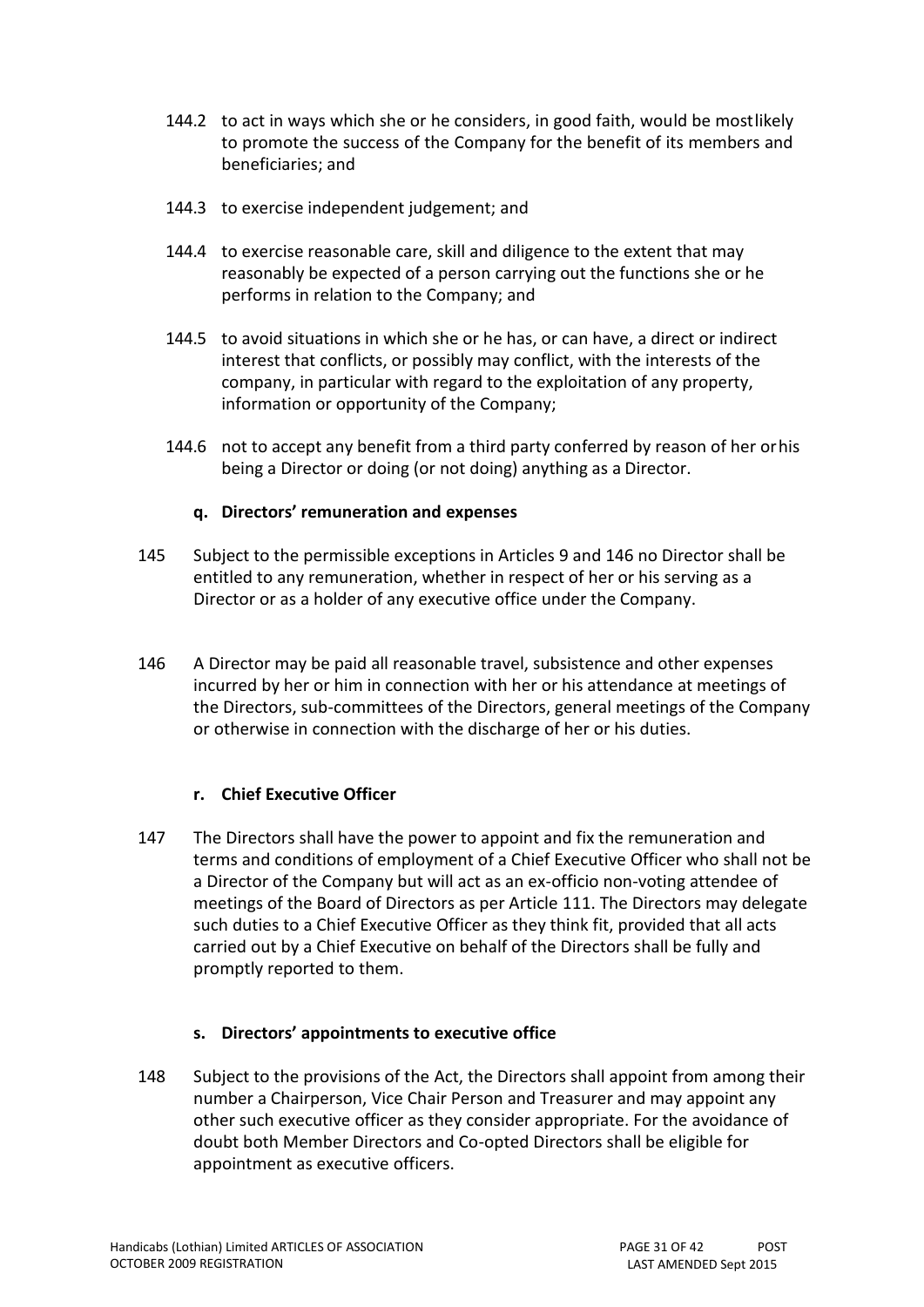- 149 Appointments to executive office under Article [148 s](#page-30-3)hall, subject to Article [153,](#page-31-0) be made at a meeting of the Directors held as soon as reasonably practicable after the incorporation of the Company and thereafter at a meeting of the Directors held as soon as reasonably practicable after each Annual General Meeting.
- <span id="page-31-3"></span>150 Subject to Article [152 a](#page-31-2) Director shall hold an executive office until the conclusion of the Annual General Meeting which next follows her or his appointment at which time she or he shall retire.
- 151 An executive officer whose term of office expires under Article [150 m](#page-31-3)ay be reappointed to such office or to any other executive office without limit to the number of consecutive terms of office she or he may hold, provided that she or he is willing to act and continues to be a Director.
- <span id="page-31-2"></span>152 The appointment of any executive officer shall terminate if she or he ceases, for whatever reason, to be a Director or if she or he resigns from such executive office by written notice to the Directors or if she or he is removed from such executive office for whatever reason by resolution of the Directors.
- <span id="page-31-0"></span>153 In the event that the appointment of any Director to any executive office terminates under Article [152,](#page-31-2) the Directors shall, at a meeting held as soon as reasonably practicable after such termination, appoint another of their number to hold such office in her or his place, unless the executive office is such that the Directors may, at their discretion, resolve not to appoint a replacement. Any executive officer appointed under this Article shall hold such office until the conclusion of the next Annual General Meeting which follows her or his appointment.

## **t. Proceedings of Directors' meetings**

- <span id="page-31-1"></span>154 Except where specifically provided for by these Articles, the Directors may regulate proceedings at their meetings as they think fit.
- 155 Any Director may, and the Secretary if requested by a Director shall call a meeting of the Board of Directors at a reasonable time and giving a reasonable period of notice provided that there shall be no fewer than 4 (four) meetings of the Directors in each financial year of the Company.
- 156 It shall not be necessary to give notice of a meeting to a Director who is absent from the United Kingdom.
- 157 No proposal may be voted upon at a meeting of Directors, other than a proposal to call another meeting, unless a quorum is present. The Directors may decide upon a quorum for the transaction of business at their meetings, provided that they shall not fix a number which is less than 5 (five) Directors.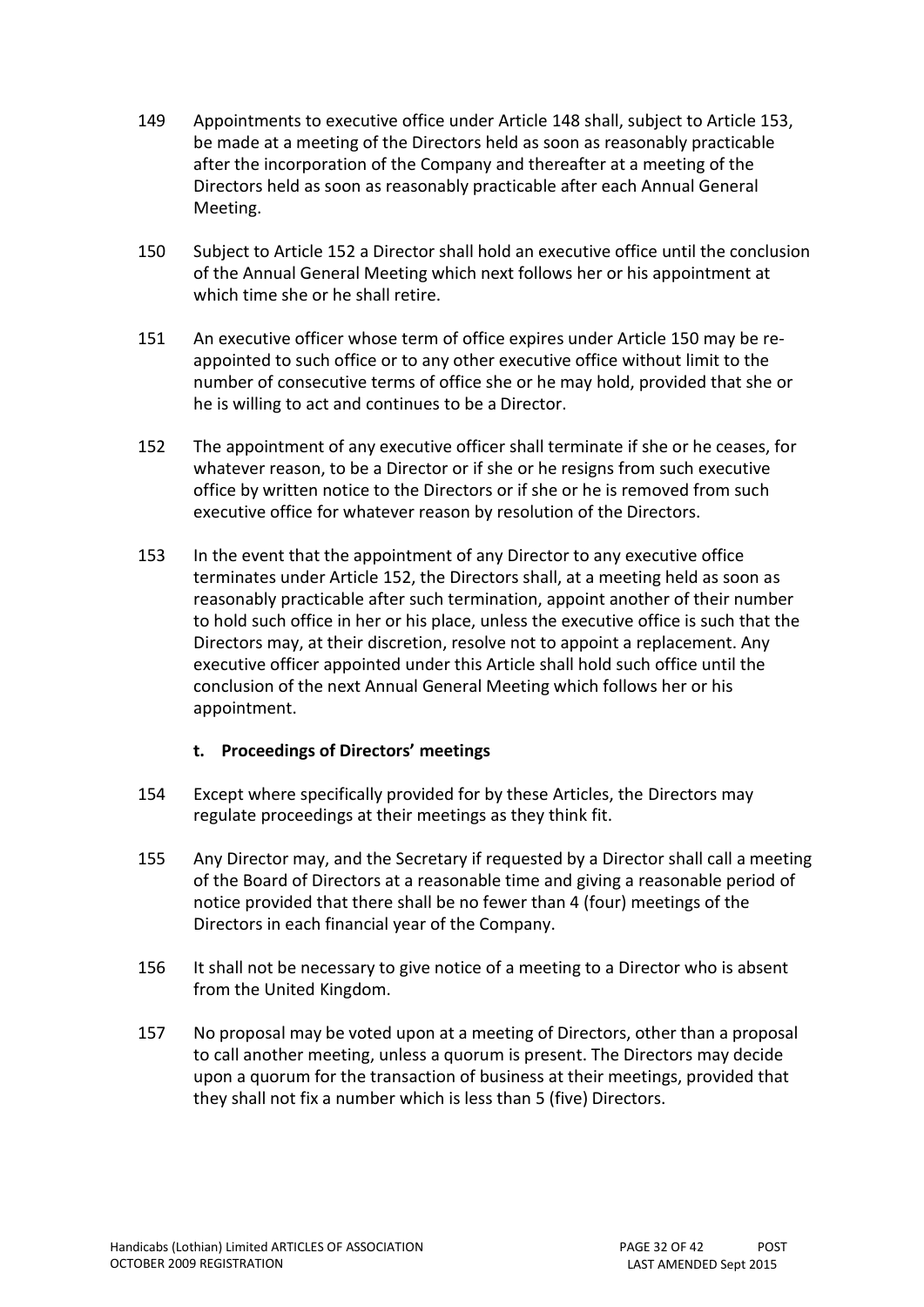- 158 A Director is deemed to be present at a meeting of Directors when:
	- 158.1 the meeting has been called and takes place in accordance with these Articles; and
	- 158.2 she or he can communicate information or opinions on the business of the meeting to all others present at the meeting, regardless of the means of communication used or whether all or any of the Directors are in thesame place.
- 159 In the event that a meeting of the Directors is held at which not all of the Directors are in the same place, the Directors may decide at which place the meeting is deemed to be held for the purpose of the record of themeeting.
- 160 The Directors may act notwithstanding any vacancies in their number, but if the number of remaining Directors is fewer than the number fixed as a quorum, or if the number of remaining Member Directors is less than the minimum provided for in Arti[cle 109 t](#page-23-3)he continuing Director or Directors may act only for the purpose of appointing further Directors or of calling a general meeting so as to enable the members to appoint further Directors.
- <span id="page-32-0"></span>161 The Chairperson shall chair meetings of the Directors, but if the Chairperson is not present within 15 (fifteen) minutes after the time appointed for the commencement of the meeting, or if she or he is unwilling to act, the Directors present may appoint another among their number to chair the meeting.

## **u. Votes of Directors**

- <span id="page-32-1"></span>162 Questions arising at a meeting of the Directors shall be decided by consensus or by a majority of votes cast. Subject to Article [163 a](#page-32-2)ll Directors (whether Member or Co-opted) shall have 1 (one) vote, but in the case of an equality of votes the Chairperson or whoever is chairing the meeting shall have a second casting vote.
- <span id="page-32-2"></span>163 Except as otherwise provided for in these Articles, a Director shall not vote at a meeting of the Directors or at a sub-committee of the Directors on any resolution concerning a matter in which she or he has, directly or indirectly, an interest or duty which is material and which conflicts or may conflict with the interests of the Company unless her or his interest or duty arises from a permitted cause under the provisions of Article [164.](#page-32-3)
- <span id="page-32-3"></span>164 A Director shall be permitted to vote on any resolution where the case falls within either or both of the following:
	- 164.1 the resolution relates to giving her or him a guarantee, security or indemnity in respect of money lent to, or any obligation incurred by her or him for the benefit of the Company or any of its subsidiaries;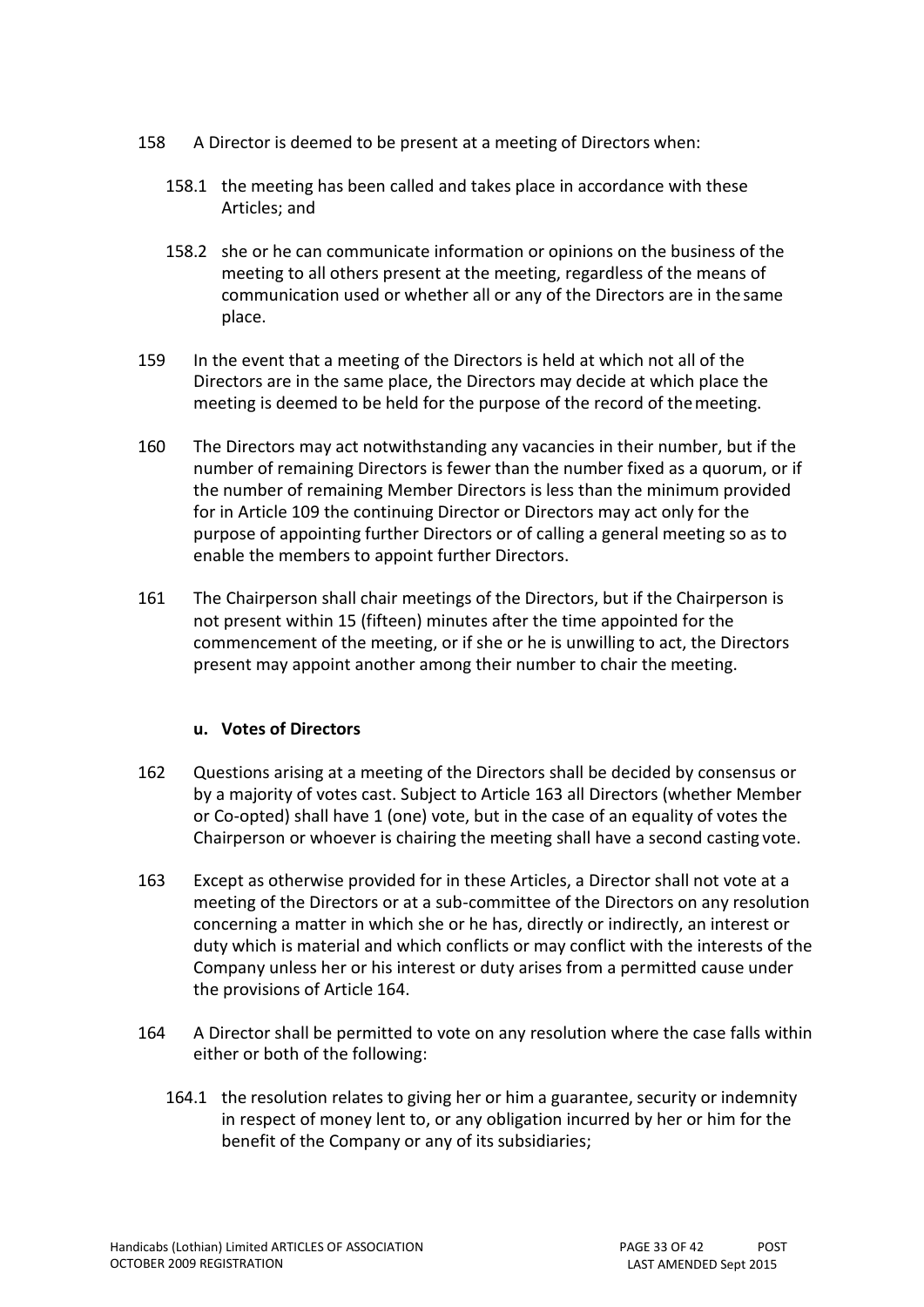- 164.2 the resolution relates to the giving to a third party of a guarantee, security or indemnity in respect of an obligation of the Company or any of its subsidiaries for which the Director has assumed responsibility in whole or part (and whether alone or jointly with others) under a guarantee or by the giving of security.
- 165 For the purpose of Article [163,](#page-32-2) an interest of a person who is, for any purpose of the Act (excluding any statutory modification not in force at the date of incorporation of the Company), connected with a Director shall be treated as an interest of the said Director. A connected person shall be defined as provided for by sections 252 to 255 (inclusive) of the Act.
- 166 The Company may by ordinary resolution suspend or relax to any extent either generally or in respect of any particular matter, any provision of the Articles prohibiting a Director from voting at a meeting of the Directors or at a subcommittee.
- 167 A Director shall not be counted in the quorum present at a meeting in relation to a resolution on which she or he is prohibited from voting under the provisions of Article [163.](#page-32-2)
- 168 If a question arises at a meeting of the Directors or at a sub-committee as to the right of any Director to vote, the question may be referred, before the conclusion of the meeting, to the Chairperson or whoever is chairing the meeting, whose decision in relation to any Director other than herself or himself shall be final and conclusive.
- <span id="page-33-0"></span>169 A Director may not vote on any resolution to appoint or remove herself or himself from any executive office of the Directors made under Articles [148,](#page-30-3) [152](#page-31-2) or [153.](#page-31-0) Where proposals are under consideration for the appointment to or removal from executive office of 2 (two) or more Directors, the proposals may be divided and considered in relation to each Director separately. Provided she or he is not prohibited from voting for another reason each of the Directors concerned shall be entitled to vote and be counted in the quorum in respect of each resolution except that concerning her or his own appointment.

## **v. Written resolutions of Directors**

<span id="page-33-1"></span>170 A resolution in writing, signed by a majority of the Directors for the time being, and received by the Secretary within 28 (twenty eight) days after the date on which notice was given of the said resolution, shall be as valid and effective as if it had been passed at a meeting of the Directors. Such a resolution may consist of several documents in the same form, each signed by 1 (one) or more of the Directors.

#### **w. Directors' meetings: attendance of observers and advisors**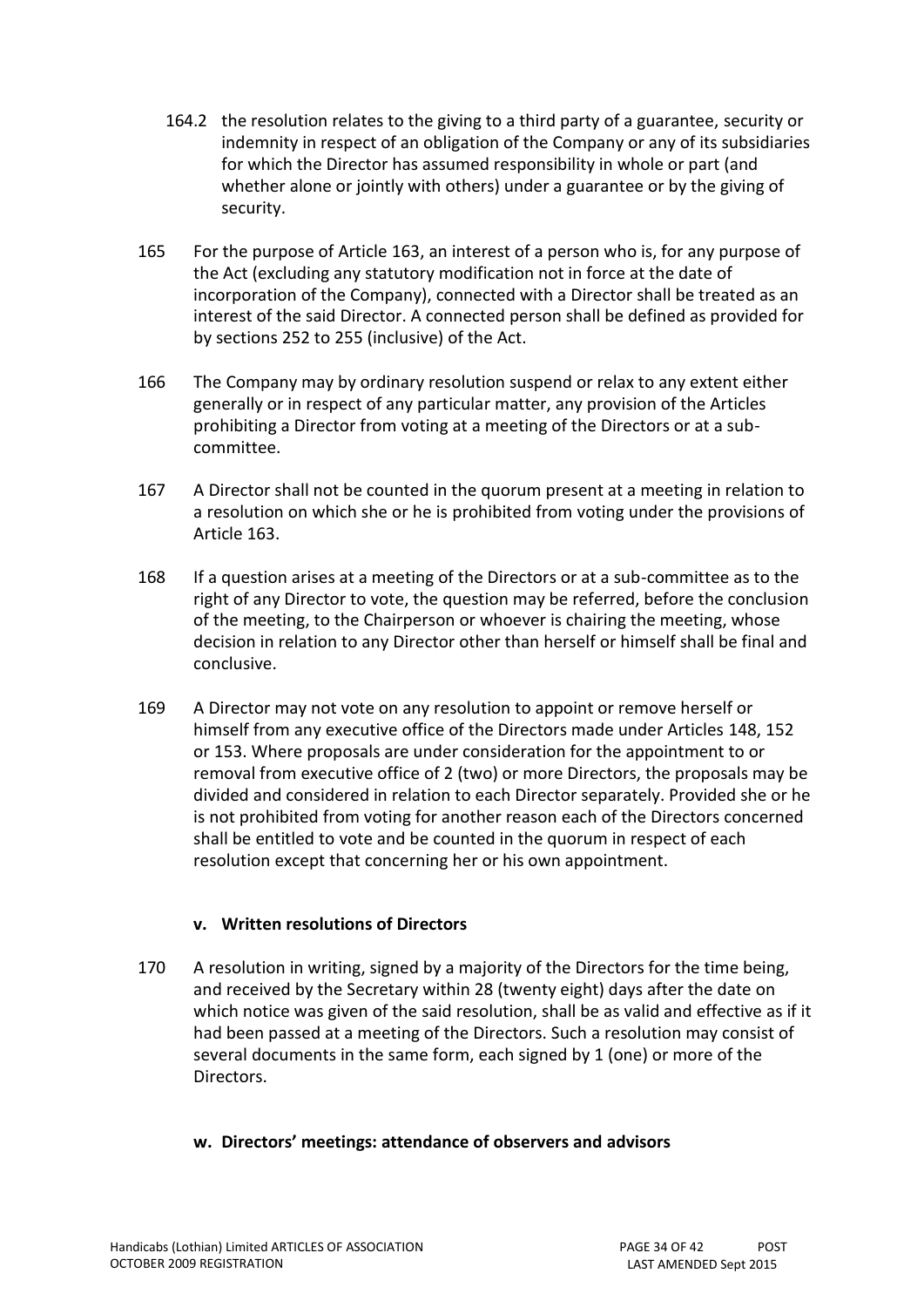<span id="page-34-0"></span>171 The Directors may invite or request the attendance at any of their meetings of any person or representative of any body for the purposes of giving advice, submitting information or evidence or otherwise assisting it in the conduct of its business. The attendance of such persons shall be in a non-voting capacity at the discretion of the Directors and may be for the whole or any part of any meeting or for more than 1 (one) meeting.

#### **x. Directors' meetings: attendance of Company employees**

- <span id="page-34-1"></span>172 The Chief Executive Officer of the Company, as ex officio Director as per Article [111](#page-23-5) and any employee assigned the duty of making a record of Directors' meetings shall be deemed to have a standing invitation to attend meetings ofthe Directors but the Directors shall retain the right to request her, his or their withdrawal from all or any part of any of their meetings.
- <span id="page-34-2"></span>173 The Directors shall comply with their obligations under any recognition agreement with a trade union or other representative body of employees of the Company to which they have signed agreement with regard to the attendance of representatives from such a body or bodies at their meetings.

#### **y. Delegation to sub-committees or to executive officers**

- <span id="page-34-3"></span>174 Subject to Article [179 t](#page-35-2)he Directors may appoint 1 (one) or more sub-committees for the purpose of making any inquiry or supervising or performing any function or duty which in their opinion would be more conveniently undertaken or carried out by a sub-committee provided that all acts and proceedings of any such subcommittees shall be fully and promptly reported to the Directors.
- 175 The Directors shall determine the membership of any sub-committee provided that a sub-committee shall include at least 1 (one) Director.
- <span id="page-34-4"></span>176 The Directors may delegate to the Chairperson or to any other executive officer such powers and duties as they consider desirable or appropriate to bedelegated to her or him provided that all actions taken by the Chairperson or other executive officer under this provision shall be fully and promptly reported to the Directors.
- <span id="page-34-5"></span>177 Any delegation of powers or duties by the Directors under Articles [174 a](#page-34-3)nd [176](#page-34-4) shall be subject to such terms as the Directors may decide and the Directors shall retain the power:
	- 177.1 to revoke or impose limits upon any specific authority or power grantedto any sub-committee or executive officer under such terms; and
	- 177.2 to transfer any function or responsibility of any sub-committee to another sub-committee or to their direct control at any time; and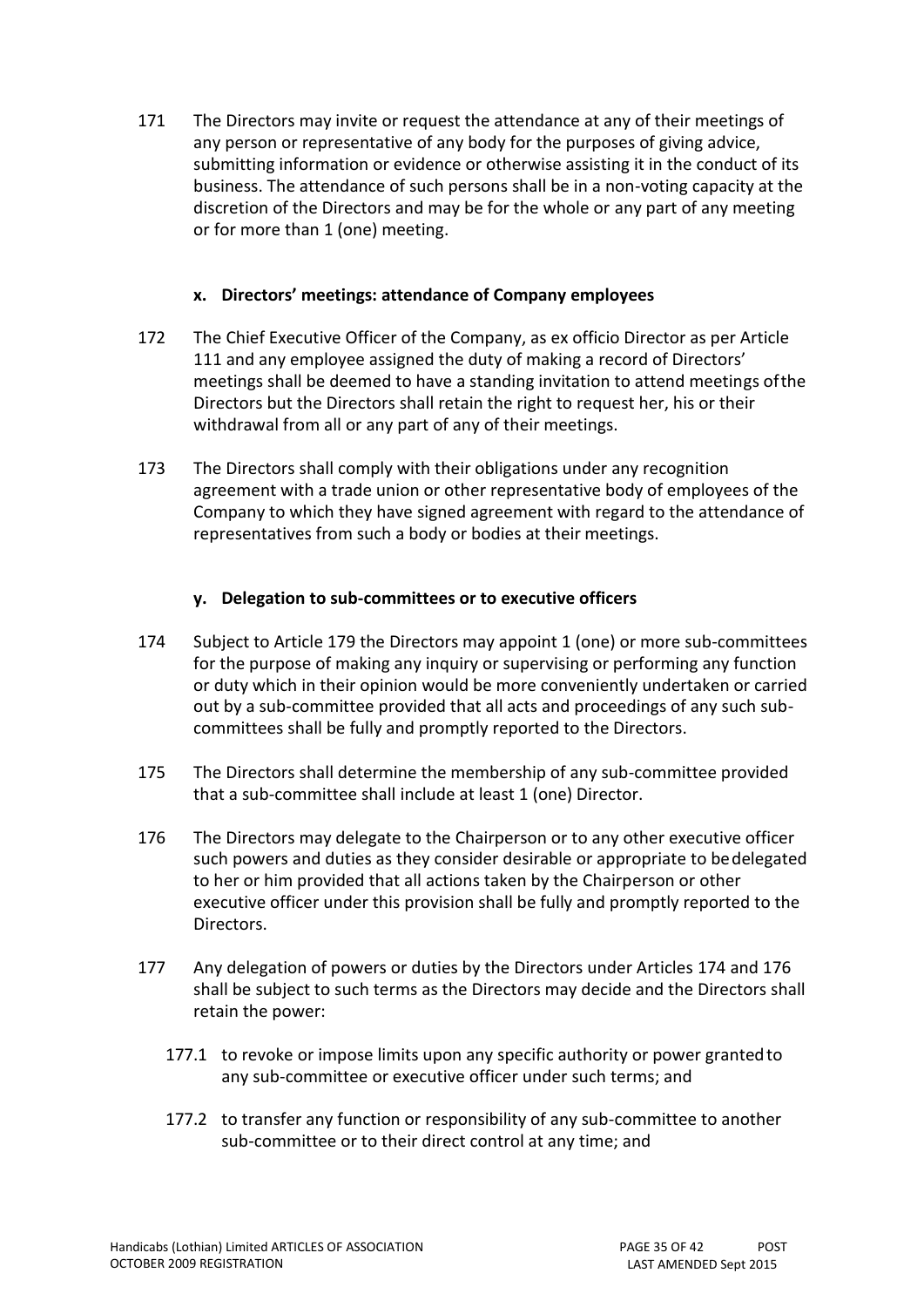- 177.3 to suspend or dissolve any sub-committee and to re-instate or re-convene any sub-committee at any time in the same or different form and subject to the same or different terms as they think fit.
- 178 Subject to any condition imposed in pursuance of Arti[cle 177,](#page-34-5) the proceedings of a sub-committee shall be governed by the Articles regulating the proceedings of meetings of the Directors insofar as they are capable of applying.
- <span id="page-35-2"></span>179 The following matters shall be excluded from delegation to any sub-committee or executive officer:
	- 179.1 any introduction of a new policy or change in policy which is rightly or legally the responsibility of the Directors or which would conflict with the declared policy of the Directors or of the Company; and
	- 179.2 any action or decision involving expenditure or financial arrangements or transactions that is not in accordance with the financial regulations of the Company.
- 180 All contracts with third parties in connection with the discharge of the functions of a sub-committee shall be entered into by a Director who is a member of the said sub-committee or, in her or his absence, by some other Director of the Company. No other member of a sub-committee shall contract or hold herself or himself out as contracting on behalf of the Company.
- 181 All acts done by a sub-committee shall be valid, notwithstanding that it is afterwards discovered that there was a defect in the appointment of anymember of the sub-committee or that any member of the sub-committee was not qualified to act as such.
- <span id="page-35-0"></span>182 A resolution in writing signed by all the members of a sub-committee shall be as valid and effectual as if it had been passed at a meeting of the sub-committee duly convened and held. Such a resolution may consist of several documents in the same form each signed by 1 (one) or more members of the sub-committee.

#### **8. PART EIGHT: Administrative and financial arrangements**

#### **a. Company Secretary**

- <span id="page-35-1"></span>183 The Directors may, at their discretion, appoint any person aged 16 (sixteen) years or over as Company Secretary for such term, at such remuneration (if not a Director) and upon such conditions as they think fit, and any Company Secretary so appointed may be removed and replaced by the Directors.
- 184 The Directors may delegate to any Company Secretary appointed by them such powers and duties as they consider desirable or appropriate provided that all actions taken by the Company Secretary under this provision shall be fully and promptly reported to the Directors.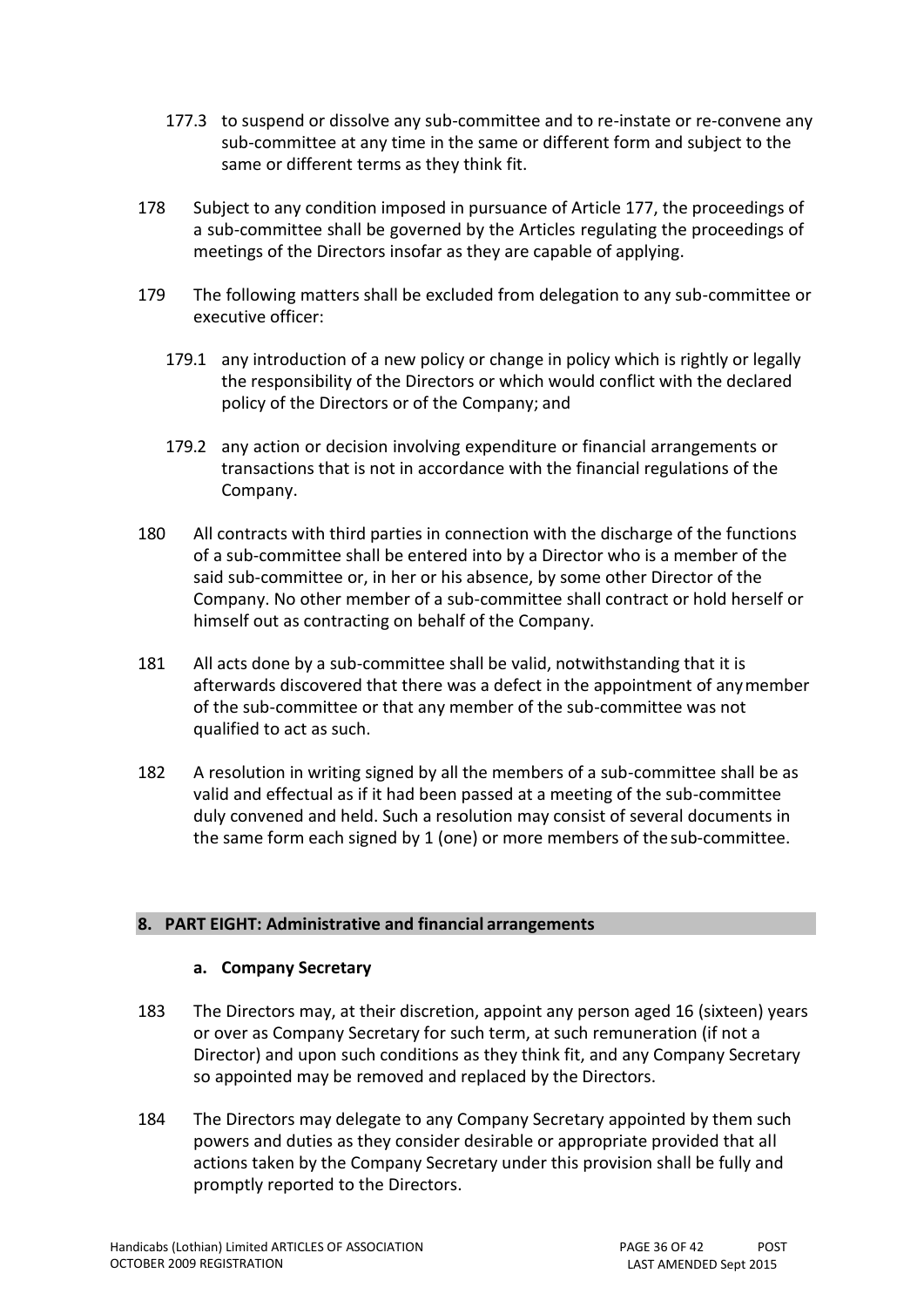- <span id="page-36-0"></span>185 If the Directors decide not to appoint a Company Secretary:
	- 185.1 any references in the Act and in these Articles to anything required to be sent to, or served on, the Company by being sent to its Secretary shall be treated as being sent to, or served on, the Company itself; and
	- 185.2 anything else required or authorised to be done by or to the Secretary maybe done by or to a Director or another person authorised generally or specifically in that behalf by the Directors.

#### **b. Record of resolutions and meetings**

- <span id="page-36-1"></span>186 Pursuant to section 355 of the Act the Directors shall keep records for not less than 10 (ten) years of:
	- 186.1 all proceedings at general meetings of the Company and at meetings ofthe Directors and at any sub-committees, including the names of the Directors and of any other persons present at each meeting; and
	- 186.2 copies of all resolutions of members passed otherwise than at general meetings; and
	- 186.3 all appointments of executive officers made by the Directors.
- 187 The record of proceedings at a general meeting, if purporting to be signed by the chairperson of that meeting or by the chairperson of the next general meeting, is sufficient evidence of the proceedings at the meeting.
- <span id="page-36-2"></span>188 The record of a resolution passed otherwise than at a general meeting, if purporting to be signed by a Director or Secretary of theCompany, is sufficient evidence of the passing of the resolution.

#### **c. Notices and means of communication**

- <span id="page-36-3"></span>189 Subject to the Articles, anything sent or supplied by or to the Company under the Articles may be sent or supplied in any form and by any means permitted by the Act.
- 190 Any notice to be given to or by any person or organisation pursuant to these Articles shall be in writing, whether in hard copy or electronic form. The Company may give notice to a member or to a Director or other person entitled to receive such notice either personally or by sending it to an address given by that person for the purpose of receiving notices.
- <span id="page-36-4"></span>191 A member of the Company or a Director or other person or body present in person or represented by proxy at any meeting of the Company shall be deemed to have received notice of the meeting and, where necessary, of the purposes for which it was called.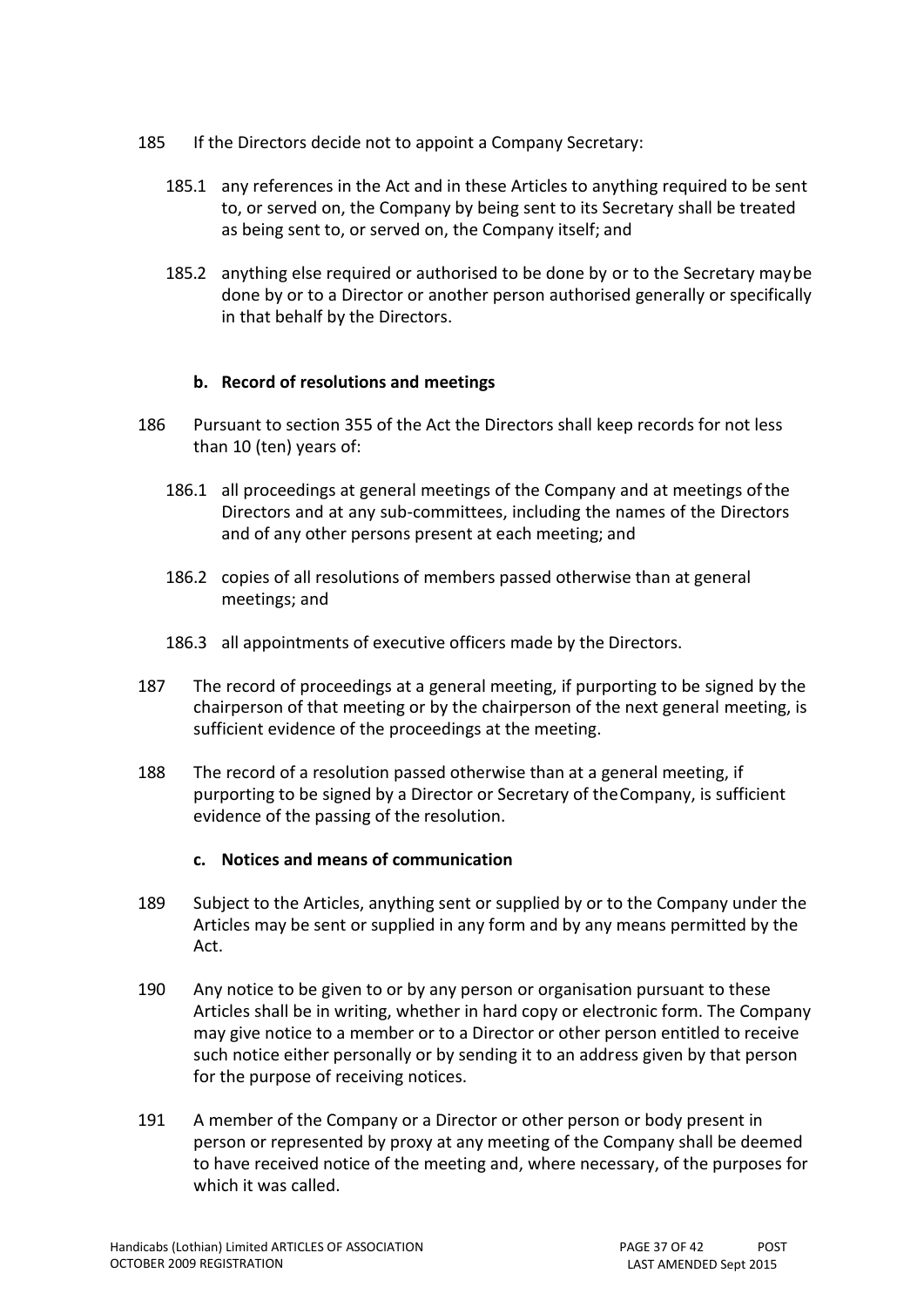#### **d. Bank accounts and accounting records**

- <span id="page-37-0"></span>192 Any bank, building society or similar account in which any part of the assets of the Company is deposited shall be operated by the Directors and shall indicate the name of the Company. All cheques and orders for the drawing of money from such an account shall be signed by at least 2 (two) signatories who have been authorised by the Directors to act in this capacity in accordance with the financial regulations of the Company.
- <span id="page-37-5"></span>193 Pursuant to section 386 of the Act, the Directors shall cause accounting records to be kept which are sufficient to show and explain the Company's transactions, which disclose with reasonable accuracy, at any time, the financial position of the Company at that time and which enable the Directors to ensure that any accounts required to be prepared comply with the Act.
- 194 Pursuant to section 388 of the Act, the accounting records of the Company shall be kept at the Office of the Company or at such other place as the Directors think fit, and shall at all times be open to inspection by the officers of the Company.
- <span id="page-37-1"></span>195 The accounting records of the Company kept in accordance with Article [193 s](#page-37-5)hall be preserved for a minimum period of 6 (six) years from the date on which they are made.

## **e. Financial year and accounting reference date**

<span id="page-37-2"></span>196 The financial year of the Company shall run from 1 April in each year to 31 March of the following year and the accounting reference date of the Company, for the purpose of making up accounts and for inviting membership renewals and subscriptions (if any) shall be 31 March.

## **f. Annual accounts**

- <span id="page-37-3"></span>197 Pursuant to sections 393 to 396 of the Act and to the Charities Accounts (Scotland) Regulations 2006 the Directors shall prepare accounts for the Company for each of its financial years which give a true and fair view of the state of affairs of the Company as at the end of its financial year.
- <span id="page-37-4"></span>198 Pursuant to section 414 of the Act the annual accounts of the Company shall be approved by the Directors and the balance sheet of the Company shall be signed on behalf of the Directors by 1 (one) of their number.

## **g. Directors' report**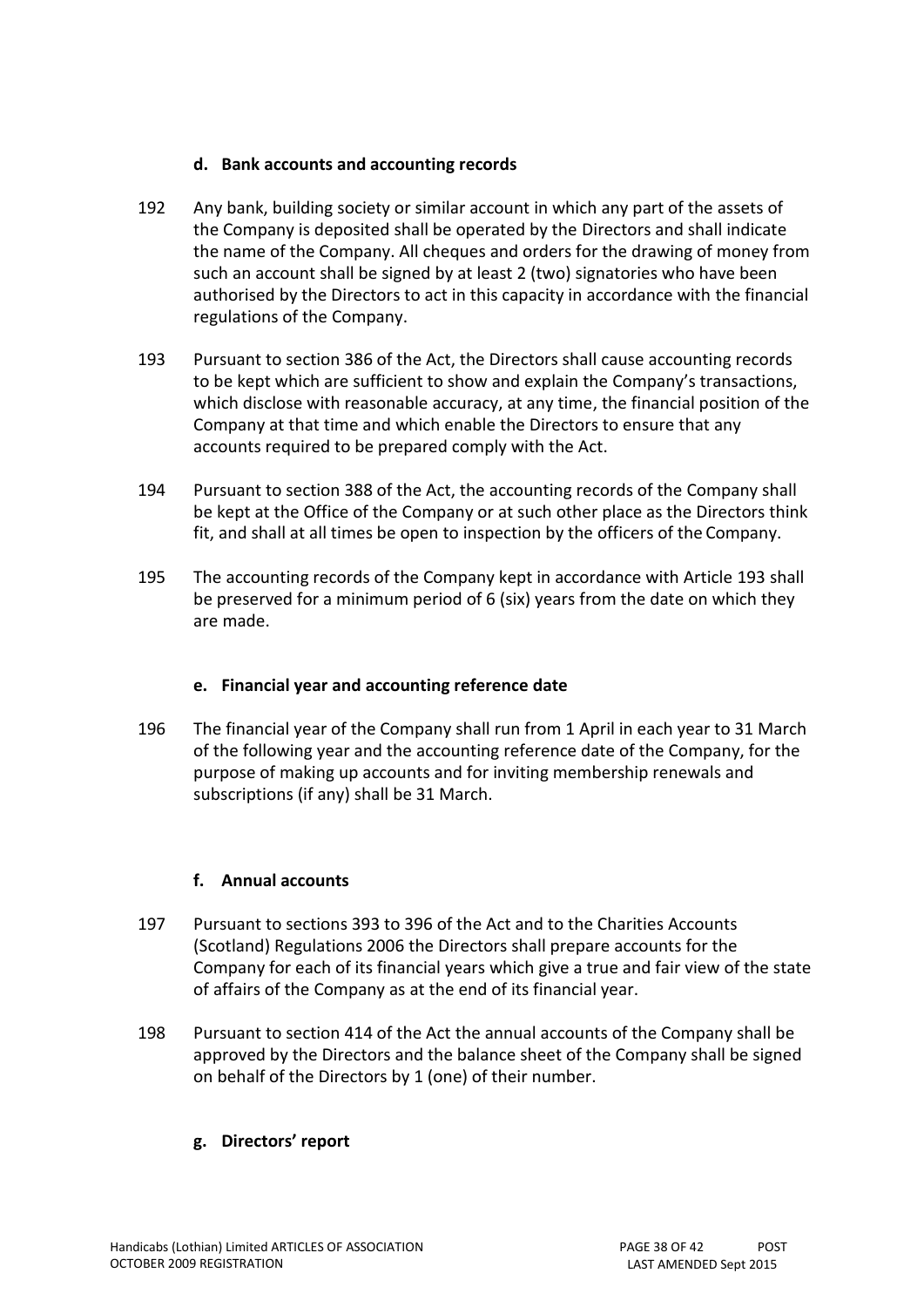- <span id="page-38-0"></span>199 The Directors shall for each financial year of the Company prepare a Directors' Report which shall:
	- 199.1 state the names of the persons who, at any time during the financial year, were Directors of the Company; and
	- 199.2 give a fair view of the principal activities and development of the Company in furtherance of its purposes.
- <span id="page-38-1"></span>200 The Directors' Report shall be approved by the Directors and shall be signed on their behalf by the Secretary or by 1 (one) among their number.

#### **h. Audit or independent examination of annual accounts**

<span id="page-38-2"></span>201 The Directors shall comply with the requirements of Part 16 Chapter 1 of the Act and the Charities Accounts (Scotland) Regulations 2006 with regard to the audit or independent examination of the annual accounts of the Company.

#### **i. Circulation of accounts and reports to members**

- <span id="page-38-3"></span>202 The Directors shall lay before the members of the Company in a general meeting such approved and signed accounts, balance sheets and Directors' reports as are prepared and approved in respect of each financial year of the Company.
- <span id="page-38-6"></span>203 Notwithstanding the requirement of Article [202,](#page-38-3) the Directors shall, pursuant to section 423 of the Act, send to every member of the Company and to any other person entitled to receive notice of general meetings, a copy of the annual accounts and Directors' report, together with a copy of the report of the auditor or independent examiner of the accounts as applicable.
- <span id="page-38-4"></span>204 Annual accounts and reports sent to members of the Company under Article [203](#page-38-6) shall be sent not later than either:
	- 204.1 the end of the period for filing such accounts and reports with theRegistrar of Companies; or
	- 204.2 if earlier, the date on which the accounts and reports are actually filedwith the registrar of Companies.

## **j. Filing of accounts and reports with the Registrar**

<span id="page-38-5"></span>205 Pursuant to Part 15 Chapter 10 of the Act the Directors shall, in respect of each financial year of the Company, deliver to the Registrar of Companies a copy of the Company's annual accounts and a copy of the Directors' Report as approved by the Board of Directors and signed on its behalf, together with and a copy of the auditor's or independent examiner's report as applicable within 9 (nine) months after the end of the financial year to which they apply.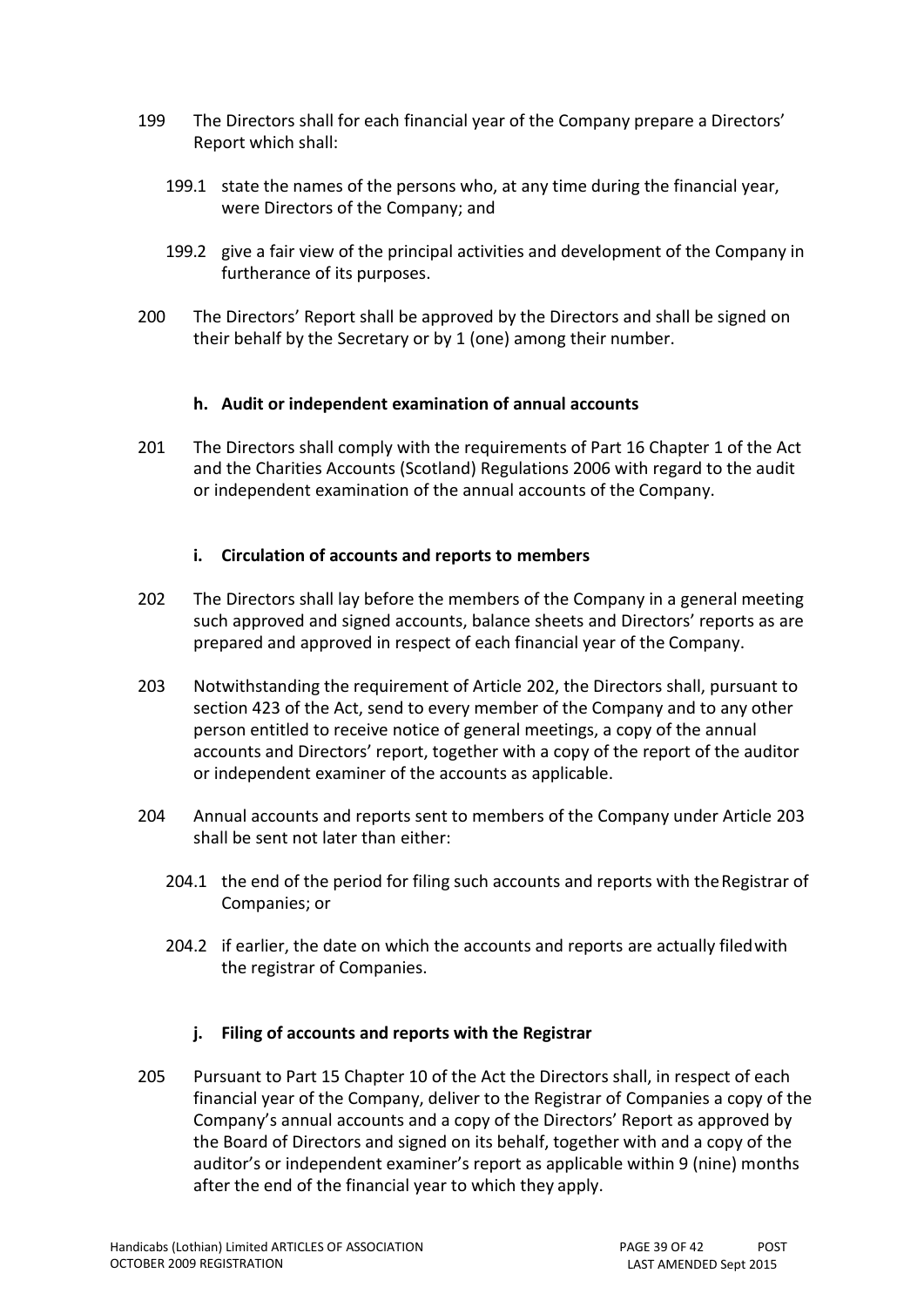#### **9. PART NINE: Other provisions**

#### **a. Honorary appointments**

- <span id="page-39-0"></span>206 The Company may, by ordinary resolution in general meeting, appoint 1 (one) or more honorary Patrons, an honorary President and any number of honorary Vicepresidents, who shall be *ex officio* members of the Company. Any appointment to honorary office made under this Article may be for life or for such other period as may be specified at the time of appointment.
- <span id="page-39-1"></span>207 The Directors may, at their discretion, invite any honorary officer of the Company to preside over any general meeting of the Company. An honorary officer presiding in this manner shall have all the powers of the chairperson of a general meeting.

#### **b. Indemnity**

- <span id="page-39-2"></span>208 Subject to Article [209 a](#page-39-3)nd to the provisions of sections 232 and 234 of the Act a Director or former Director of the Company may be indemnified out of the assets of the Company against any liability incurred by her or him to a person other than the Company (a third party) in connection with any negligence, default, breach of duty or breach of trust.
- <span id="page-39-3"></span>209 The provisions contained in Article [208 s](#page-39-2)hall not indemnify a Director or former Director of the Company against any liability:
	- 209.1 to pay a fine imposed on her or him in criminal proceedings; or
	- 209.2 for a sum payable by her or him to a regulatory body by way of a penalty in respect of any non-compliance with any requirement of a regulatory nature, however arising; or
	- 209.3 for the costs of defending criminal proceedings in which she or he is convicted; or
	- 209.4 for the costs of defending civil proceedings brought by the Company, or an associated company, in which judgement is given against her or him; or
	- 209.5 in connection with an application to a court for relief in which the court refuses to grant her or him relief.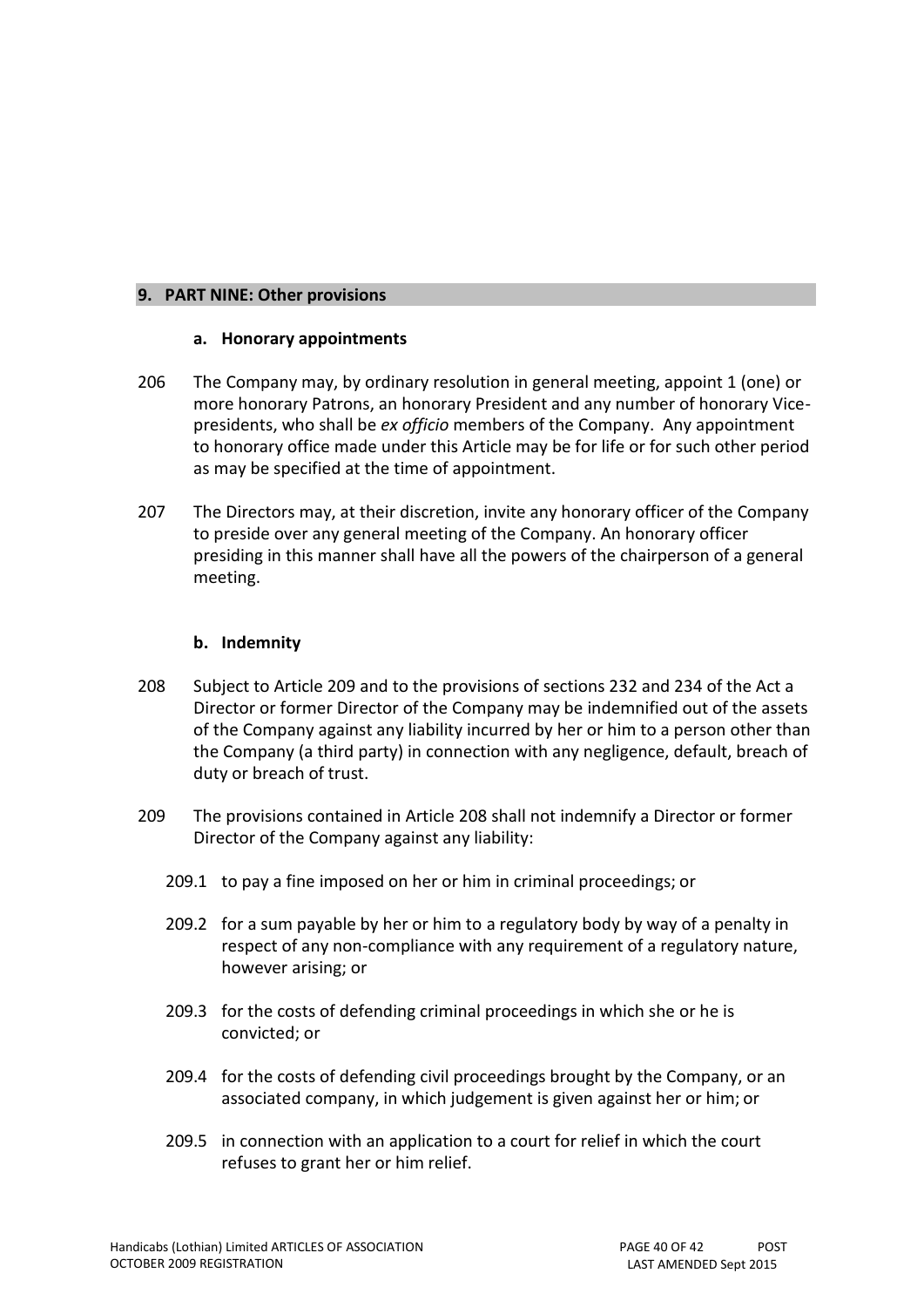#### **c. Insurance**

<span id="page-40-0"></span>210 Pursuant to section 233 of the Act but subject to any provisions of the Charities and Trustee Investment (Scotland) Act 2005 the Directors may decide to purchase and maintain insurance at the expense of the Company for the benefit of any Director or former Director in respect of any loss or liability which has been or may be incurred by her or him in connection with her or his duties or powers in relation to the Company.

## **d. Rules**

- <span id="page-40-1"></span>211 Subject to Article [213 t](#page-40-2)he Directors may from time to time make such rules as they deem necessary or expedient or convenient for the proper management and conduct of the Company, and in particular but without prejudice to the generality of the foregoing, they may by such rules regulate:
	- 211.1 the admission and classification of members of the Company and the rights and privileges of such members insofar as such matters are not regulated by these Articles, by any resolutions affecting the Company's constitution or by the Companies Acts; and
	- 211.2 the conduct of members of the Company in relation to one another, and to the Company's employees, volunteers, Directors, officers and agents; and
	- 211.3 the setting aside of the whole or any part or parts of the Company'spremises at any particular time or times or for any particular purpose or purposes, provided that in so doing the Directors shall not permit the premises of the Company to be used for purposes which are not in furtherance of its charitable purposes; and
	- 211.4 the proceedings at general meetings and meetings of the Board of Directors and of sub-committees of the Board insofar as such proceedings are not regulated by these Articles, by any resolutions affecting the Company's constitution or by the Companies Acts; and
	- 211.5 generally, all such matters as are commonly the subject of company rules.
- <span id="page-40-3"></span>212 Subject to Article [213 t](#page-40-2)he members of the Company in general meeting shall have power by ordinary resolution to alter, add to or repeal the rules made by the Directors and the Directors shall adopt such means as they think sufficient to bring to the notice of members of the Company all such rules, which shall be binding on all members of the Company.
- <span id="page-40-2"></span>213 No rule may be made under Articles [211 o](#page-40-1)r [212 b](#page-40-3)y the Directors or by the Company in general meeting which would make obsolete or be inconsistentwith